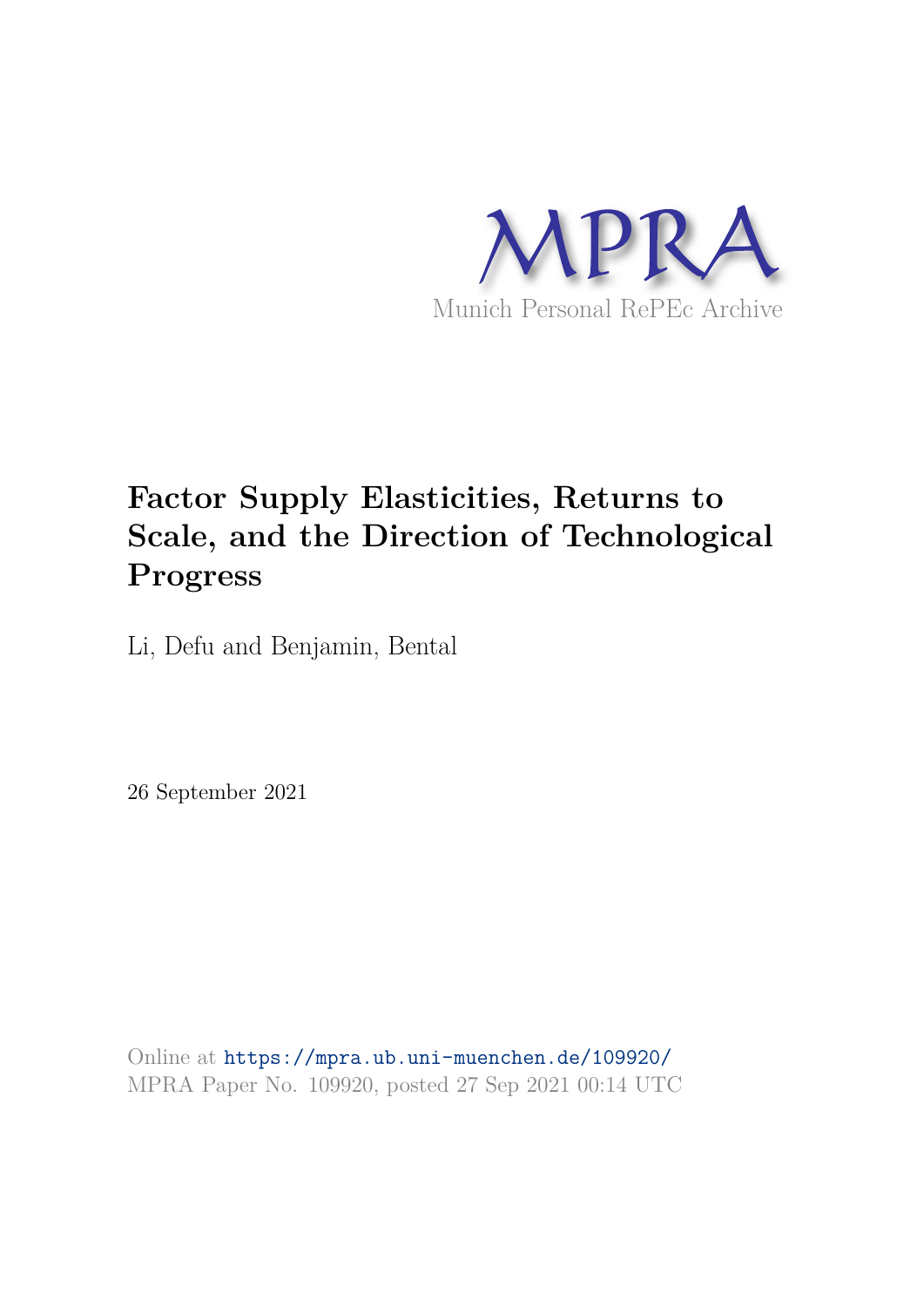# **Factor Supply Elasticities, Returns to Scale, and the Direction of Technological Progress**

Defu  $Li<sup>1</sup>$ 

School of Economics and Management, Tongji University

Benjamin Bental<sup>2</sup>

Department of Economics, University of Haifa and EBS University, Wiesbaden.

Abstract: This paper finds that the steady-state direction of technological progress is determined by the relative size of factor supply elasticities and the returns to scale of the production function, which have so far been ignored. However, the relative price (Hicks, 1932) and relative market size (Acemoglu, 2002) emphasized in the existing literature have only short-term effects. This conclusion is obtained by introducing generalized factor accumulation processes that do not restrict factor supply elasticities, and a generalized production function that does not restrict the returns to scale. It emanates solely from the characterizations of production function, steady-state growth, direction of technological progress and factor supply elasticities. The paper also analyzes a particular micro-founded growth model and uses it to exemplify the conclusions. The findings of this paper provide new explanations to the Uzawa (1961) steady-state theorem puzzle as well as to the Kaldor facts characterization of modern economic growth. It also suggests a way to reconcile falling investment good prices with the Kaldor facts. In addition, it may help explain why technological progress did not increase per capita income before the industrial revolution and what might have led to the modern pattern of economic growth.

**Key Words**: Economic Growth, Direction of Technological Progress, Returns to Scale, Factor Supply Elasticities, Uzawa's Steady-State Theorem, Industrial Revolution, Adjustment Cost

**JEL:** O33; O41; E13; E25

 We are grateful to Daron Acemoglu, Charles I. Jones, Oded Galor, Gary H. Jefferson, and [Ryo Horii](http://econ.jpn.org/horii/) for helpful comments and suggestions on previous versions of the paper. Li gratefully acknowledges support from the National Natural Science Foundation of China (NSFC:71773083), the National Social Science Foundation of China (NSSFC: 10CJL012). The comments of three anonymous referees and the editors helped refocusing the paper. The authors take sole responsibility for their views.

<sup>&</sup>lt;sup>1</sup> School of Economics and Management, Tongji University, 1500 Siping Road, Shanghai, P.R. China, [tjldf@tongji.edu.cn.](mailto:tjldf@tongji.edu.cn)

<sup>&</sup>lt;sup>2</sup> Department of Economics, University of Haifa, 199 Aba Khoushy Ave., Mount Carmel, Haifa, Israel, and EBS Universität für Wirtschaft und Recht, EBS Business School, Wiesbaden, Germany, [bbental@econ.haifa.ac.il.](mailto:bbental@econ.haifa.ac.il)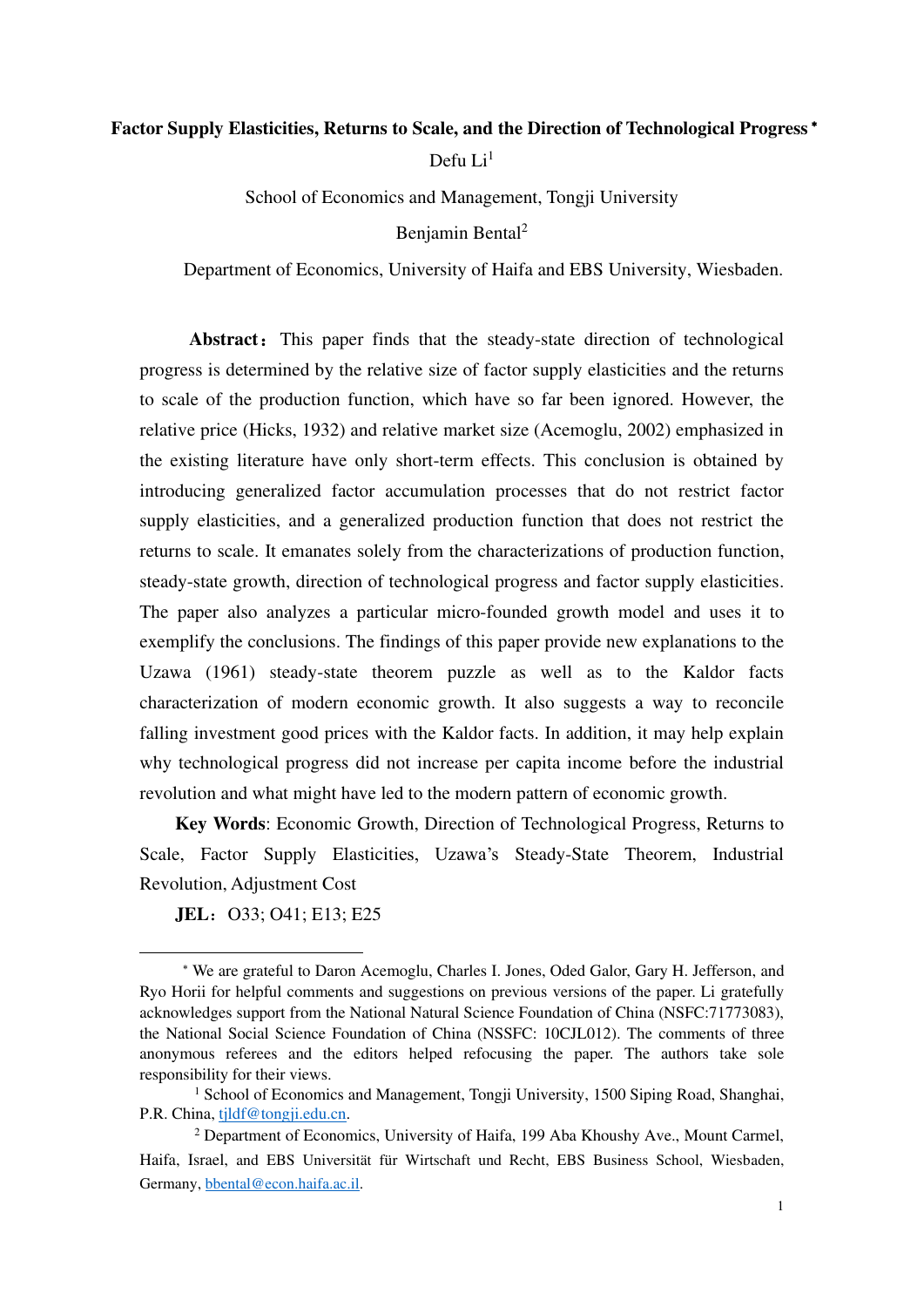# **Factor Supply Elasticities, Returns to Scale, and the Direction of Technological Progress**

## **I. Introduction**

Technological progress relates not only to its rate but also to its direction. While there is a large and influential body of literature concerning the determinants of the *rate* element (see, e.g., Romer, 1990; Grossman and Helpman, 1991; Aghion and Howitt, 1992), the *direction* is not as well understood.<sup>1</sup> However, for many important questions of economic growth, the direction may be more important than the rate of technological progress. In particular, understanding what determines the direction of technological progress may be key to resolving some salient problems associated with prevalent growth theory.

The first problem relates to the Kaldor (1961) facts which underlie much of the neoclassical growth theory. Specifically, post-industrial-revolution economic growth in developed countries has been characterized by increasing per-capita output and physical capital, whereas the capital/output ratio, the real return to capital, and factor income shares have remained basically constant (See Figure 1 and Jones, 2016, p.5). As post-industrial-revolution technological progress has been very rapid and extensive, this gives rise to the question of what economic factors might have caused only the productivity of labor to improve and not that of capital?<sup>2</sup>



Figure 1: Kaldor (1961) facts in the USA (1950-2014)

Note: Panel A represents the output and capital per worker, and Panel B represents the capital/output and labor share in the USA from 1950-2014. Source: Feenstra, Inklaar and Timmer (2015), PWT 9.0.

<sup>&</sup>lt;sup>1</sup> About 20 years ago, Acemoglu (2002) has already made this point. Although Acemoglu and many other authors have done significant work on the direction of technological progress, fundamentally the basic question remains unresolved.

<sup>2</sup> Some authors think that by assuming purely labor-augmenting technological progress the neoclassical growth model is successful in explaining Kaldor's facts (Jones and Romer, 2010; Grossman et al., 2017). However, making the *direction* of technological progress exogenous is as unsatisfactory as modeling per-capita output growth as a consequence of an exogenous *rate* of technological progress.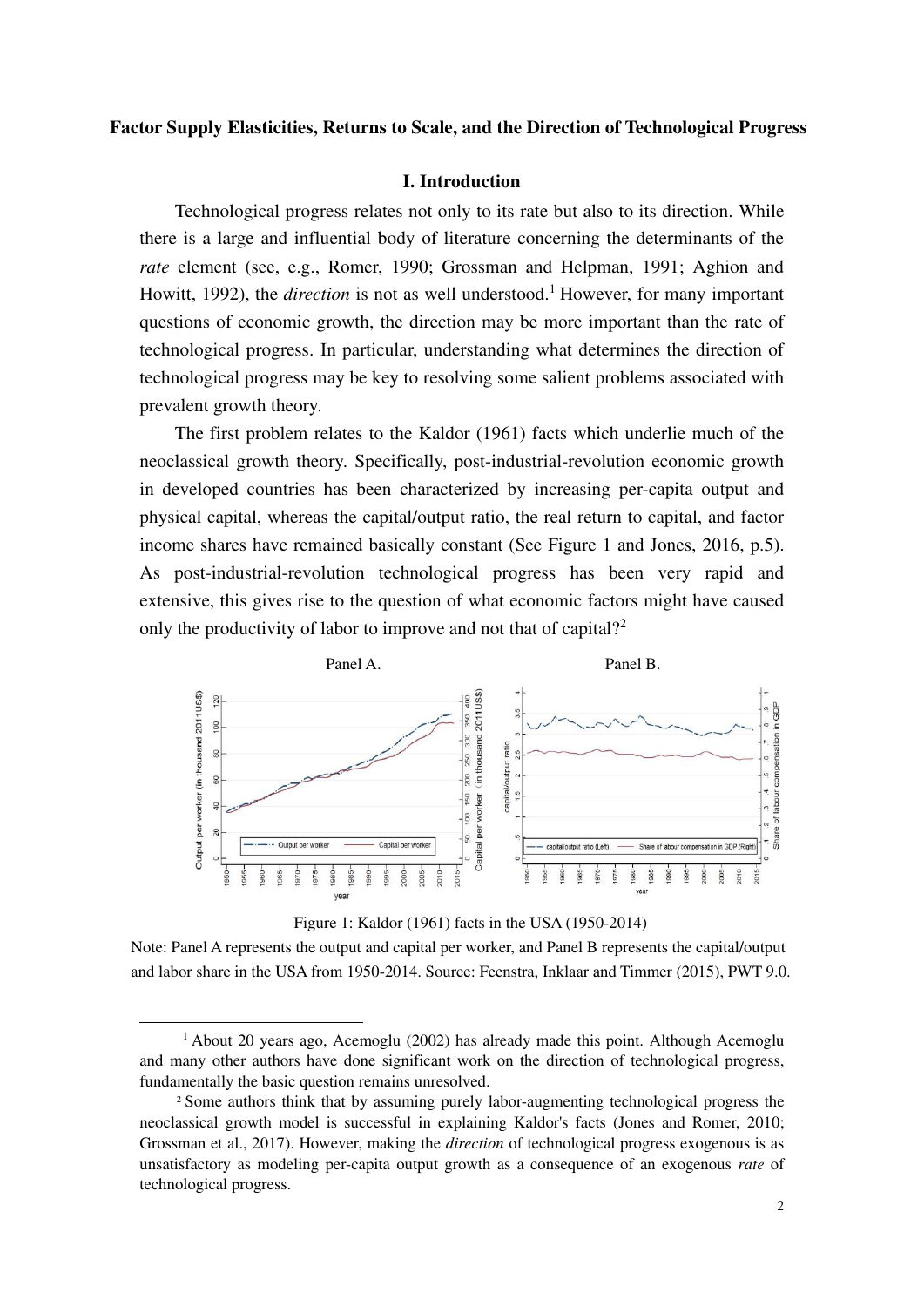The second issue concerns the Uzawa (1961) steady-state theorem. It is this theorem that implies that the neoclassical growth models can attain a steady-state equilibrium only if technological progress is purely labor-augmenting.<sup>3</sup> In particular, if investment-specific technological progress takes place and the production function is not Cobb-Douglas, these models do not possess steady states. This knife-edge result has puzzled growth theorists for a long time, yet the implicit assumptions generating it have not been clarified.

Moreover, ongoing investment-specific technological progress seems to be empirically evidenced by the long trend of falling investment goods prices (Gordon, 1990; Greenwood et al., 1997; Jones, 2016; Grossman et al., 2017, see Figure 2). In addition, there is mounting evidence that the (aggregate) substitution elasticity of capital and labor is not unitary, making the Cobb-Douglas specification unrealistic (see, e.g., Karabarbounis and Neiman, 2014; Oberfield and Raval, 2014; Chirinko and Mallick, 2014; Lawrence, 2015; Knoblach, Roessler and Zwerschke, 2020). These observations contradict the implications of the Uzawa theorem. In order to include investment-specific technological progress, some authors (Grossman et al. 2017; Casey and Horii, 2019) introduce capital-augmenting technological progress into the production of final goods, but the Kaldor facts are consistent only with pure laboraugmentation. This raises the question whether investment-specific technological progress can coexist with pure labor-augmentation in steady state?



Figure 2 US Relative Price of Equipment and Investment goods, 1947–2019. Source: Federal Reserve Bank Economic Data (FRED), series PIRIC and PERIC

A closely related question that has been largely ignored concerns the huge

<sup>&</sup>lt;sup>3</sup> Acemoglu (2003) pointed out that the neoclassical growth model does not require technological progress to be purely labor-augmenting all the time and can include capitalaugmentation in the transitional phase. It is only in the steady state where it must be purely laboraugmenting.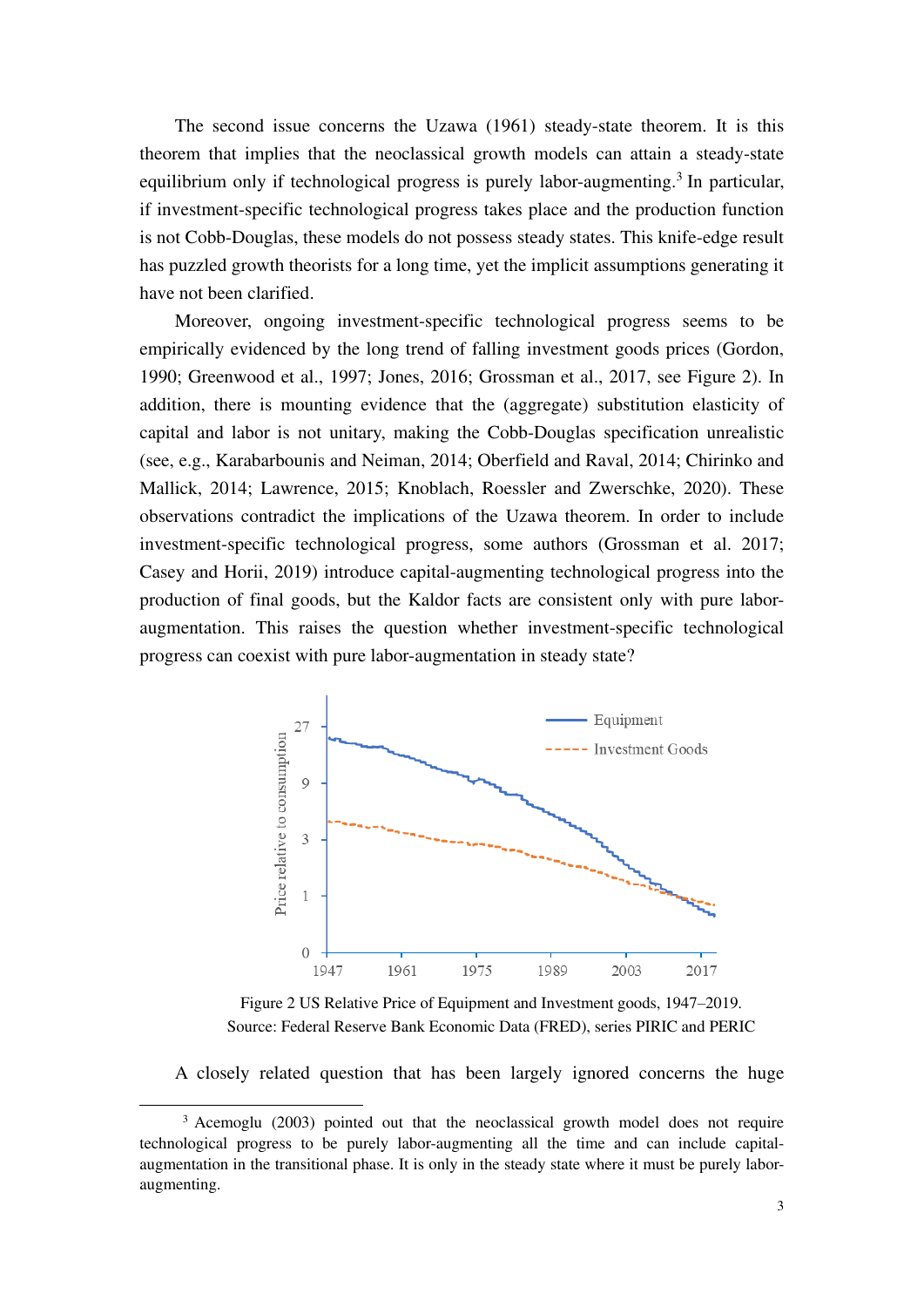difference in the direction of technological progress before and after the industrial revolution, and the reasons for the transition. According to Ashraf and Galor (2011), before the industrial revolution technological progress only improved the productivity of land but not that of labor and for an extended period of time generated population growth and higher density, but not higher per-capita income (the "Malthusian trap"). Therefore, it is not only necessary to explain why modern economic growth is driven by purely labor-augmenting technological progress, but also to explain why technological progress before the industrial revolution did not encompass labor augmentation and what caused the transition.

To answer these questions, we introduce generalized factor accumulation processes that do not restrict the factor supply elasticities, and a generalized production function without constraining its returns to scale. This enables us to investigate the role played by factor supply elasticities and returns to scale, which so far has been ignored, on the direction of technological progress. The key finding is that if production is governed by constant returns to scale, the steady-state direction of technological progress depends on the relative size of the factor supply elasticities, and is biased towards the factor with the lower elasticity. The economic intuition behind this conclusion is that, in the long run, a higher factor price may encourage not only inventions to economize that factor's use, but also its accumulation. If the supply elasticity of the factor is very large, the invention incentive may be reversed. Furthermore, to offset that factor's abundance, balanced growth requires the presence of increased investment in technologies that augment the efficiency of the factor with the smaller supply elasticity. We obtain these core conclusions solely from the production function and the definitions of the direction of technological progress, steady-state growth, and factor supply elasticities.

Following this general characterization, the paper provides a specific microfounded growth framework by extending Acemoglu's (2002) model. In particular, it introduces investment adjustment costs and investment-specific technological progress into the capital accumulation function to relax the restrictions on the elasticity of the capital supply. In addition, it introduces diminishing returns to scale into the production function. Beyond exemplifying the above results, the specific model also shows that changing relative factor prices (as suggested by Hicks 1932) and the relative market size (as argued by Acemoglu 2002) do affect the direction of technological progress in the short run, but have no impact on that direction in steady state. Furthermore, the model identifies the underlying features that determine the supply elasticities.

Based on these findings, the current paper argues that the answer to the above questions all hinge on the *factor supply elasticities.* Specifically, modern economic growth and the associated Kaldor facts result if the supply elasticity of capital is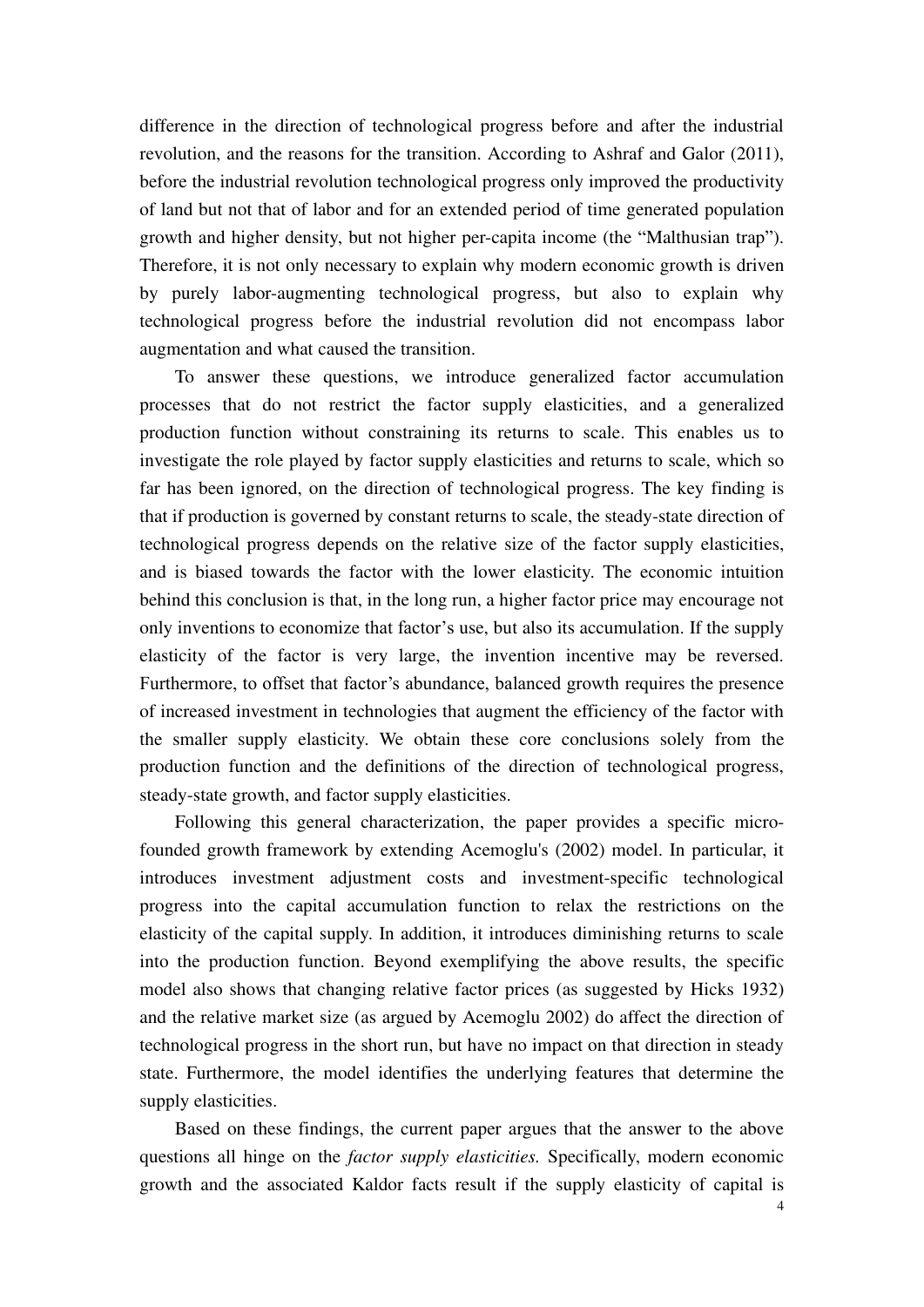infinite while that of labor is finite. The Uzawa theorem too is the consequence of this elasticity configuration as implicitly set by the neoclassical growth model. In particular, if the capital supply elasticity is finite, then it is possible to generate *any*  combination of capital- and labor-augmenting technologies in steady state. If capital has a finite supply elasticity while labor supply is infinitely elastic, the resulting steady state will be characterized by purely capital-augmenting technological progress and per-capita income will not grow. This is consistent with the aforementioned characterization of the economic growth path before the industrial revolution. <sup>4</sup> Accordingly, the transition to the modern growth path may be a consequence of the changing supply elasticities: that of capital increased while that of labor decreased.

The plan of the paper is as follows. Section **II** discusses the related literature; Section **III** introduces a generalized production function and generalized factor accumulation processes; Section **IV** derives the determinants of technological change; Section **V** develops a specific growth model in which the direction of technological progress is endogenized; Section **VI** focuses on some applications; Section **Ⅶ** contains concluding remarks.

#### **II. Related Literature**

Although the existing literature on the rate of technological progress is more indepth than on its direction, the literature on the direction preceded that on the rate. Early in 1932, Hicks (1932) pointed out that changing relative factor prices may affect that direction. Brozen (1953) too pointed out that the direction was endogenously determined by economic forces. Lacking a dynamic growth framework (to be developed by Solow a few years later), these early contributions could not distinguish between short-term and long-term effects.

The neoclassical growth models (Solow, 1956; Swan, 1956; Cass, 1965; Koopmans,1965) provided this perspective and pointed out that technological progress was the key factor of economic growth in the long run. However, not only the rate but also the direction of technological progress is exogenous in these models. Although the models can attain steady-state growth consistent with Kaldor's facts, the direction of technological progress turned out to be a cumbersome issue. That direction was exogenously set and restricted to be purely labor-augmenting. Otherwise, unless the production function is Cobb-Douglas, no steady state exists. However, these models do not provide compelling intuitive reasons as to why technological progress should take this specific form. This is the famous puzzle of Uzawa's theorem (elegantly and intuitively re-proven by Schlicht 2006).

The introduction of an innovation possibilities frontier (von Weizsäcker, 1962;

<sup>4</sup> This interpretation requires identifying "capital" with land before the industrial revolution.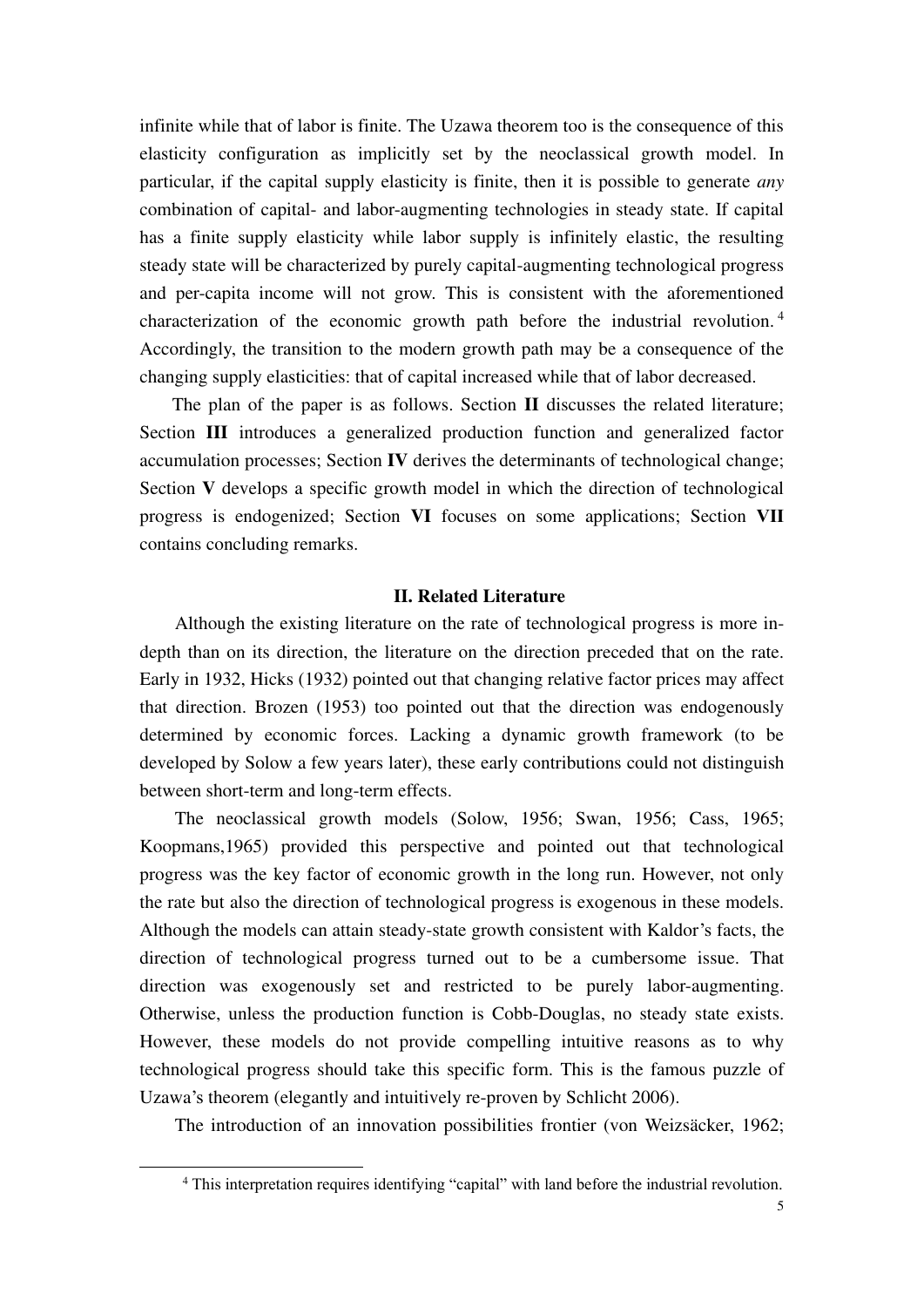Kennedy, 1964), coupled with cost reduction maximization, has seemingly enabled the induced innovation literature of the 1960s (Samuelson, 1965; Drandakis and Phelps, 1966) to resolve this issue. However, Nordhaus (1973) questioned the validity of this resolution for its lack of micro-mechanisms generating technological progress. The assumption that enterprises maximize the current rate of cost reduction rather than profits was also criticized (Acemoglu, 2001).

Although the rate of technological progress has been endogenized, its direction is still exogenous also in the endogenous growth models (Romer, 1990; Aghion and Howitt, 1992). By extending the technological progress from one dimension to two, Acemoglu (2002) provided a framework in which that direction can be endogenized. Within the extended framework, Acemoglu (2002) proposed a market size effect as another key factor affecting the direction of technological progress besides the price effect of Hicks (1932). However, the two production factors are assumed to be inelastically supplied and the production function has constant returns to scale. Therefore, this framework ignores the influence of the relative size of factor supply elasticities and the returns to scale on the direction of technological progress. As a result, it provides just the determinants of the relative technological *level* which, in turn, can be obtained only when technological progress is Hicks neutral in steady state. Acemoglu (2003) incorporated the framework into a neoclassical growth model, which yielded a balanced growth path with purely labor-augmenting technological progress. However, there is no explanation as to why firms would choose only this direction of progress.

Some additional authors (Funk, 2002; Irmen and Tabakovic, 2017) have constructed growth models based on perfect, rather than monopolistic, competition, which endogenize the direction of technological progress. These contributions also ignore the role played by factor supply elasticities and the returns to scale of the production function, thereby failing to identify the factors that determine the direction of technological progress.

Another issue concerns the specification of the production function. As mentioned above, according to Uzawa's theorem the direction of technological progress is not restricted if the production function is Cobb-Douglas. For that reason, some authors (Jones, 2005; León-Ledesma and Satchi, 2018) tried to prove that the production function takes this form, at least in the steady state. However, empirical evidence indicating that the substitution elasticity between capital and labor is not unitary casts doubt on this approach.

Uzawa's theorem does not point out which underlying premise is responsible for the requirement that at the steady state technological progress must be purely laboraugmenting. Nevertheless, some authors have noticed that the factor accumulation processes and production function are the key factors affecting that result, and tried to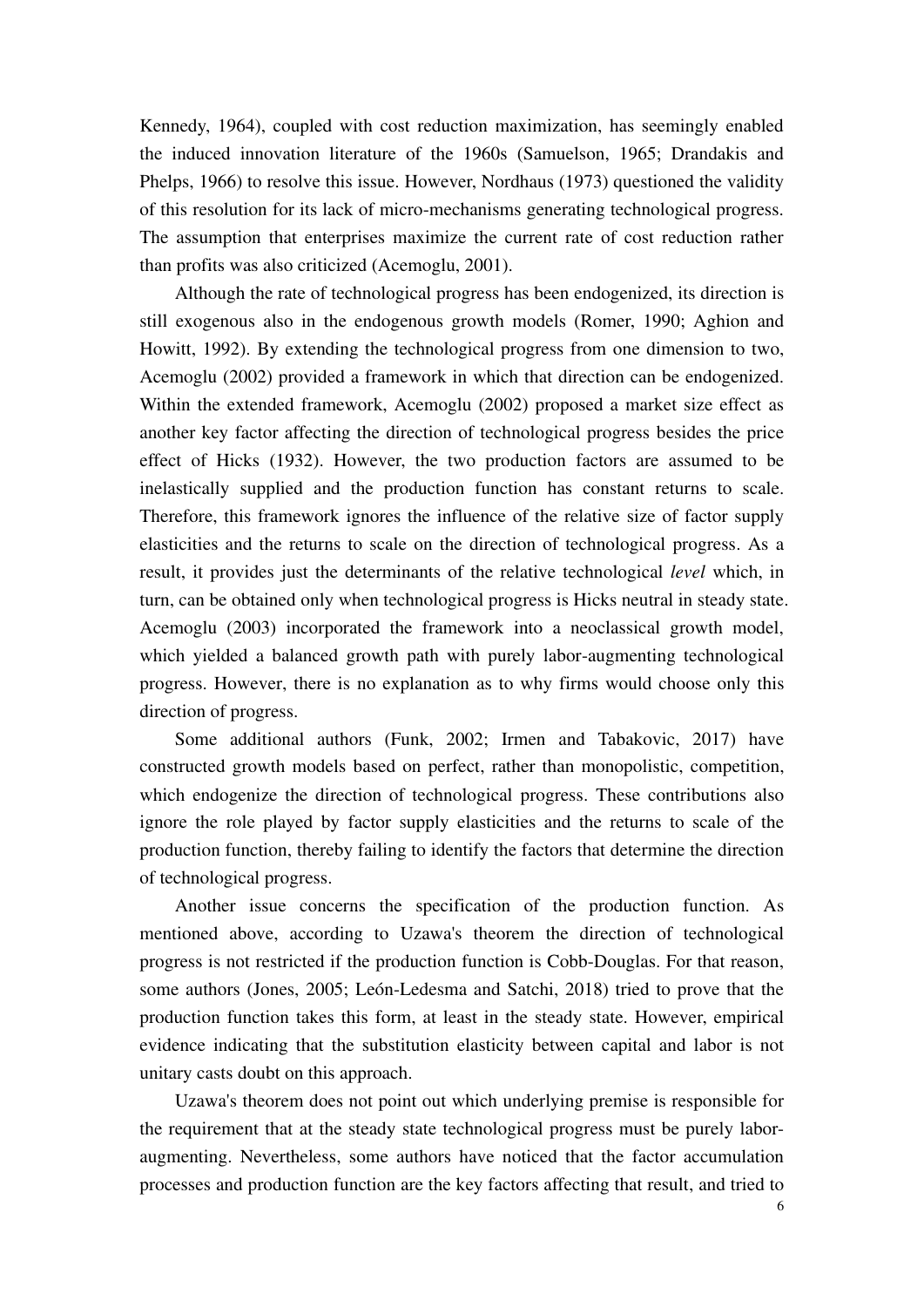extend these functions to adjust the result.<sup>5</sup> Sato (1996) showed that a non-linear capital accumulation process, which allows for diminishing returns to investment, is necessary if the steady state is to include also capital-augmenting technological progress. Sato et al. (1999, 2000) proposed specific models of that nature where steady states encompass capital-augmenting technological progress. Irmen (2013) proved that technological progress could include capital-augmentation, provided that the capital accumulation process is affected by adjustment costs. None of the aforementioned papers has pointed out the important influence of the supply elasticities as determined by the factor accumulation processes on the direction of technological progress. Nor have they recognized that the infinite capital supply elasticity implied by the "standard" capital accumulation process is one of the premises underlying the Uzawa theorem.

Suggesting a different approach, Grossman et al. (2017) introduced a schooling variable into the production function in addition to labor and capital. They showed that, in steady state, not only the production technology can admit capital-augmenting progress, but also the capital accumulation process can include investment-specific technological progress. Casey and Horii (2019) built a model which allows for a steady state to encompass capital-augmenting technological progress. They obtained this result by introducing new factors (such as land) into the production function and decreasing returns to scale for capital and labor. However, they have not uncovered the relationship between the returns to scale of the production function and the direction of technological progress.

In a word, the puzzle of Uzawa's theorem is one of the most important motivations for the existing literature to focus on the direction of technological progress. However, two defects of the existing literature, which this paper tries to alleviate, hinder the discovery of the direction's determinants and the resolution of that puzzle.

*First*, the existing literature usually tries to answer why in steady state technological progress must be purely labor-augmenting. However, posing the question in this fashion is misleading, as it subsumes that Uzawa's proposition is *unconditionally* true despite the missing economic intuition (Acemoglu, 2003; Jones, 2005). As a matter of fact, not all growth models require the steady-state technological progress to be purely labor-augmenting. Specifically, the Malthusian model cannot admit labor-augmentation at all in steady state (Li and Huang, 2016). Therefore, Uzawa's theorem is only a *conditional* proposition. In this vein, and unlike

<sup>&</sup>lt;sup>5</sup> Already in the 1960s, in an argument akin to the one presented below, Samuelson (1965) pointed out that if factor supplies remain in balance, then technological progress will be Hicksneutral in steady-state, otherwise it would be tilted towards labor- or capital-augmentation.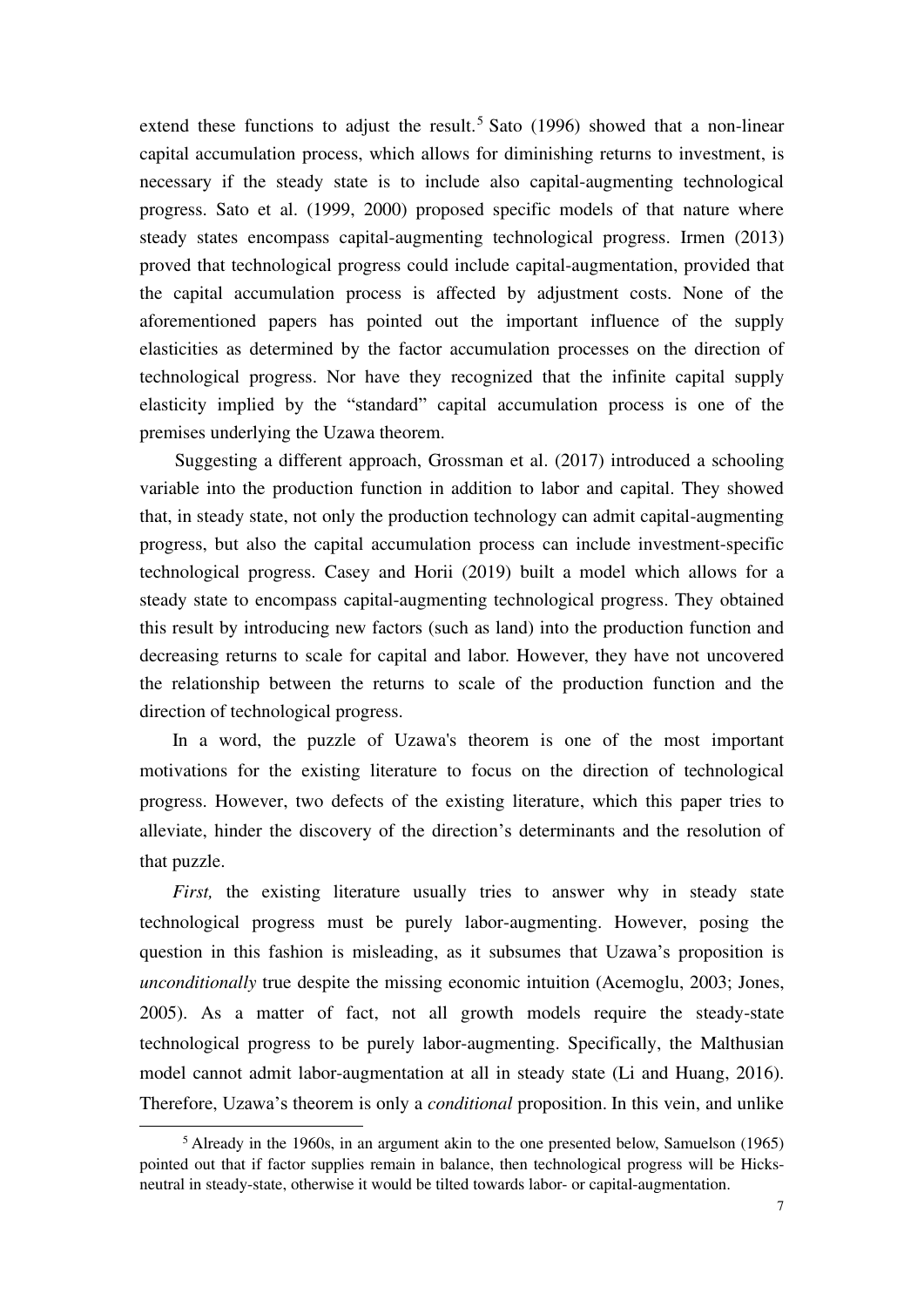the existing literature, this paper asks a more general question, namely, what determines the steady-state direction of technological progress? Accordingly, the puzzle of Uzawa's theorem becomes a subproblem of this question, that is, under what conditions does technological progress have to be purely labor-augmenting?

*Second*, the existing literature discusses Uzawa's theorem under the same implicit assumptions as those of the neoclassical growth model. As a result, it is impossible to identify which of these implicit assumptions lead to Uzawa's theorem. Here we introduce two generalized functions that embed the neoclassical growth model as a special case. It is through these extensions that the role of the factor supply elasticities and the returns to scale as the determinants of the direction of technological progress are exposed. Moreover, it is precisely because the neoclassical growth model implicitly assumes that the capital supply elasticity is infinite while that of labor is finite that the steady-state technological progress must be purely labor-augmenting.

# **III. A generalized production function and generalized factor accumulation processes**

The returns to scale of the production function and factor supply elasticities constrain economic agents when choosing the direction of technological progress. However, in the existing literature, the returns to scale and the elasticities are implicitly set by a particular formulation of the production function and factor accumulation processes, causing their influence on the direction of technological progress to have inadvertently been ignored. In order to overcome this defect, in this section we construct a generalized production function with constant or diminishing returns to scale that depend on parameter values. We also introduce investment adjustment costs into factor accumulation processes to allow expanding the range of factor supply elasticities from zero to infinity. Later, we will show that the generalization exposes the key influence of the returns to scale and factor supply elasticities on the direction of technological progress.

#### **1. A generalized production function**

The returns to scale of the production function may be constant, decreasing or increasing. However, when discussing the direction of technological progress, it is usually assumed that the returns to scale are constant, rather than making them depend on parameter values. For our purpose, we construct a production function that is potentially compatible with different returns to scale for capital, K, and labor, L, as follows:

$$
Y(t) = F[B(t)K(t)^{\phi}, A(t)L(t)^{\phi}], 0 < \phi \le 1, 0 < \phi \le 1
$$
 (1)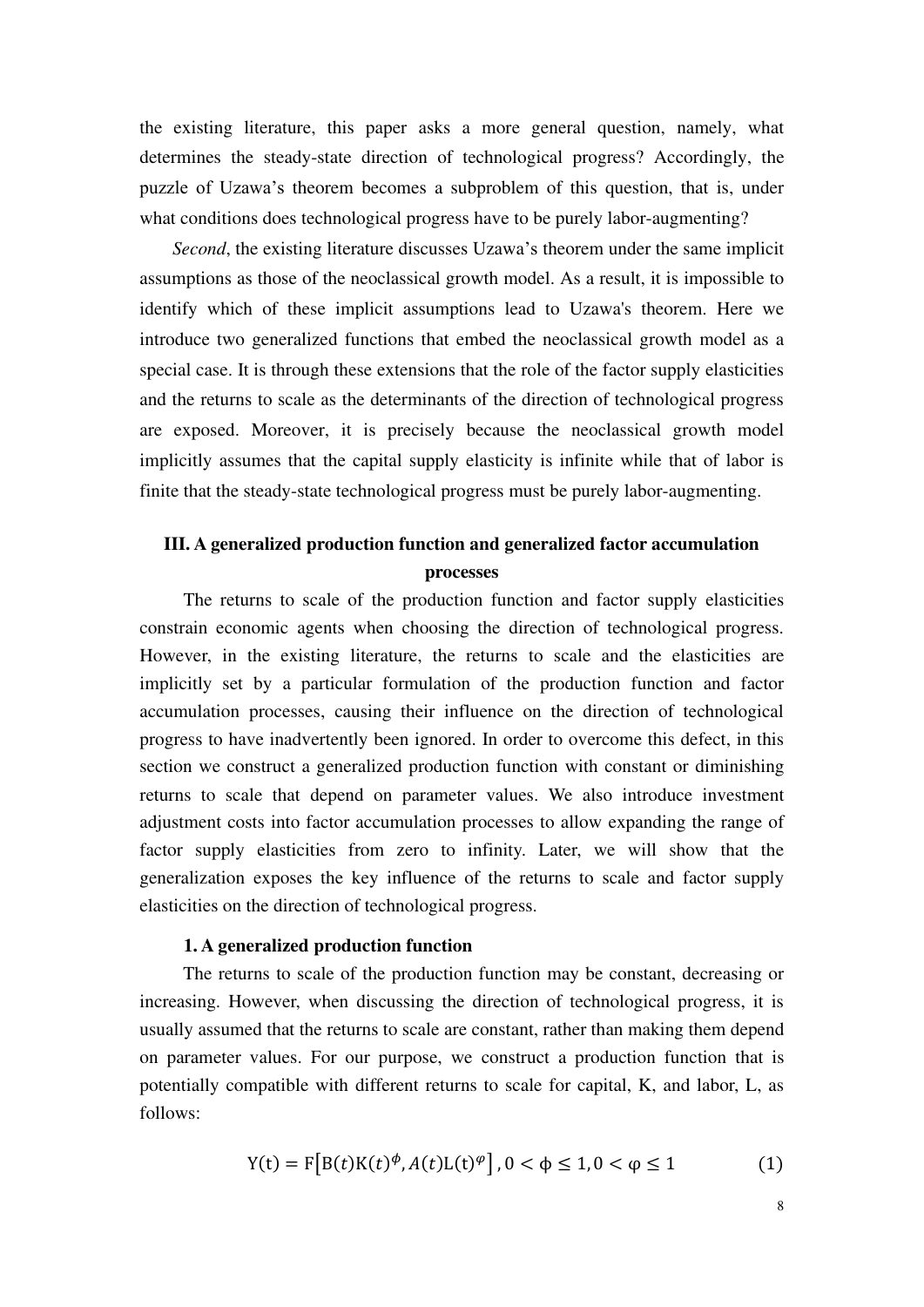Here, B and A denote capital-augmenting and labor-augmenting technologies respectively. Accordingly, assuming that the production function has constant returns to scale for  $K^{\phi}$  and  $L^{\phi}$ , that is,  $F[B\lambda(K^{\phi}), A\lambda(L^{\phi})] = \lambda F[BK^{\phi}, A L^{\phi}]$ , then  $F[B(\lambda K)^{\phi}, A(\lambda L)^{\phi}] \leq \lambda F[BK^{\phi}, AL^{\phi}]$ . If  $\phi = \phi = 1$ , the production function takes the usual neoclassical form with constant returns to scale for K and L; when  $\phi$  < 1 or  $\varphi$  < 1, it has diminishing returns to scale for K and L.<sup>6</sup> Clearly, whether in reality the returns to scale of K and L are constant or decreasing, is an empirical issue. As the goal of this paper is to theoretically expose the impact of the returns to scale upon the direction of technological progress, its conclusions do not hinge on the empirical outcomes.

Define  $\hat{K} \equiv [BK^{\phi}]$  as representing effective capital, and  $\hat{L} \equiv [AL^{\phi}]$  as representing effective labor. Output per effective labor is expressed by  $y \equiv \frac{y}{4L}$  $\frac{1}{AL^{\varphi}}$  and the effective capital to effective labor ratio is expressed by  $k = \frac{BK^{\phi}}{AL^{\phi}}$ . Accordingly, the production function in the intensive form takes the form:

$$
y(t) = F\left[\frac{B(t)K(t)^{\phi}}{A(t)L(t)^{\phi}}, 1\right] = f(k(t))\tag{2}
$$

If the market is not completely competitive, then factor prices will be smaller than their marginal products. Therefore, we assume only that the factor prices are proportional to their marginal products. Specifically, by equation (2) the corresponding prices of K and L can be written as:

$$
\begin{cases} w(t) = \xi_L \varphi A(t) L(t)^{\varphi-1} \big[ f\big(k(t)\big) - kf'(k(t)) \big] \\ r(t) = \xi_K \varphi B(t) K(t)^{\varphi-1} f'\big(k(t)\big) \end{cases} \tag{3}
$$

where  $\xi_L \le 1$  and  $\xi_K \le 1$ . When the market is completely competitive  $\xi_L = \xi_K = 1$ , otherwise,  $\xi_L < 1$  and  $\xi_R < 1$ .

Equations (3) show that the returns to scale parameters  $\varphi$  and  $\varphi$  have important influence on factor prices. When they are smaller than 1, even if  $k$  is constant, factor prices decrease with their quantities. Therefore, in this case, only factor-augmenting technological progress can keep factor prices constant or make them increase.

#### **2. Generalized factor accumulation processes**

The introduction of generalized factor accumulation processes and the presence

<sup>&</sup>lt;sup>6</sup> If  $\phi > 1$  or  $\varphi > 1$ , the returns to scale with respect to K and L are increasing, which may lead to negative technological progress in steady state.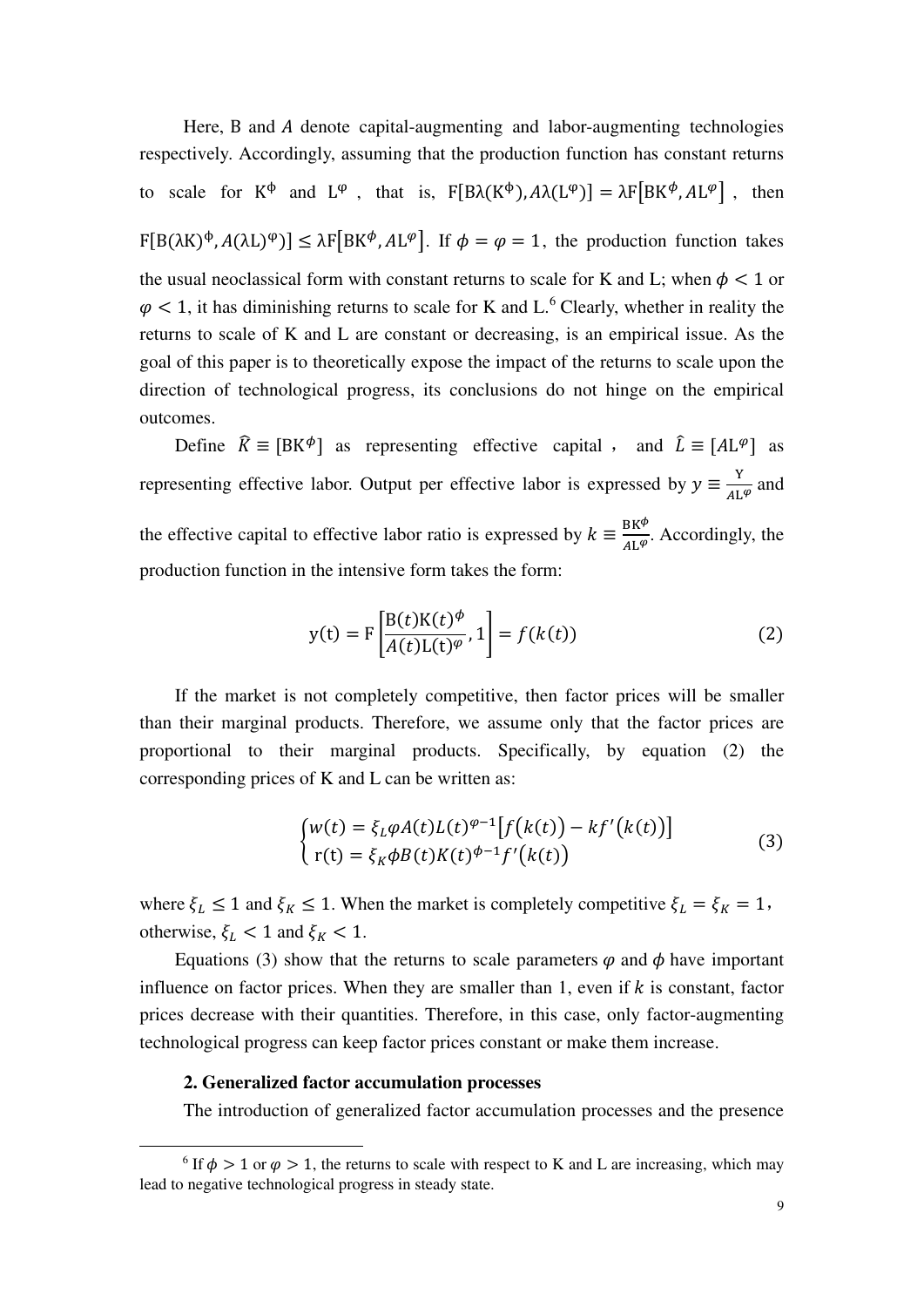of investment adjustment cost are additional important features needed to analyze the direction of technological progress through their impact on the factor supply elasticities. As it turns out, the factor accumulation processes used in the existing literature usually take specific forms which often implicitly limit the size of the ensuing factor supply elasticities, whereas the generalized factor accumulation processes entail no such restrictions.

#### **(1) Factor supply elasticities**

*The supply elasticities* of capital  $(\varepsilon_K)$  and labor  $(\varepsilon_L)$  are a key property of the factor supply functions and follow the standard definition:<sup>7</sup>

$$
\begin{cases}\n\varepsilon_K \equiv \frac{\dot{K}(t)/K(t)}{\dot{r}(t)/r(t)} \\
\varepsilon_L \equiv \frac{\dot{L}(t)/L(t)}{\dot{w}(t)/w(t)}\n\end{cases} (4)
$$

Equations (4) clearly imply that the factor accumulation processes  $\dot{K}(t)$  and  $\dot{L}(t)$ are key determinants of the factor supply elasticities. The existing literature, especially the literature on the direction of technological progress, has completely ignored their impact. Acemoglu (2002) assumes that both factors are inelastically supplied. As is well known, the core assumption of the Malthusian model is that the labor supply elasticity is infinite. In the Solow (1956) model,  $\dot{K}(t)/K(t)$  is a positive constant at the steady state while the interest rate is unchanging, rendering  $\varepsilon_K = \infty$ . Clearly, zero or infinity are both only possible specific elasticities, while an elasticity between zero and infinity may be more realistic. Moreover, a given economy in different periods, or different economies at the same period, may have different factor supply elasticities. As shown below, setting the factor supply elasticities to specific values implicitly restricts technological progress to follow a particular direction in steady state. For this reason, the factor accumulation processes should be allowed to generate factor supply elasticities that range from zero to infinity.

# **(2) Generalized factor accumulation processes with investment adjustment cost**

Although the inclusion of investment adjustment cost has become a basic ingredient of macroeconomic models and economic growth (Barro and Sala-i-Martin, 2004, Ch3; Acemoglu, 2009, Ch8), its impact on the factor supply elasticities has not

<sup>&</sup>lt;sup>7</sup> The elasticity of factor supplies is usually defined as  $\varepsilon = \frac{\Delta X(t)/X(t)}{\Delta n(t)/n(t)}$  $\frac{\Delta A(t)/A(t)}{\Delta p(t)/p(t)}$ . Technically, this is equivalent to equations (4), noting that the numerator and denominator are multiplied by  $\Delta t$  at the same time. Because the factor price and quantity in the growth model are both functions of time, we think that the definition as presented here is more appropriate.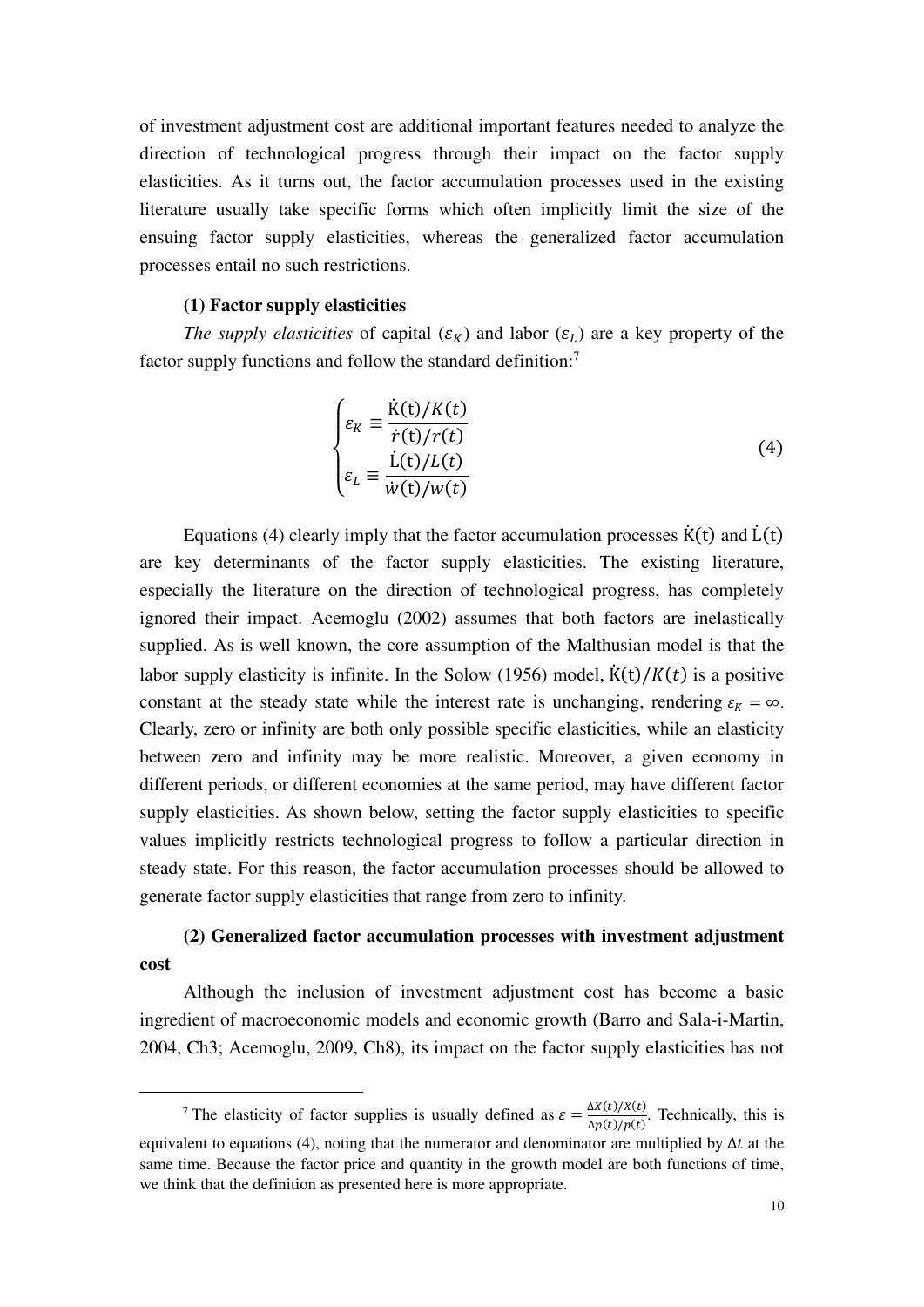been considered.<sup>8</sup> However, by admitting investment adjustment costs, we can obtain generalized factor accumulation processes that imply factor supply elasticities ranging from 0 to infinity.

The adjustment cost may capture both internal factors and external ones. In the case of material capital, the internal costs may reflect the costs of installing new capital and training workers to operate the new machines, and the external costs may be due to increasing production costs. For labor, the internal adjustment costs may arise from the training of new workers while the external costs may reflect the cost associated with increasing the labor force. Accordingly, it is assumed that both physical capital and labor are the result of investment, and both have adjustment cost of the same form. However, the adjustment cost parameters may be different, implying different supply elasticities. To see this, consider the following standard specification of the factor accumulation process:

$$
\dot{X}(t) = I_X(t) - \delta_X X(t) \tag{5}
$$

Where X represents K or L,  $I_X(t)$  represents investment in K or L,  $\delta_X$  is depreciation rate or mortality.

The presence of the investment adjustment costs is specified as follows:

$$
I(t) = IX(t) \left( 1 + h(IX(t)) \right)
$$
 (6)

That is, investing a total of  $I(t)$  units in factor X enhances the amount of the factor only by  $I_X(t)$  units, whereby a proportional addition of  $h(I_X(t))$  units is spent as adjustment costs.<sup>9</sup> We assume h(0) = 0,  $\partial h / \partial I_X > 0$ ,  $\partial^2 h / \partial I_X^2 \ge 0$ , that is, the adjustment costs are non-decreasing also at the margin. Monotonicity allows us to obtain the inverse function  $I_X(t) = G[I(t)]$ . Substituting it into equation (5) yields the general factor accumulation process that incorporates the investment adjustment costs:

$$
\dot{X}(t) = G[I(t)] - \delta_X X(t) \tag{7}
$$

with  $\frac{\partial G}{\partial I(t)} > 0$  and  $\frac{\partial^2 G}{\partial I(t)^2} \le 0$ . Equation (7) shows that with adjustment costs, the marginal efficiency of turning investment into a factor is (weakly) decreasing.

<sup>8</sup> Investment adjustment costs were introduced in order to overcome defects of the neoclassical investment theory (Eisner and Strotz, 1963; Lucas, 1967; Foley and Sidrauski, 1970), specifically the extremely high investment sensitivity to small changes in economic conditions implied by that theory. Hayashi (1982) has introduced investment adjustment costs into a firm's optimal investment program in order to analyze the dynamics of Tobin's Q. The presence of these costs has also been invoked to improve the performance of DSGE models (see, e.g., Cristiano et al., 2005).

 $9$  Equations (5) and (6) are equations (3.25) and (3.26) in Barro and Sala-i-Martin (2004), Chapter 3, page 152, except that their adjustment cost function is specified as  $h(I_K/K)$ .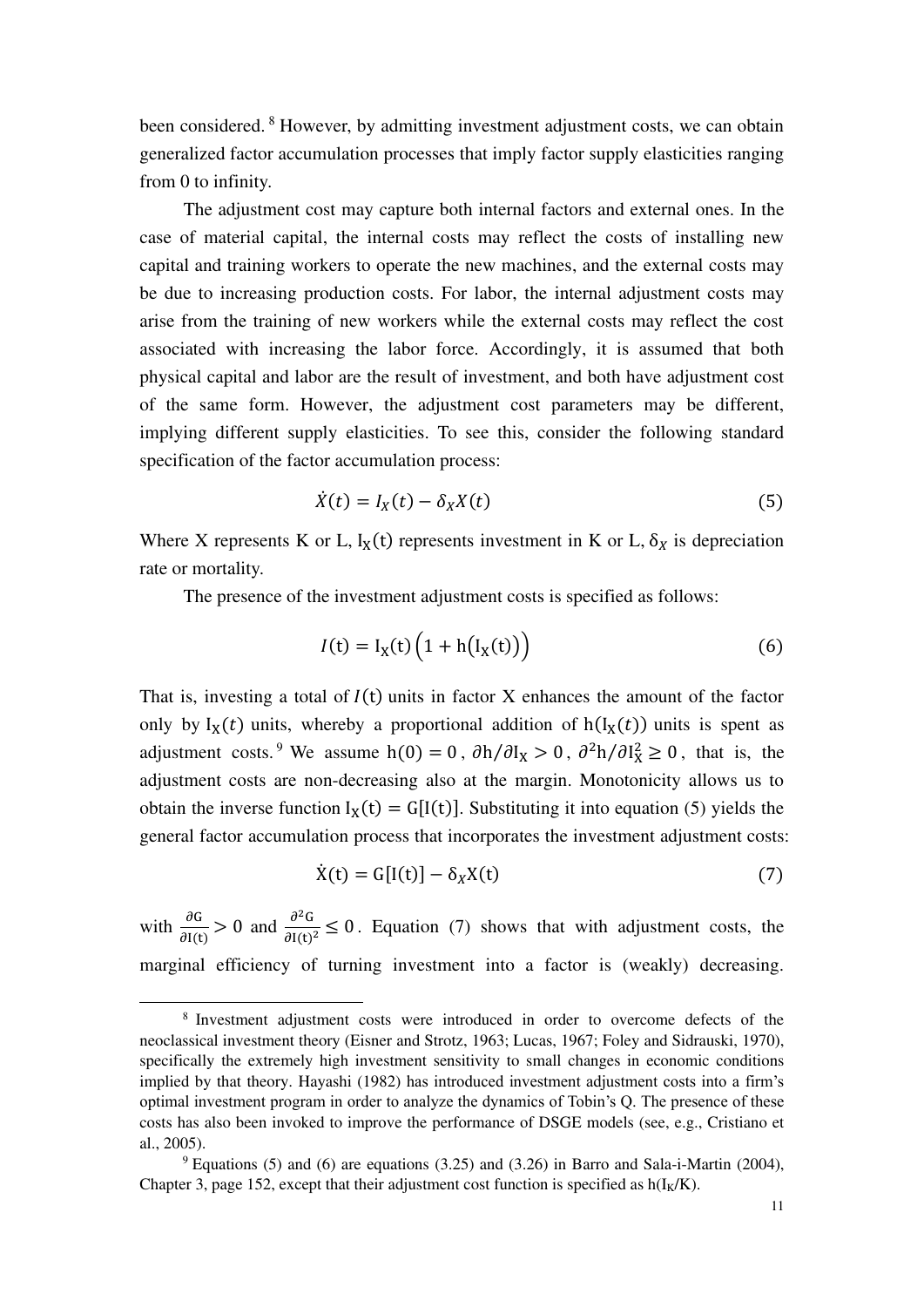Equation (7) implies that the function  $G[I(t)]$  has a decisive influence on the factor supply elasticity since  $\dot{X}(t)/X(t) = G[I(t)]/X(t) - \delta_X$ .

As a special case, consider the following adjustment cost function:

$$
h[I_X(t)] = [I_X(t)^{(1-\alpha)/\alpha} - 1], 0 < \alpha \le 1
$$
\n(8)

Equation (8) shows that the adjustment costs not only depend on the investment  $I_X(t)$ , but also on the parameter  $\alpha$ . When  $\alpha = 1$ , equation (8) implies no adjustment cost, and when  $\alpha$  is close to zero, equation (8) implies infinite adjustment cost. Using equation (8) in equations (5) and (6) yields the specific factor accumulation function:

$$
\dot{X}(t) = I(t)^{\alpha} - \delta_X X(t) \tag{9}
$$

For  $\alpha = 1$ , if X represents capital K, equation (9) reduces to the capital accumulation process of the existing neoclassical model, implying a capital supply elasticity of infinity; if X represents labor L, equation (9) reduces to the labor accumulation process of the existing Malthusian model and the labor supply elasticity is infinite.<sup>10</sup> When  $\alpha$  approaches 0, the elasticity of the factor supply tends to 0, as in Acemoglu (2002); When  $0 < \alpha < 1$ , the factor supply has a finite elasticity. Accordingly, the adjustment costs have an important impact on the factor supply elasticities, which, depending on the values of  $\alpha$  in equation (9), can take any value between zero to infinity.<sup>11</sup> While the core conclusion does not depend on the specific form of the capital accumulation process, equation (9) will be used in Section Ⅴ, where a particular model is analyzed.

# **IV. The Determinants of Technological Progress**

For the economy described by the generalized production function (1), this section shows that the *model-free* definitions of steady-state growth, direction of technological progress and factor supply elasticities suffice to draw the core conclusion and its important corollaries concerning the direction of technological progress.

# **1. Definitions**

*Definition 1:* A *steady-state growth path* obtains when the growth rates of Y(t),  $B(t)$ ,  $K(t)$ ,  $A(t)$ ,  $L(t)$  and factor income shares are constant.

<sup>&</sup>lt;sup>10</sup> When  $\dot{L} = 0$  we obtain  $L^* = 1/\delta_L$ . For the special case with  $I_L \equiv s_L Y$ ,  $\dot{L} = I_L - \delta_L L =$  $s_L Y - \delta_L L$ . This is the labor supply assumption of the Malthusian model, where  $s_L$  is endogenously determined by the household's intertemporal optimization.

 $11$  Irmen (2013) pointed out that equation (9) incorporates adjustment costs in the capital accumulation process. However, he did not provide the underlying adjustment costs function, nor did he discuss the capital supply elasticity implied by this function.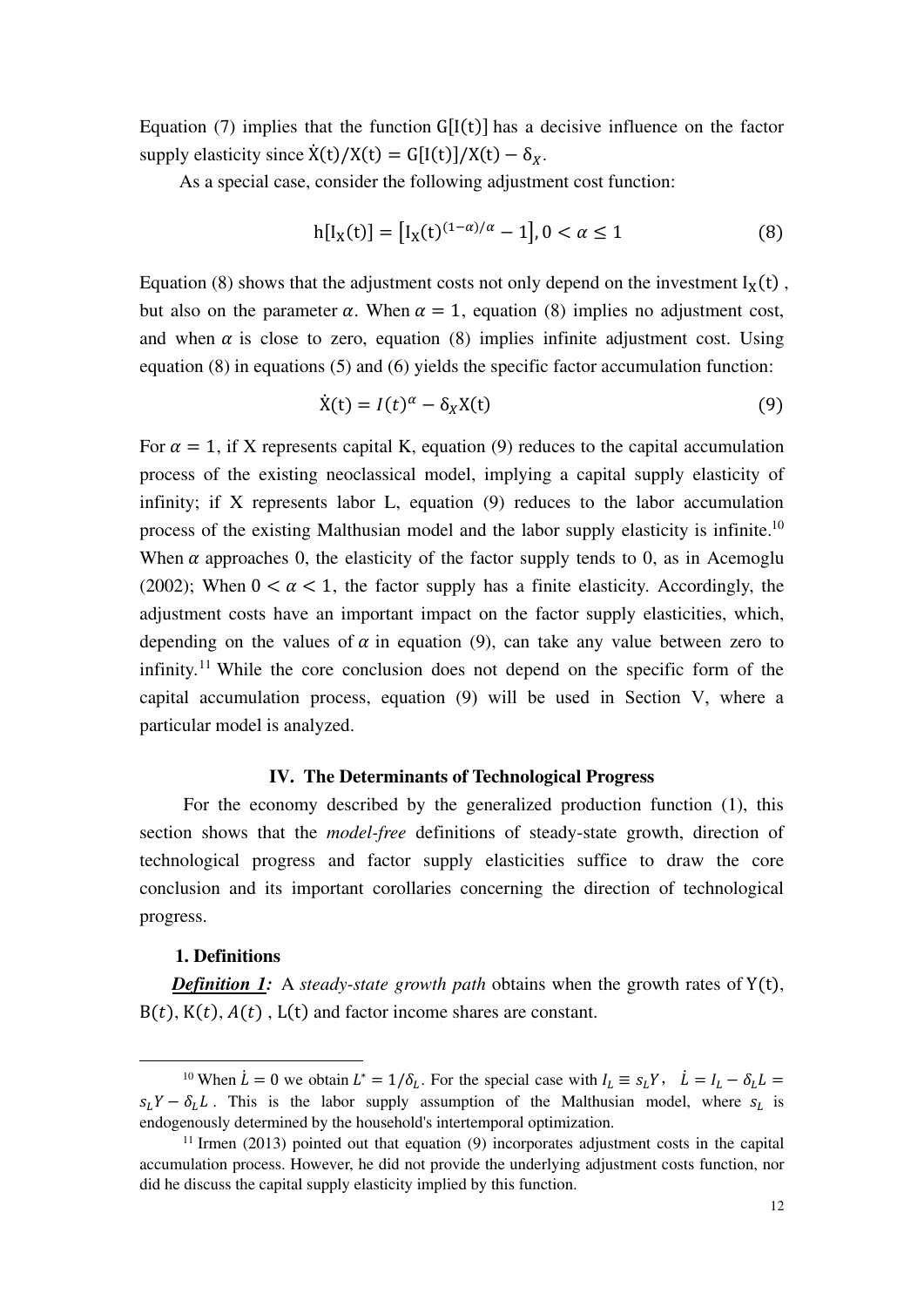<u>Remark 1:</u> Since  $k(t) \equiv \frac{B(t)K(t)^{\phi}}{A(t)L(t)^{\phi}}$  $\frac{B(t)R(t)^{2}}{A(t)L(t)^{\varphi}}$  is constant at the steady-state growth path, the growth rates of  $B(t)K(t)^{\varphi}$  and  $A(t)L(t)^{\varphi}$  are identical and given by:

$$
\phi \frac{\dot{K}(t)}{K(t)} + \frac{\dot{B}(t)}{B(t)} = \varphi \frac{\dot{L}(t)}{L(t)} + \frac{\dot{A}(t)}{A(t)}
$$
\n(10)

*Definition 2:* The *direction of technological progress, DTP,* is the ratio between the augmentation rates of capital and labor, i.e.

$$
DTP \equiv \frac{\dot{B}(t)/B(t)}{\dot{A}(t)/A(t)}
$$
(11)

Remark 2: *DTP* can take any value in  $[0, \infty]$ . When  $\dot{B}/B = 0$  and  $\dot{A}/A > 0$  then  $DTP = 0$ , and technological progress is purely labor-augmenting (i.e. Harrod-neutral); when  $\dot{B}/B > 0$  and  $\dot{A}/A = 0$  then  $DTP \rightarrow +\infty$ , and technological progress is purely capital-augmenting (i.e. Solow-neutral); when  $\dot{B}/B = \dot{A}/A > 0$  then  $DTP = 1$ , and technological progress is Hicks-neutral. Figure 3 shows different directions of technological progress.



Figure 3: Direction of technological progress

Clearly, the axes represent Harrod-neutral (horizontal) and Solow-neutral (vertical) technological changes. The diagonal  $H/H$  represents the location of Hicksneutral technological changes. The ray  $T_1/T_1$  indicates technological progress which tends to be more labor augmenting, while  $\dot{T}_2/T_2$  is more capital augmenting.

Note, that the direction of technological progress is related to the *direction of technology* (*DT*), given by  $DT \equiv B(t)/A(t)$ . Obviously, the direction of technological progress determines the direction of technology, but the two terms are fundamentally different. Specifically, when the direction of technological progress is Hicks neutral, the direction of technology remains unchanged. Otherwise, the direction of technology will continuously rise or fall.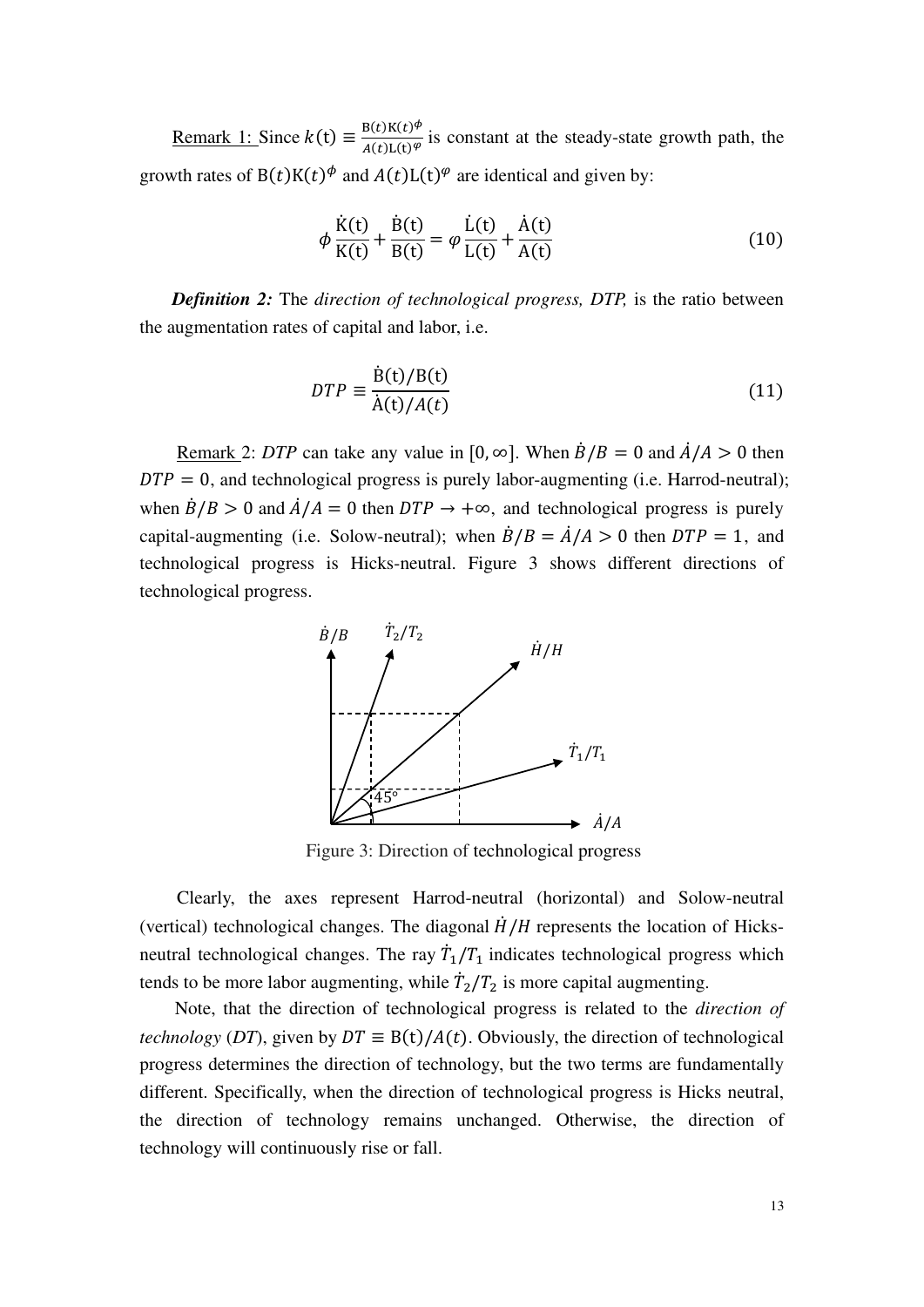#### **2. The Determinants of DTP**

In Appendix A we prove the following proposition.

**Proposition 1:** *If the production function takes the form of equation (1) and factor prices are proportional to their respective marginal products, then the steadystate direction of technological progress is given by:* 

$$
DTP = \frac{(1 + \varepsilon_L)/[1 + (1 - \varphi)\varepsilon_L]}{(1 + \varepsilon_K)/[1 + (1 - \varphi)\varepsilon_K]}
$$
(12)

Proposition 1 is the core result of this paper. There are three remarkable features of this proposition:

First, according to the proposition, the crucial determinants of the direction of technological progress are the elasticities of the factor supplies ( $\varepsilon_L$  and  $\varepsilon_K$ ) and the parameters governing the returns to scale of the production function ( $\phi$  and  $\varphi$ ), which have so far been missing in the existing literature. The former reflects the factor accumulation processes, and the latter reflect the production function. Given  $\phi$  and  $\varphi$ , technological progress tends towards the factor with the smaller supply elasticity. Similarly, given the supply elasticities, it tends to the factor with the smaller return to scale parameter.

Second, in contrast to Hicks (1932) and Acemoglu (2002), neither the relative price nor the relative market size affect the steady-state direction of technological progress.

Finally, this result is driven only by the generalized production function and the definitions of steady-state growth, direction of technological progress and factor supply elasticities, and does not depend on specific forms of the factor accumulation processes or the production function.

Proposition 1 has an immediate corollary for the constant returns to scale case (CRS, i.e.  $\phi = \varphi = 1$ ).

**Corollary 1:** *In the CRS case the direction of technological progress is given by:*

$$
DTP = \frac{1 + \varepsilon_L}{1 + \varepsilon_K} \tag{13}
$$

Corollary 1 shows that for the CRS case, the steady-state direction of technological progress is determined solely by the relative size of the factor supply elasticities and is biased towards the one with the relatively smaller elasticity.

A further implication, proven in Appendix B, is stated by Corollary 2.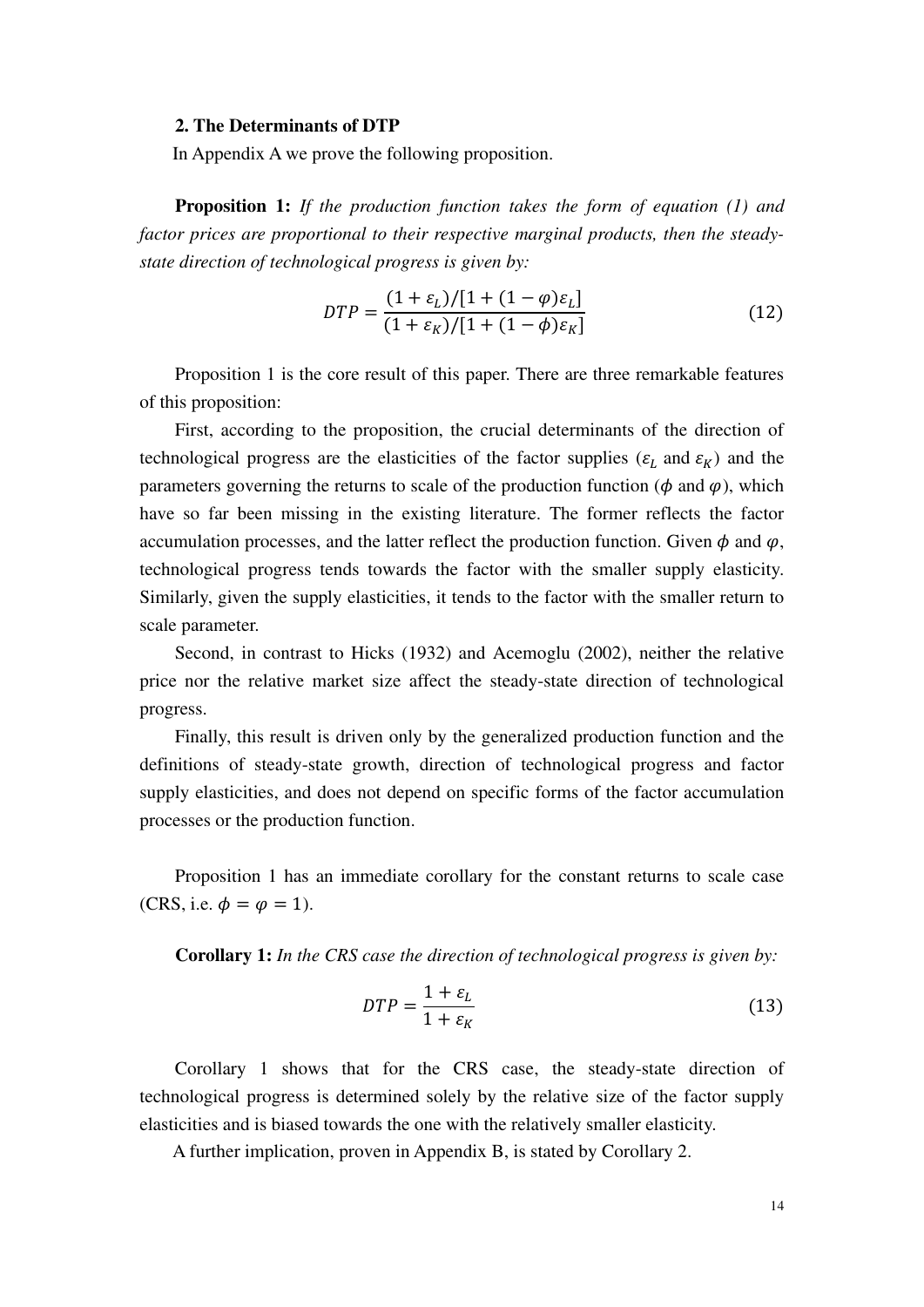**Corollary 2:** *Let the production function of a growth model be characterized by equation (1). Then, along the steady-state growth path, capital-augmenting technological progress is ruled out* (i. e.  $\frac{B(t)}{B(t)} = 0$ ) *if and only if capital has an infinite supply elasticity* (i.e.  $\varepsilon_K = \infty$ ) and the capital returns to scale parameter equals 1  $(i.e.  $\phi = 1$ ).$ 

As mentioned above, Uzawa's theorem states that the steady-state technological progress of the neoclassical growth model must be purely labor-augmenting. That result is unexplained and lacks economic intuition, and has puzzled economic growth theorists for decades. Corollary 2 exposes the necessary and sufficient conditions for the steady-state technological progress, if it exists, to admit only labor-augmentation. We will use this corollary in the sequel to further analyze the puzzle of the Uzawa theorem.

Using the symmetry principle, the following holds as well:

**Corollary 3:** *Let the production function of a growth model be characterized by equation (1). Then, along the steady-state growth path, labor augmenting technological progress is ruled out* (i. e.  $\frac{A(t)}{A(t)} = 0$ ) *if and only if labor has an infinite supply elasticity (i.e.*  $\varepsilon_L = \infty$ ) and the labor returns to scale parameter is 1 (i.e.  $\varphi$  = 1*).*

Li and Huang (2016) proved that there is an analogous "Uzawa theorem" in the Malthusian environment. That is, in the steady state, technological progress can only be purely land-augmenting, and cannot include labor-augmentation. Corollary 3 clarifies that the Uzawa theorem is not an unconditional proposition.

Finally, combining corollaries 2 and 3, we obtain: $12$ 

**Corollary 4:** *In the CRS case* (i.e.  $\phi = 1$ ;  $\phi = 1$ ), *along the steady-state growth* path, technological progress is Hicks neutral (i.e.  $\frac{A(t)}{A(t)} = \frac{B(t)}{B(t)}$  $\frac{B(t)}{B(t)}$  *if and only if both capital and labor have the same finite supply elasticities (i.e.*  $\varepsilon_L = \varepsilon_K < \infty$ ); in

<sup>&</sup>lt;sup>12</sup> To see this, notice that from Corollary 1 we obtain that, if  $\phi = \varphi = 1$  and  $\varepsilon_L = \varepsilon_K$ , then  $\dot{A}(t)$  $\frac{A(t)}{A(t)} = \frac{B(t)}{B(t)}$ ; from Corollary 2, if  $\phi = 1$  and  $\varepsilon_K = \infty$ , then  $\frac{B(t)}{B(t)} = 0$ ; from Corollary 3, if  $\phi = 1$ and  $\varepsilon_L = \infty$ , then  $\frac{A(t)}{A(t)} = 0$ . Therefore, when  $\phi = \phi = 1$  and  $\varepsilon_L = \varepsilon_R = \infty$ , it must be that  $\frac{A(t)}{A(t)} =$  $\dot{B}(t)$  $\frac{B(t)}{B(t)} = 0.$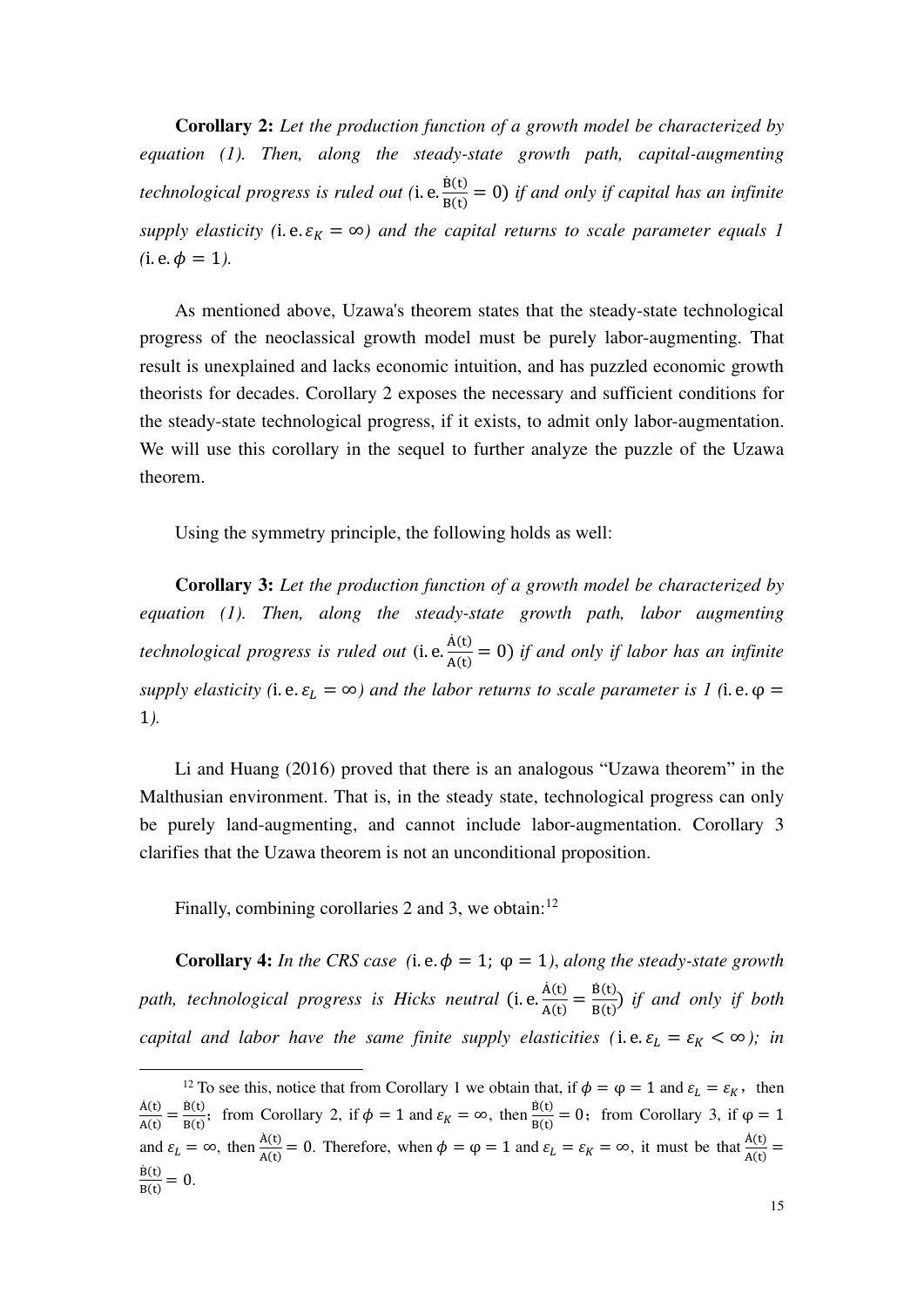*particular, if*  $\varepsilon_L = \varepsilon_K = \infty$ *, there is no technological progress* (i.e.  $\frac{A(t)}{A(t)} = \frac{B(t)}{B(t)}$  $\frac{B(t)}{B(t)} = 0$ .

A remark is in order. Acemoglu (2002), when addressing the determinants of the direction of technological progress, assumed that the two factors are inelastically supplied, that is,  $\varepsilon_L = \varepsilon_K = 0$ . According to corollary 4, the steady-state technological progress *must* then be Hicks neutral. Consequently, Acemoglu (2002) can just discuss the determinants of the steady-state *relative level* of technology (DT) but not those of the *direction* of technological progress (DTP).

The CRS case is summarized in Table 1.

| Capit<br>Labor               |                                 | $0 \leq \varepsilon_K < \infty$                         |                                 | $\varepsilon_K = \infty$                                                                                                                                                                                                        |
|------------------------------|---------------------------------|---------------------------------------------------------|---------------------------------|---------------------------------------------------------------------------------------------------------------------------------------------------------------------------------------------------------------------------------|
| $0\leq \varepsilon_L<\infty$ | $\varepsilon_L < \varepsilon_K$ | $\varepsilon_L = \varepsilon_K$                         | $\varepsilon_L > \varepsilon_K$ | $\frac{\dot{A}(t)}{A(t)} > \frac{\dot{B}(t)}{B(t)} > 0$ $\frac{\dot{A}(t)}{A(t)} = \frac{\dot{B}(t)}{B(t)} > 0$ $0 < \frac{\dot{A}(t)}{A(t)} < \frac{\dot{B}(t)}{B(t)}$ $\frac{\dot{A}(t)}{A(t)} > \frac{\dot{B}(t)}{B(t)} = 0$ |
| $\varepsilon_L=\infty$       |                                 | $\frac{\dot{B}(t)}{B(t)} > \frac{\dot{A}(t)}{A(t)} = 0$ |                                 | $\frac{d}{dx} = \frac{1}{B(t)}$<br>$\frac{d}{dx} = 0$                                                                                                                                                                           |

Table 1: the DTP with different relative elasticities of factor supplies under CRS

Table 1 shows that the steady state does not *require* technological progress to be purely labor-augmenting. In fact, there is no restriction and the steady state can be compatible with *any* direction of technological progress, which is determined by the relative size of the factor supply elasticities.

#### **V**. **A Specific Growth Model**

We derived Proposition 1 without specifying the micro-structure of households and enterprises. Next, we provide a well-founded model, verify that it possesses a steady state and determine the corresponding direction of technological progress.

We use for this purpose the Acemoglu (2002) growth model. That model expands the Romer (1990) technology from one dimension to two, making it appropriate for the analysis of potential directions of technological progress. However, as commented above, the production function in the Acemoglu model was assumed to possess constant returns to scale and the two input factors to be inelastically supplied, thereby ignoring the two aforementioned factors that determine the steady-state direction of technological progress. Therefore, the framework needs two fundamental extensions: *first*, the returns to scale for the two input factors in the production function cannot be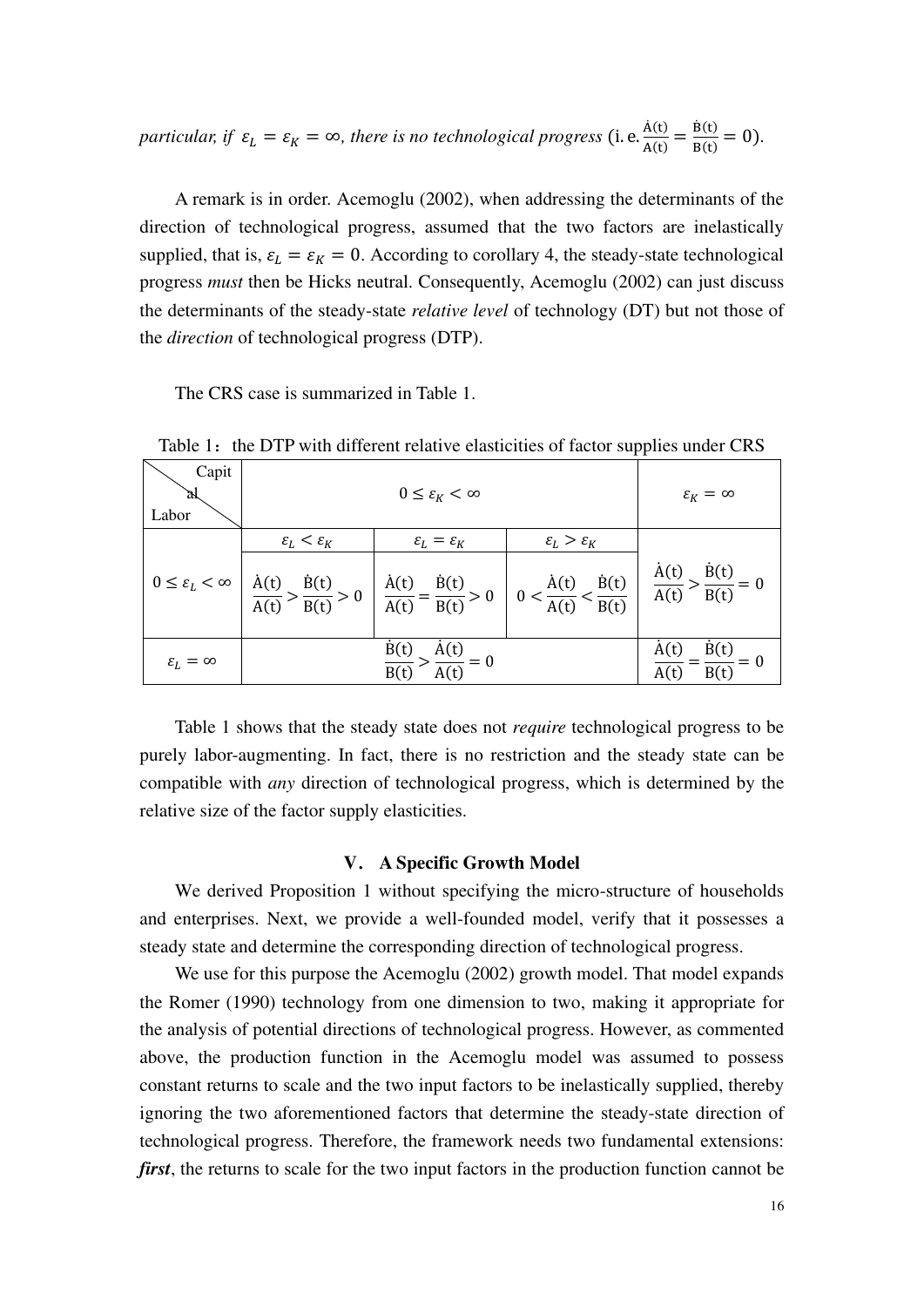assumed to be constant, but rather follow the specification of equation (1); *second*, the factor accumulation processes should admit supply elasticities ranging from zero to infinity, as in equation (9).

## **1. The Model**

Following Acemoglu (2002), there are two material factors and three production sectors: final goods, intermediate goods, and research and development (R&D). The symbols K, L, S represent the two kinds of material production factors and "scientists" who specialize in research and development of new intermediate products, respectively.

## **(1) The production function**

The final goods sector is competitive, using the following CRS production function:

$$
Y = \left[ \gamma Y_L^{(\varepsilon - 1)/\varepsilon} + (1 - \gamma) Y_K^{(\varepsilon - 1)/\varepsilon} \right]^{\varepsilon/(\varepsilon - 1)}, \quad 0 \le \varepsilon < \infty \tag{14}
$$

where *Y* is output and  $Y_L$  and  $Y_K$  are the two inputs, with the factor-elasticity of substitution given by *ε*.

The inputs  $Y_L$  and  $Y_K$  are also produced competitively by constant elasticity of substitution (CES) production functions using a continuum of intermediate inputs,  $X(i)$  and  $Z(j)$ :

$$
Y_L = \left[\int_0^N X(i)^{\varphi\beta} di\right]^{1/\beta} \text{ and } Y_K = \left[\int_0^M Z(j)^{\varphi\beta} dj\right]^{1/\beta} \tag{15}
$$

where the elasticity of substitution is given by  $v = 1/(1-\beta)$  and *N* and *M* represent the measure of the two types of the intermediate inputs, respectively. The specification of the production functions extends that of Acemoglu's by introducing the parameters  $\varphi$  and  $\varphi$  which are assumed to satisfy  $0 < \varphi \le 1$  and  $0 < \varphi \le 1$ . When  $\varphi = \varphi = 1$ , equations (14) and (15) degenerate to the form used in Acemoglu (2002). When  $\varphi$  < 1 or  $\varphi$  < 1, then production of the inputs is characterized by diminishing returns to scale.

The intermediate factors  $X(i)$  are produced by labor, whereas  $Z(i)$  are produced by capital, where the respective production functions are linear:

$$
X(i) = L(i) \text{ and } Z(j) = K(j) \tag{16}
$$

Accordingly,  $Y_L$  and  $Y_K$  represent labor-intensive and capital-intensive inputs respectively.

#### **(2) Factor accumulation processes**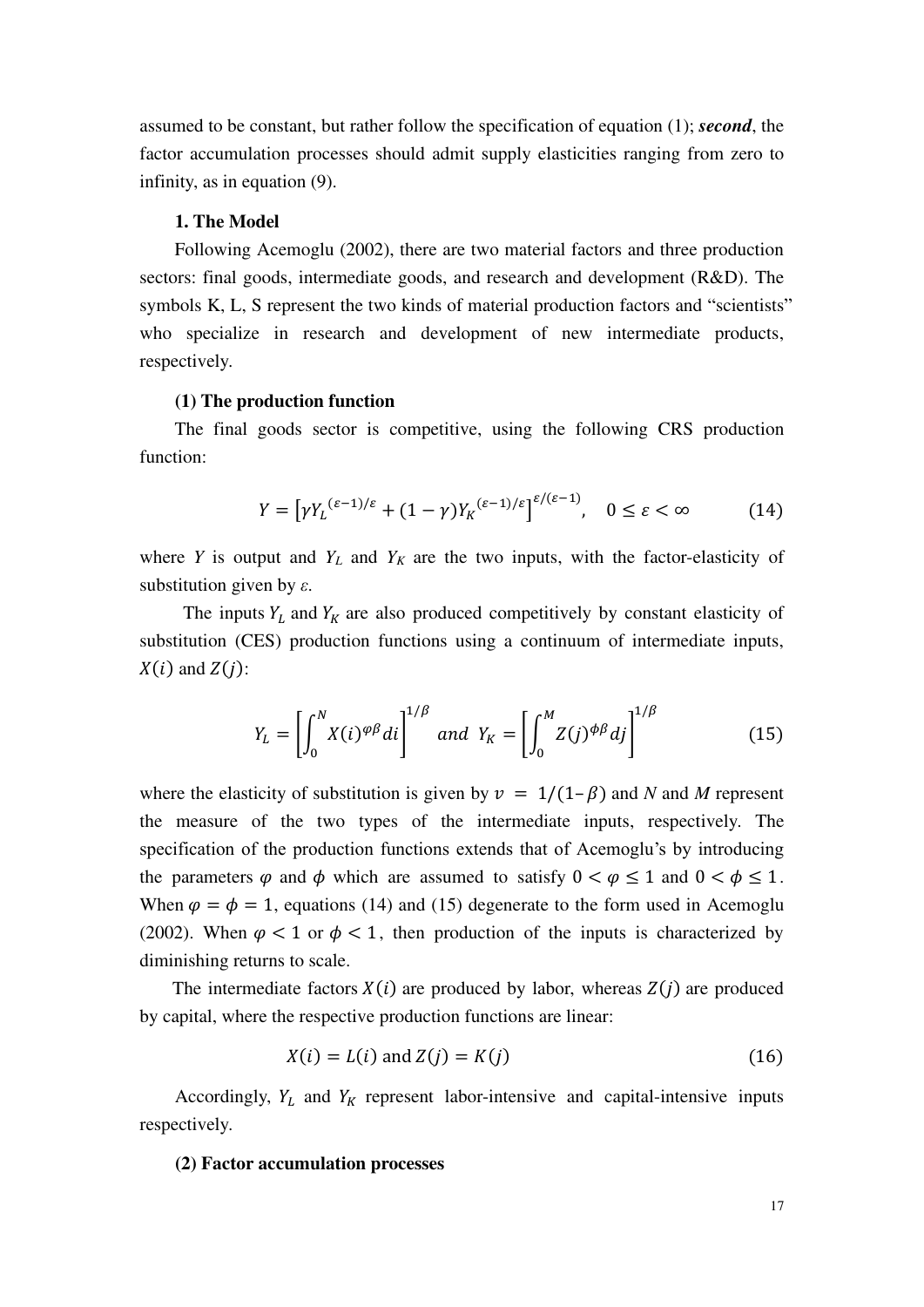Repeating equation (9), the factor accumulation processes are given by:

$$
\begin{cases}\n\dot{K} = q(t)I_K^{\alpha_K} - \delta_K K, & \dot{q}(t)/q(t) = g_q \ge 0, \ 0 \le \alpha_K \le 1, \delta_K > 0 \\
\dot{L} = b_L I_L^{\alpha_L} - \delta_L L, & b_L > 0, \ 0 \le \alpha_L \le 1, \delta_L > 0\n\end{cases} \tag{17}
$$

where  $I_K$  and  $I_L$  are investment into capital and labor accumulation.

Moreover, the capital accumulation process further allows an exogenous investment-specific technological progress,  $\dot{q}(t)/q(t) = g_q^{13}$ . The latter feature follows Grossman et al. (2017) and enables the model to generate falling investment goods prices.

### **(3) Other assumptions**

Other assumptions are inherited from Acemoglu (2002). The household's goal is to maximize the discounted flow of utility, given by:

$$
U = \int_0^\infty \frac{C(t)^{1-\theta} - 1}{1-\theta} e^{-\rho t} dt \tag{18}
$$

where  $C(t)$  is consumption at time t,  $\rho > 0$  is the discount rate, and  $\theta > 0$  is a utility curvature coefficient of the household.

The household's periodic budget constraint is given by:

$$
C + IK + IL \le Y = wL + rK + wSS + \Pi
$$
\n(19)

where the LHS stands for expenditures consisting of consumption and investments,  $I_K$ and  $I_L$ , into capital and labor, and the RHS is income, obtained from renting out labor at the rate w, capital at the rate r, scientists at the rate  $w_s$ .  $\Pi$  is total profits, which are positive when the returns to scale of the final good production function are decreasing.

New intermediate inputs are developed by an R&D sector. The innovation possibilities frontier functions are specified as follows:<sup>14</sup>

$$
\begin{cases}\n\dot{N} = d_N N S_N - \delta N \\
\dot{M} = d_M M S_M - \delta M\n\end{cases}
$$
\n(20)

where  $S_N$  and  $S_M$  represent respectively the number of scientists engaged in innovation of the two kinds of intermediate inputs. The total number of scientists is exogenously set at S, so  $\bar{S}_N + \bar{S}_M \leq S$ , where  $\bar{S}_N = \delta / d_N$  and  $\bar{S}_M = \delta / d_M$ . Once a

<sup>&</sup>lt;sup>13</sup> Note that when the embodied technological progress is not taken into account,  $q(t)$  is a constant,  $\bar{q}$ . Therefore, if  $\alpha_K = 0$ , then at the steady-state value of  $\bar{K} = 0$  we obtain  $K^* = \bar{q}/\delta_K$ .

<sup>&</sup>lt;sup>14</sup> The extended lab equipment model (Rivera-Natiz and Romer, 1991) can also be used to construct the frontier of innovation possibilities. It does not change the conclusion but adds some intricate knife-edge conditions. The model is available upon request.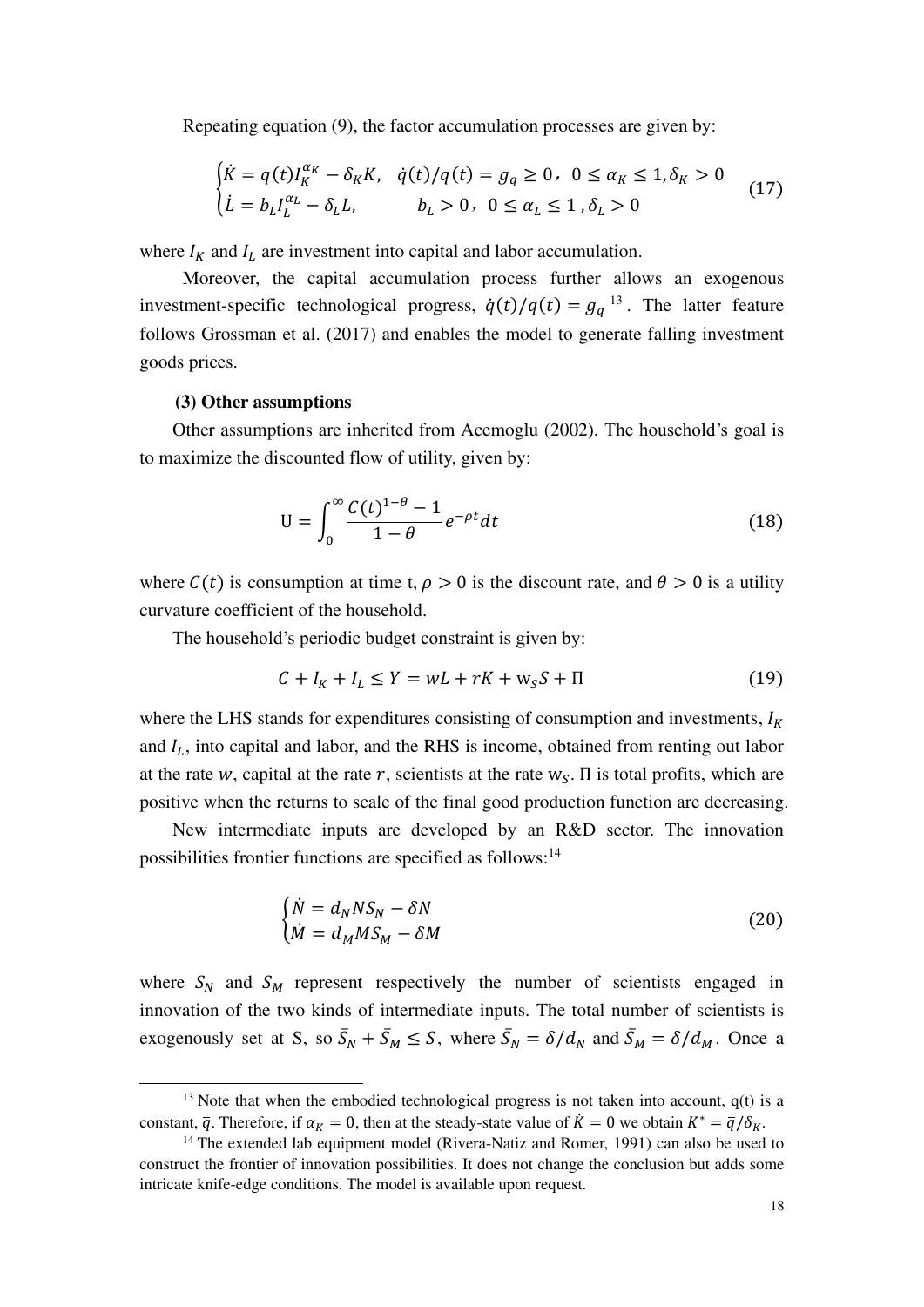new intermediate input is invented, the inventor obtains a permanent patent, as in Romer's (1990) model.

### **2. The market equilibrium**

Given the setting of the model, the final good sector and the intermediate goods sector will be in equilibrium when both the final good firms and the intermediate goods firms maximize their profits and the markets of capital and labor clear. Given the goods market equilibrium, the following two propositions hold:

**Proposition 2:** *In the market equilibrium, the final output production function takes the form:* 

$$
Y = \left[ \gamma (AL^{\varphi})^{(\varepsilon - 1)/\varepsilon} + (1 - \gamma) (BK^{\varphi})^{(\varepsilon - 1)/\varepsilon} \right]^{\varepsilon/(\varepsilon - 1)}
$$
(21)

*where*  $A \equiv N^{(1-\varphi\beta)/\beta}$  *and*  $B \equiv M^{(1-\varphi\beta)/\beta}$ .

Proof: See Appendix C.

The CES production function shown in equation (21) is a specific form of the production function (1), with constant returns to scale to  $AL^{\varphi}$  and  $BK^{\varphi}$ . With respect to L and K, it has constant returns to scale if  $\varphi = 1$  and  $\varphi = 1$  and diminishing returns to scale when  $\varphi < 1$  or  $\varphi < 1$ .

**Proposition 3**:*In the intermediate goods market equilibrium, the relative benefits of innovation of capital-intensive and labor-intensive intermediate goods are determined by:*

$$
\frac{\pi_Z}{\pi_X} = \frac{(1 - \phi \beta)/\phi}{(1 - \phi \beta)/\phi} \cdot \frac{r}{w} \cdot \frac{K}{L} \cdot \frac{N}{M}
$$
(22)

where  $\pi_Z$  and  $\pi_X$  represent the monopoly profits of capital-intensive and laborintensive intermediate goods producers.

Proof: See Appendix D.

Equation (22) shows that, for a given  $\phi/\varphi$  and a ratio of the technology levels, represented here by *M/N*, relative invention profits are positively related to the relative factor prices (*r/w*) and the relative factor supplies (*K/L*). Accordingly, a change of the relative price encourages innovations directed towards the scarce factor whose price has increased, as suggested by Hicks (1932). Acemoglu (2002) noted that the relative amount of the two factors,  $(K/L)$ , has two countervailing effects on  $\pi_Z/\pi_X$ . On the one hand, a higher *K/L* causes an increase in  $\pi_Z/\pi_X$ , which in turn leads to a technological change favoring the abundant factor ("the market size effect"). On the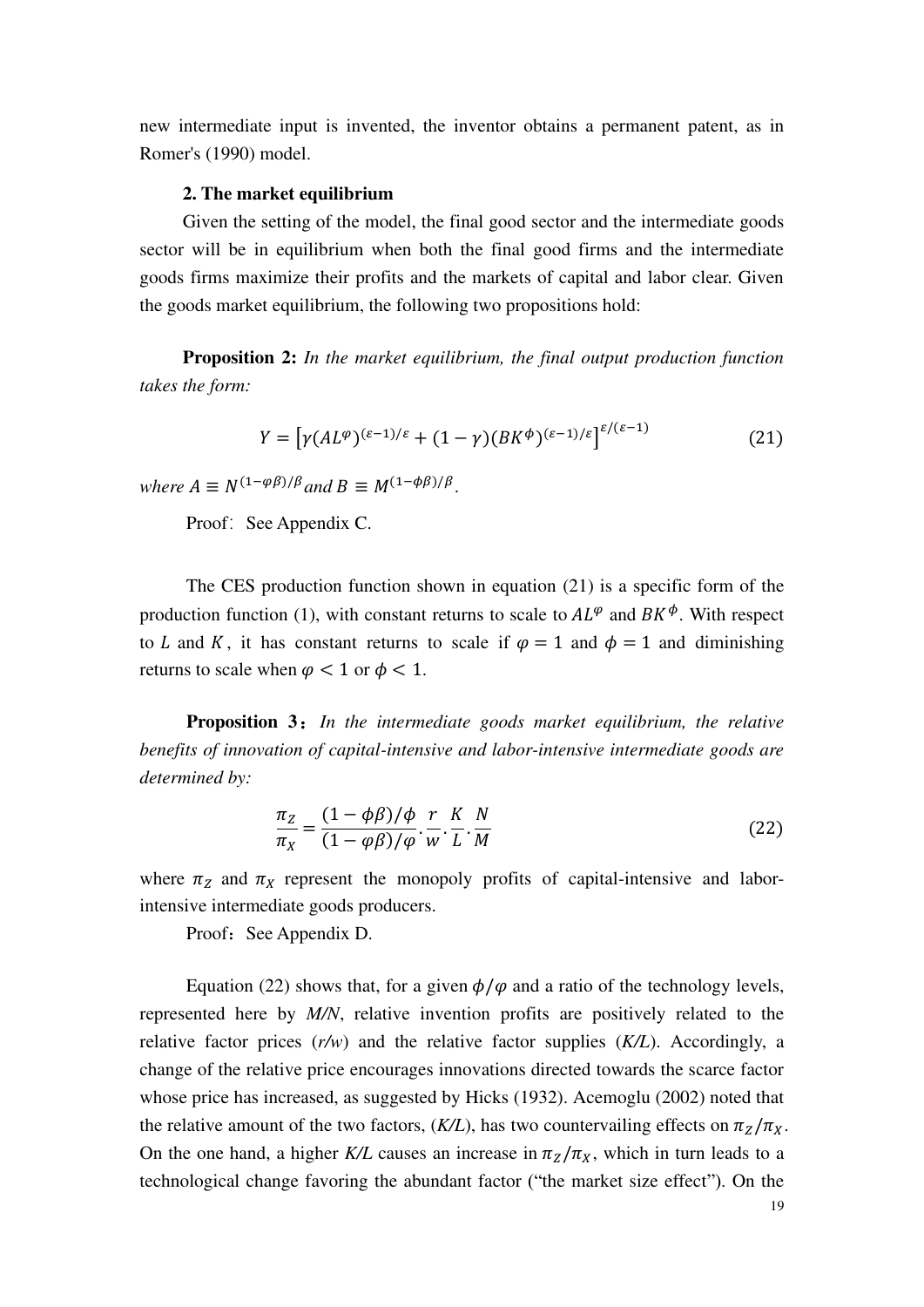other hand, a higher *K/L* decreases  $r/w$  and  $\pi_z/\pi_x$ , which is the price effect of a change in *K/L*. The total effect of a change in *K/L* is regulated by the elasticity of substitution  $\varepsilon$  between the two factors. If  $\varepsilon > 1$ , the market size effect dominates the price effect, and increasing *K/L* will encourage favoring improvements of the abundant factor. Otherwise, when  $\varepsilon < 1$ , improvements of the scarce factor will be favored. Based on the above, Acemoglu (2002) proposed that the relative price and market size are the two key factors affecting the direction of technological progress.<sup>15</sup>

Unlike Acemoglu (2002), equation (22) also exposes the impact the return to scale has on the direction of technological progress. It shows that, other things being equal, relative invention profits  $\pi_Z / \pi_X$  are negatively related to  $\phi / \varphi$ . Thus, under the stated condition, a decreased values of  $\phi/\varphi$  induces a relatively higher profit of R&D in the capital-intensive intermediate input, tilting technological progress in that direction.

However, equation (22) represents only the demand side of technological change. To get the long-run effects, it is necessary to consider also factors affecting the supply of innovations and material factors, in particular that of  $r/w$  on  $K/L$  and of  $\pi$ <sub>z</sub>/ $\pi$ <sub>x</sub> on *M*/*N*, within a dynamic general equilibrium framework. As will be shown below, in such a context, the "relative price effect" and the "market size effect" will disappear, while the return to scale parameters will still affect the steady state growth path.

#### **3. The Steady State**

When the goods market and the scientists market are in equilibrium and households maximize their utility, the economy arrives at a steady-state growth equilibrium in which each endogenous variable grows at a constant rate. The following proposition shows that the model has a unique steady-state growth equilibrium.

**Proposition 4:** *An economy characterized by equations (14) - (20) possesses a unique steady-state growth path.*

Proof: See Appendix E.

While Proposition 1 *assumes* that the steady-state equilibrium of the growth model exists, Proposition 4 shows that in the specific model it is in fact the case. Moreover, the steady-state equilibrium is unique.

<sup>&</sup>lt;sup>15</sup> However, when  $\varepsilon > 1$ , favoring innovation in the capital-intensive intermediate factor will cause *M/N* to increase. Equation (22) then shows that as a result  $\pi_Z / \pi_X$  will decrease, discouraging further inverstment into innovations in the capital-intensive sector. Therefore, the relative price and market size turn out to be irrelevant in the long-run.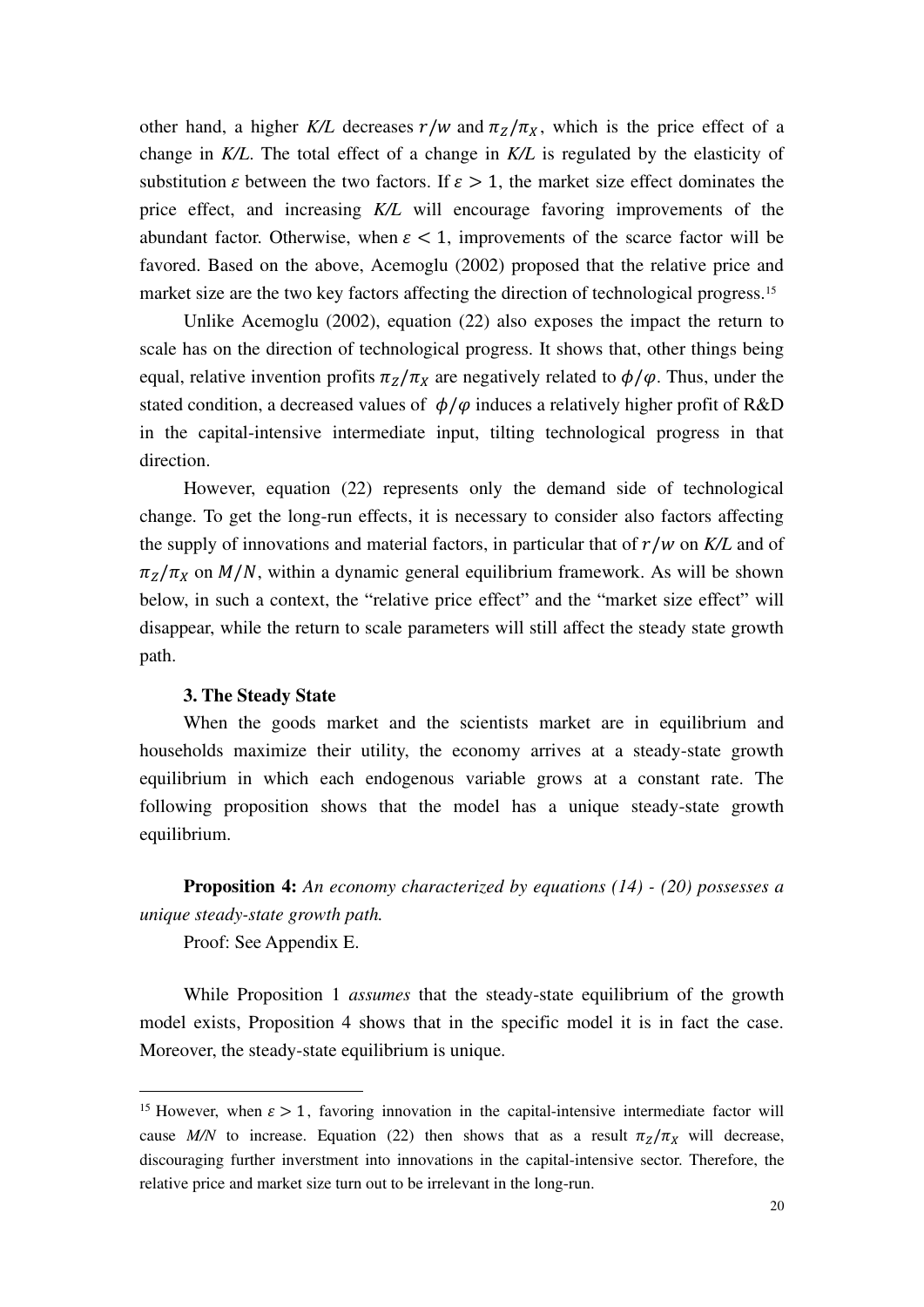The previous section proves that the factor supply elasticities determine the direction of technological progress, but it does not provide the determinants of these elasticities. Here this lacuna can be filled.

**Corollary 5:** *In the specific growth model, the factor supply elasticities are given by:*

$$
\begin{cases}\n\varepsilon_K = \frac{\alpha_K + g_q/g}{(1 - \alpha_K) - g_q/g} \\
\varepsilon_L = \frac{\alpha_L}{1 - \alpha_L}\n\end{cases}
$$
\n(23)

*where g denotes the endogenously determined economy's growth rate.*

Proof: See Appendix F.

Equation (23) shows that the factor supply elasticities are determined by  $\alpha_K$ and  $\alpha_L$  reflecting the investment adjustment costs. The labor supply elasticity depends only on  $\alpha_L$ , whereas the capital supply elasticity is determined by  $\alpha_K$ , the rate of investment-specific technological progress  $g_q$ , and all other parameters of the model through their impact on *g*. However, if there is no investment-specific technological progress, the capital supply elasticity is also determined only by  $\alpha_K$ .

By corollary 5, if  $0 \le \alpha_L \le 1$ , the range of the labor supply elasticity is  $0 \le$  $\varepsilon_L \leq \infty$ . If  $0 \leq \alpha_K \leq 1 - \frac{g_q}{g}$ , the range of the capital supply elasticity is  $0 \leq \frac{g_q}{g - g_q} \leq$  $\varepsilon_K \leq \infty$ . It is worth noting that if  $\alpha_K = 1 - \frac{g_q}{g}$ , that is, the adjustment cost just offsets the investment-specific technological progress, capital supply will be infinitely elastic with  $\varepsilon_K = \infty$ . Hence, under a constant returns to scale production function, Uzawa's steady-state theorem still holds and technical progress of the final good production is still purely labor augmenting, despite the presence of investment-specific technological progress. However, if  $\alpha_K > 1 - \frac{g_q}{g}$ , then the supply elasticity of capital will be negative, that is,  $\varepsilon_K < 0$ . In other words, the capital supply curve is downwards sloping.

Finally, substituting equations (23) into equation (12), we obtain:

$$
DTP = \frac{(1 - \phi \alpha_K) - \phi g_q / g}{(1 - \phi \alpha_L)}\tag{24}
$$

Equation (24) provides the determinants of the direction of technological progress in the specific growth model. Absent investment-specific technological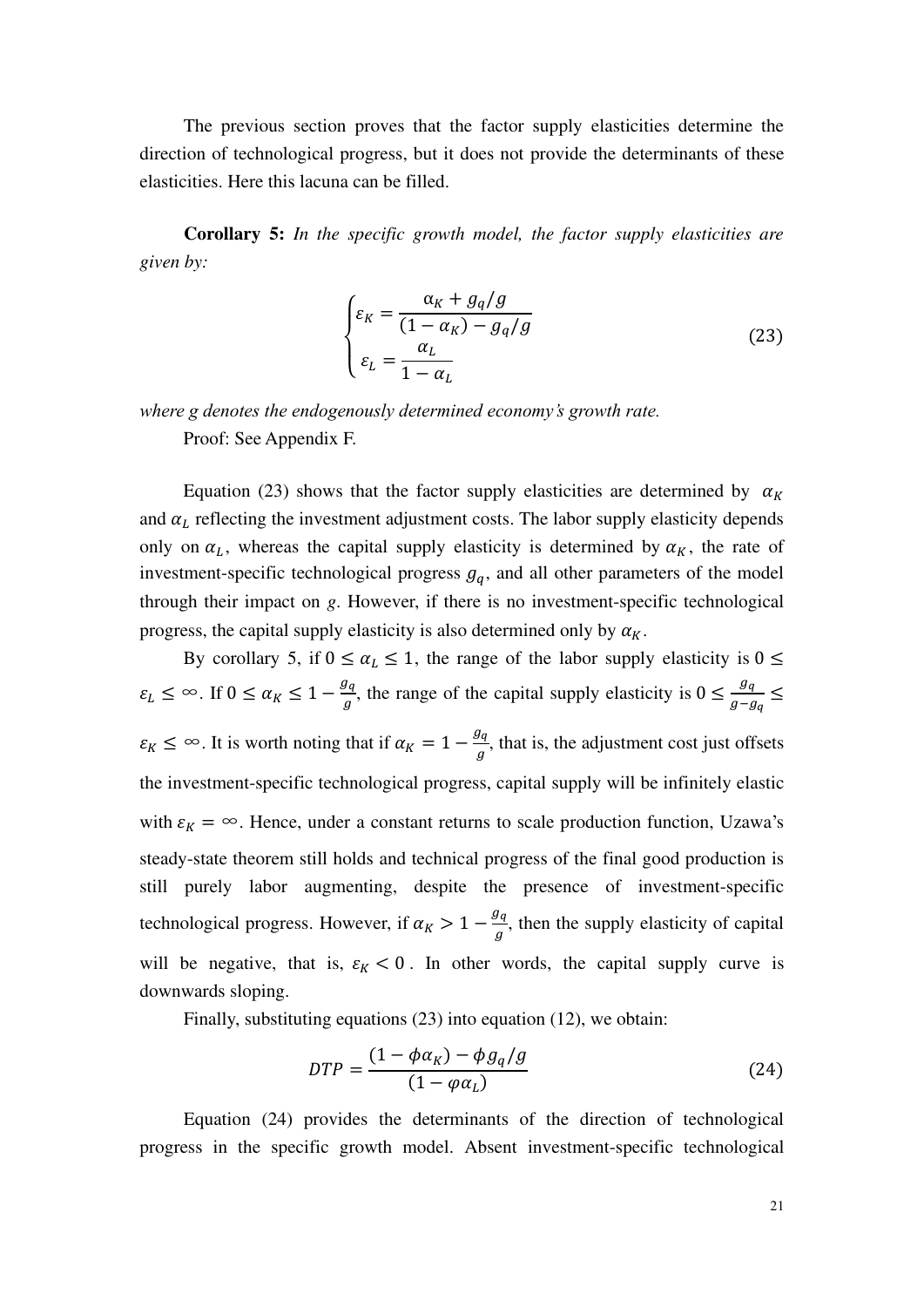progress, i.e.  $g_q = 0$ , it is reduced to  $DTP = \frac{1 - \phi \alpha_K}{1 - \phi \alpha_L}$ . When the returns to scale are constant, i.e.  $\phi = \varphi = 1$ , then  $DTP = \frac{1-\alpha_K}{1-\alpha_L}$ . It shows that the direction of technological progress depends on the parameters reflecting the size of the investment adjustment cost, and technological progress tends to the factor with higher adjustment cost. Because equation (23) shows that a greater adjustment cost generates a smaller factor supply elasticity, there must be faster technological progress to maintain the balanced growth of the two effective factors. When there is no investment adjustment cost, i.e  $\alpha_K = \alpha_L = 1$ , then  $DTP = \frac{1-\phi}{1-\phi}$ . This shows that the direction of technological progress depends on the returns to scale parameters  $\phi$  and  $\phi$ , and tends to the smaller one. This obtains because steady-state growth requires the growth rate of the effective factors (BK $\phi$  and  $AL^{\varphi}$ ) to be balanced. Accordingly, since at the steady state K and L grow at the same rate when  $\alpha_K = \alpha_L = 1$  and  $g_q = 0$ , technological progress must be biased towards the factor with the smaller exponent.

Furthermore, the crucial role equation (24) plays in exposing the factors that determine the direction of technological progress can be exemplified by confronting it with results obtained by Acemoglu (2002, 2003). Specifically, in both papers the returns to scale of the production function are constant (i.e.  $\phi = \varphi = 1$ ), and the size of the factor supply elasticities are explicitly or implicitly set, thereby fixing the direction of the steady-state technological progress. Acemoglu (2002) explicitly assumes that the two material factors are inelastically supplied and does not consider investment-specific technological progress, that is,  $\alpha_K = \alpha_L = g_q = 0$ , yielding by equation (24)  $DTP = 1$  (i.e. Hicks neutral in steady-state). Consequently, while attempting to expose the determinants of the *direction* of technological progress, Acemoglu (2002) in fact provides only the determinants of the relative technological *level*  $(DT=B/A)^{16}$ . Acemoglu (2003) tries to address the puzzle of Uzawa's theorem using the framework of Acemoglu (2002), but only implicitly replaces  $\alpha_K = 0$  with  $\alpha_K = 1$ . Consequently, equation (24) implies  $DTP = 0$ . Accordingly, while the steady-state technological progress is purely labor-augmenting endogenously determined in Acemoglu (2003), the fact that setting  $\alpha_K = 1$  implies an infinite capital supply elasticity is not exposed. Consequently, the model fails to provide a satisfactory explanation for the Uzawa theorem puzzle. In contrast, the relative price and relative market size do not play a role in equation (24). Accordingly, these factors have no impact on the direction of technological progress in the steady states of the

<sup>&</sup>lt;sup>16</sup> Moreover, the result is only valid when technological progress is Hicks neutral. Otherwise, the relative technological level (DT) will be a function of time, continuously rising or falling.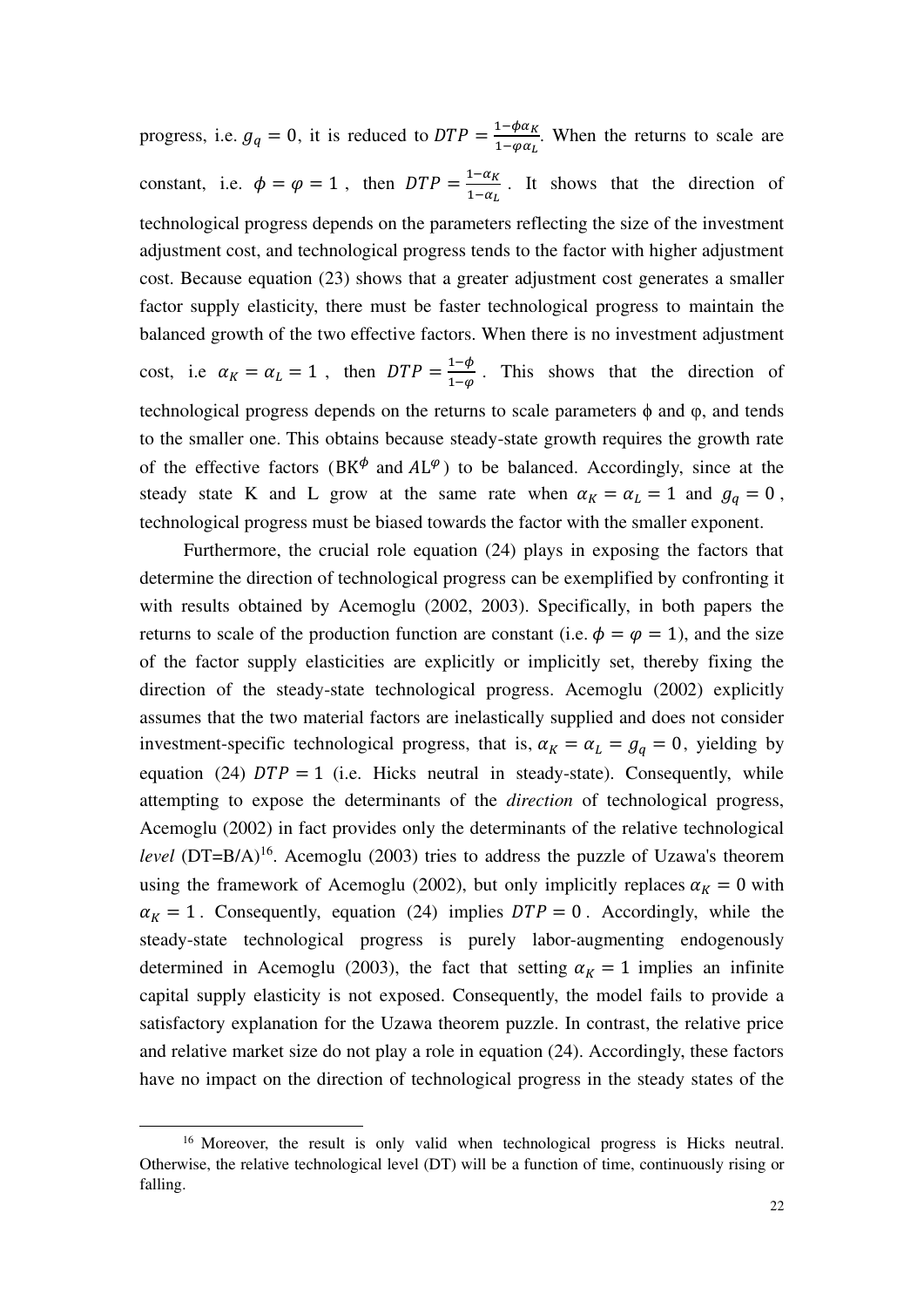Acemoglu (2002, 2003) models.

Notice that by applying  $A \equiv N^{(1-\varphi\beta)/\beta}$  and  $B \equiv M^{(1-\varphi\beta)/\beta}$  to equations (E17) of Appendix E we get:

$$
\begin{cases}\n(\dot{B}/B)^* = (1 - \phi \alpha_K)g - \phi g_q \\
(\dot{A}/A)^* = (1 - \phi \alpha_L)g\n\end{cases}
$$
\n(25)

Accordingly, equation (24) can also be obtained by substituting equations (25) into definition (11) of the DTP. It is in this sense that equation (24) confirms that Proposition 1 holds in the specific growth model. Moreover, equation (25) shows that, when  $(1 - \phi \alpha_K)g - \phi g_q > 0$ , then there can be both capital-augmenting and investment-specific technological progress in steady state. Absent investment-specific technological progress, that is when  $g_q = 0$ , there can be capital-augmenting technological progress as long as  $\phi \alpha_K < 1.^{17}$ 

# **VI**.**Applications**

As shown above, the elasticities of the factor supplies and the returns to scale of the production function are the key determinants of the direction of technological progress. As argued above, these features have been ignored by the existing literature, leaving some important questions of economic growth open. Below we use the findings of the current paper to give our answers to these questions.

### **1. The puzzle of Uzawa's (1961) steady-state theorem**

Acemoglu (2009, pp.59) has already questioned why it is that all forms of technological progress seem equally plausible ex ante, but, in accordance with the Uzawa theorem, only purely labor-augmenting technological progress is compatible with steady-state growth? Schlicht (2006) argues that the theorem looks like an extremely restrictive, and, consequently, extremely decisive requirement, making steady-state growth highly singular and therefore highly improbable. Aghion and Howitt (1998) argue that there is no good reason to think that technological change takes this form, it just leads to tractable steady-state results. Therefore, Jones and Scrimgeour (2008) call the entire issue "a puzzle".

We argue that the problem of Uzawa's theorem is that it does not clearly identify what premise of the neoclassical model implies that technological progress must be purely labor-augmenting, a feature that is therefore mistakenly regarded as a *requirement* for the existence of steady-state growth. Proposition 1 indicates that steady-state growth does not restrict the direction of technological progress *per-se*, but

<sup>&</sup>lt;sup>17</sup> Irmen (2013) discussed the adjustment costs case, namely,  $\phi = 1$  but with  $\alpha_K < 1$ , while Casey and Horii (2019) analyzed the diminishing returns to scale case, that is,  $\alpha_K = 1$ , but with  $\phi$  < 1.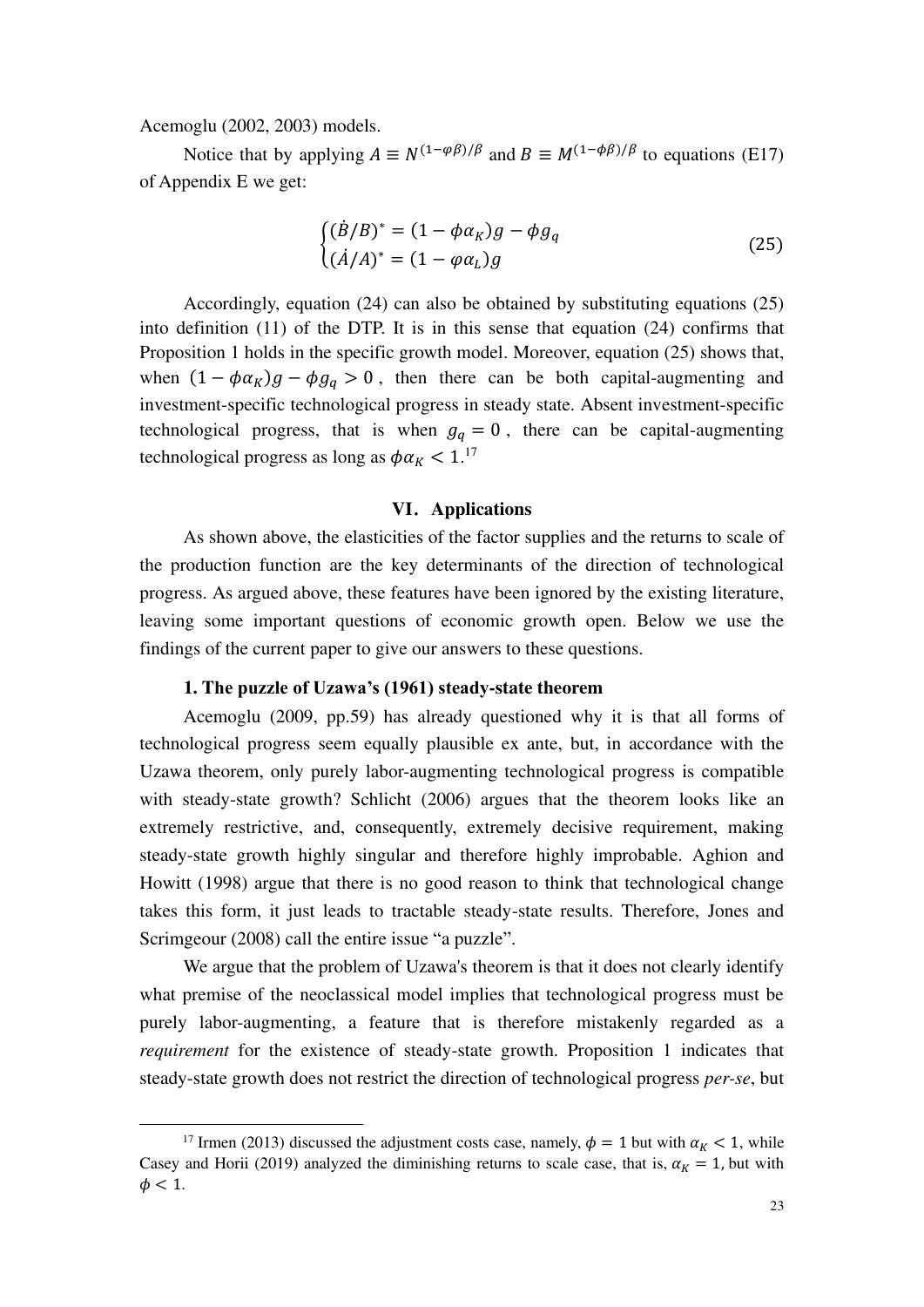the returns to scale of the production function and the relative size of the factor supply elasticities do. According to Table 1, the necessary and sufficient condition for the steady-state technological progress to be purely labor-augmenting is that the capital supply elasticity be infinite while that of labor finite, i.e.  $(\varepsilon_K = \infty, \varepsilon_L < \infty)$ . This configuration turns out to emerge from the specific assumptions of the neoclassical growth model. Its capital accumulation process implies the infinite capital supply elasticity, while the exogenous labor growth implies finite elasticity for that factor. Corollary 2 then shows that as long as the elasticity of the capital supply is finite or the production function is characterized by diminishing returns to scale, technological progress in steady state will not be purely labor-augmenting. Therefore, exposing the implicit underlying assumptions which make the neoclassical growth model require steady-state technological progress to be purely labor-augmenting resolves the puzzle of the Uzawa theorem. In particular, there is no restriction on the steady-state direction of technological progress in the neoclassical growth model provided these assumptions are appropriately reset.

Some authors (Sato et al., 1999, 2000; Irmen, 2013) have already modified the capital accumulation process, introduced a production function with diminishing returns to scale for capital and labor (Casey and Horii, 2019), or modified both (Grossman et al., 2017) to obtain steady-state growth with capital-augmenting technological progress. However, none of these authors has pointed out that the infinite capital supply elasticity and the constant returns to scale of the production function are the premises leading to the Uzawa theorem. Acemoglu (2003) and Jones and Scrimgeour (2008) correctly noted that it is the asymmetry between capital and labor in the neoclassical growth model that causes technological progress to be more labor-augmenting in the steady-state. That asymmetry stems from the different accumulation processes; capital is accumulated in terms of units of the output good while labor is not. However, these authors did not further connect this asymmetry to the supply elasticities of capital and labor. They also failed to note that capital supply must be infinitely elastic for the steady-state technological progress to be purely labor-augmenting. Irmen (2018) correctly recognized that the premise of Uzawa's theorem includes also the CRS production function, but he failed to point out, in addition, the condition on the capital supply elasticity.

## **2. Why is modern economic growth characterized by the Kaldor facts?**

Kaldor's (1961) stylized facts characterize principal features of modern economic growth, and have been recently verified by Jones (2016). Why does modern economic growth display these characteristics? This is the basic question that growth theory must answer.

The neoclassical growth model yields steady-state growth which is consistent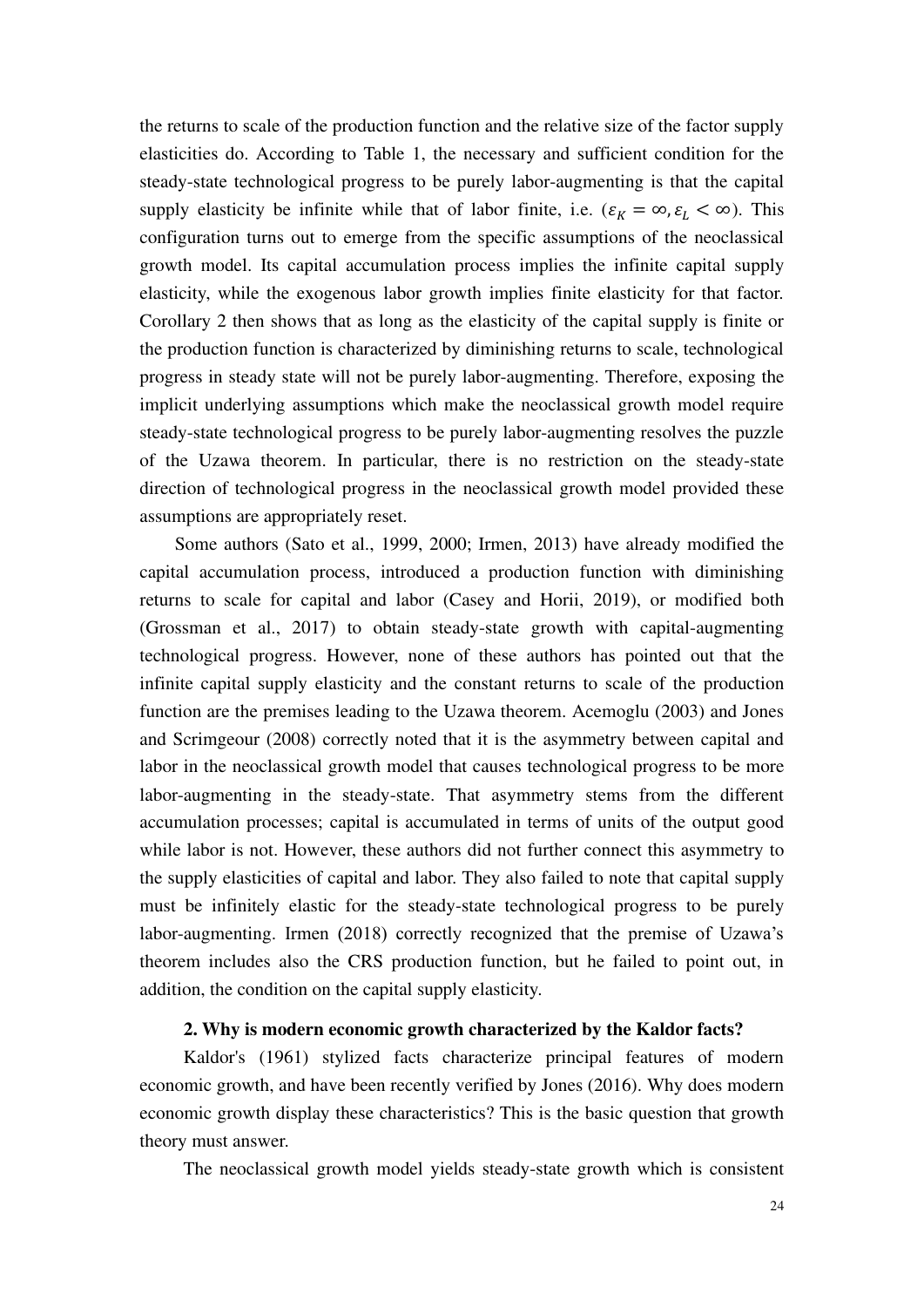with the Kaldor facts by *assuming* that technological progress is purely laboraugmenting. Yet, it has not been able to explain why technological progress takes this form. Again, Table 1 lays out the aforementioned conditions on structural parameters that lead to the result. It may be that these conditions are basically in line with the historical circumstances that enabled Western Europe to start the process of modern economic growth. Actually, for quite a long time after the industrial revolution, only few Western European countries entered the phase of capital-based industrialization. The resources needed to produce capital and accumulate it were drawn from the entire world, making the capital supply elasticity quite large. In addition, due to the demographic change, the higher per capita income no longer increased but rather reduced the birth rate. The elasticity of the labor supply became finite.

# **3. Can investment-specific technological progress and purely labor augmenting technological progress be compatible in steady state?**

Although purely labor-augmenting technological progress can explain the Kaldor facts, empirical data also find another important fact in modern economic growth. In particular, the relative price of capital equipment, adjusted for quality, has been falling steadily for decades, as shown in figure 2 above (Grossman et al., 2017; Jones, 2016; Gordon, 1990; Greenwood et al., 1997). This indicates the presence of investment-specific technological progress. Unless the production function is Cobb-Douglas, with such technological progress the steady-state growth path of existing neoclassical growth models will either no longer be purely labor-augmenting or even fail to exist. This poses a new difficult problem for the neoclassical growth model.

At present, there are two solutions for the problem in the literature: one is to argue that the production function is indeed Cobb-Douglas, at least in the steady state (Jones, 2005; León-Ledesma and Satchi, 2018); the other is to introduce capitalaugmenting technological progress into the production function (Grossman et al., 2017; Casey and Horii, 2019). The empirical evidence cited in the introduction, showing that the substitution elasticity of capital and labor is not unitary, indicates that the Cobb-Douglas production function specification may be empirically invalid. While the steady-state equilibrium can be obtained by introducing capital-augmenting technological progress, the capital/output ratio will continue to decline in steady-state, which is inconsistent with the Kaldor facts.

We have shown above in section V, that with a constant return to scale production function, (i.e.,  $\phi = \varphi = 1$ ), both investment-specific and purely laboraugmenting technological progress can concurrently be present at the steady state, provided the investment adjustment costs increase at a rate that just offsets the investment-specific technological progress, (that is,  $\alpha_K = 1 - \frac{g_q}{g}$ ). The CES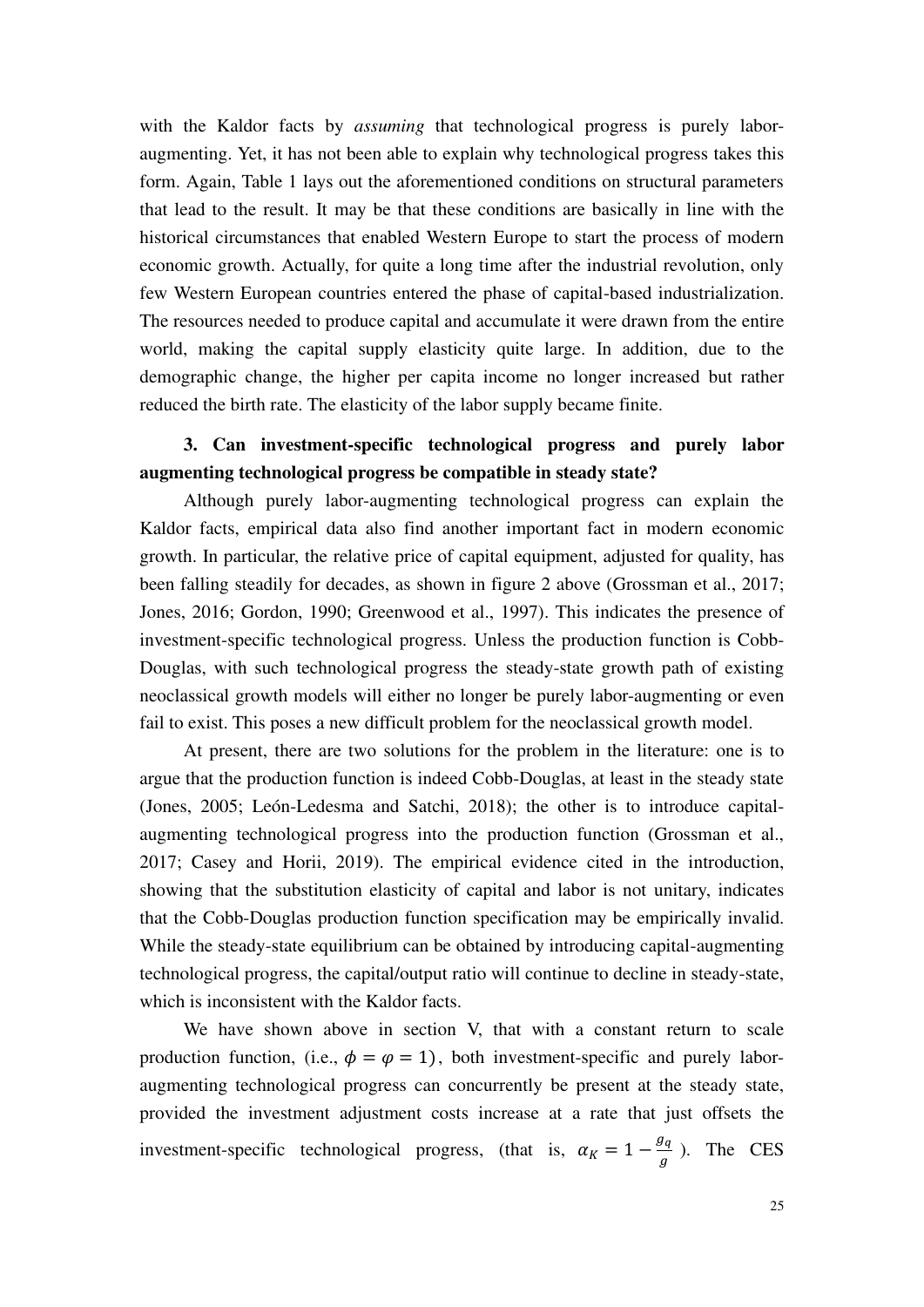specification of the production function implies that the elasticity of factor substitution is not required to be 1; there is a steady state in the model, which is consistent with the long-term stability of factor income shares; at the same time, technological progress in the final good production is purely labor-augmenting which is consistent with the Kaldor facts. Of course, whether this resolution of the neoclassical model's conflict with the empirical findings is more plausible than those suggested by the existing literature (Jones, 2005; León-Ledesma and Satchi, 2018; Grossman et al., 2017; Casey and Horii, 2019) is a matter of further empirical study.

# **4. Why did technological progress not increase per capita income before the industrial revolution?**

According to Ashraf and Galor (2011), before the industrial revolution technological progress only increased land productivity and population density, and had little impact on labor productivity. According to corollary 3, if the production function has constant returns to scale, as long as labor has infinite supply elasticity, there can be no labor-augmenting technological progress in the steady-state. The growth model of Section V also shows that when the  $\alpha_L = 1$ , the labor supply elasticity is infinite and per capita income remains unchanged in the steady state<sup>18</sup>. In that steady state, technological progress and land growth can only lead to population growth and increased population density, which is consistent with the empirical study of Ashraf and Galor (2011). Therefore, the stagnation of technology and the shortage of land are not the crucial causes of the Malthusian trap. Rather, it is the infinite labor supply elasticity that is fundamental to the result.

## **5. What led to the industrial revolution?**

While this paper does not build a Unified Growth model in the spirit of Galor (2011), it may shed some light on the transformation from the Malthusian trap to modern growth. From the perspective of the direction of technological progress, industrial revolution amounts to a transition from a path that completely excludes labor augmentation to one that includes it, that is, from  $\frac{A(t)}{A(t)} = 0$  to  $\frac{A(t)}{A(t)}$  $\frac{A(t)}{A(t)} > 0$ . From corollary 1 or table 1, we can see that the fundamental reason for such a transition is that the labor supply elasticity changes from infinite to finite (assuming that the production function has constant returns to scale). While this paper provides no mechanism that may cause such an elasticity change, this is one of the core contents of Galor's (2011) Unified Growth Model.

<sup>&</sup>lt;sup>18</sup> Even if the production function has diminishing returns to scale, there is laboraugmenting technological progress in the steady state but per capita income is still constant.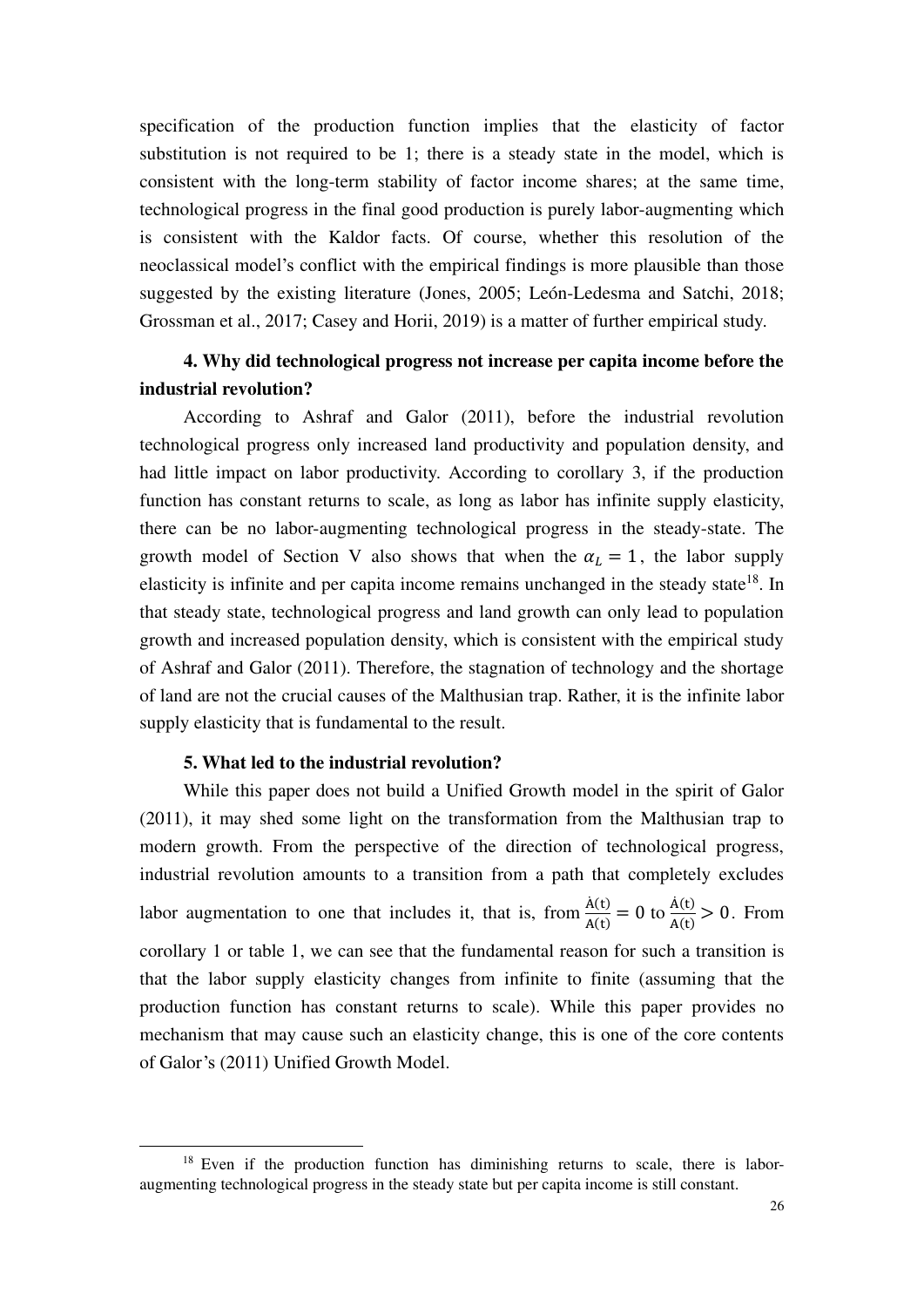### **Ⅶ Concluding Remarks**

For the understanding of some important issues of economic growth, the direction of technological progress is at least as important as its rate, or even more important. As it turns out, the elasticities of factor supplies and the characteristics of the returns to scale of the production function are the key variables associated with the economic environment. Indeed, the core conclusion of this paper is that these are the factors that affect the direction of steady-state technological progress. If production is characterized by constant returns to scale, the direction of technological progress depends solely on the relative elasticities of the factor supplies, and tends to the factor with relatively smaller supply elasticity. This conclusion is obtained directly from a generalized production function and the definitions of steady-state growth, direction of technological progress and factor supply elasticities, and has nothing to do with the specific forms of the production function and the factor accumulation processes.

These features also constrain the environment of profit-maximizing innovators when they choose the direction of technological progress. This is demonstrated through a specific micro-founded growth model that extends the Acemoglu (2002) model, and verifies the core conclusion of this paper. The findings presented above can be used to provide new explanations to a series of important problems in economic growth, such as the puzzle of the Uzawa theorem, the Kaldor facts and the Malthusian trap, and issues related to the industrial revolution.

The main innovation of this paper is driven by the introduction of a generalized production function and generalized factor accumulation processes. The returns to scale of the generalized production function can be constant or decreasing while the introduction of investment adjustment costs allows the factor supply elasticities in the generalized factor accumulation processes to range from zero to infinity. These features allow this paper to expose the crucial role the returns to scale and the supply elasticities play in determining the direction of technological progress.

While theoretically the returns to scale of the production function may be constant or diminishing, and the factor supply elasticities may range from zero to infinity, their actual values are subject to an empirical investigation. In view of their important impact on the direction of technological progress, estimating these parameters should be an important task for future empirical research. This is particularly true where the investment adjustment costs are concerned because of their impact on factor supply elasticities and thereby on the direction of technological progress. Moreover, the presence of investment adjustment costs affects the standard perpetual inventory method used to calculate the capital stock, as the contribution of current investment is no longer linear. Consequently, the commonly used assessments of the capital stock are likely to be systematically upwards biased.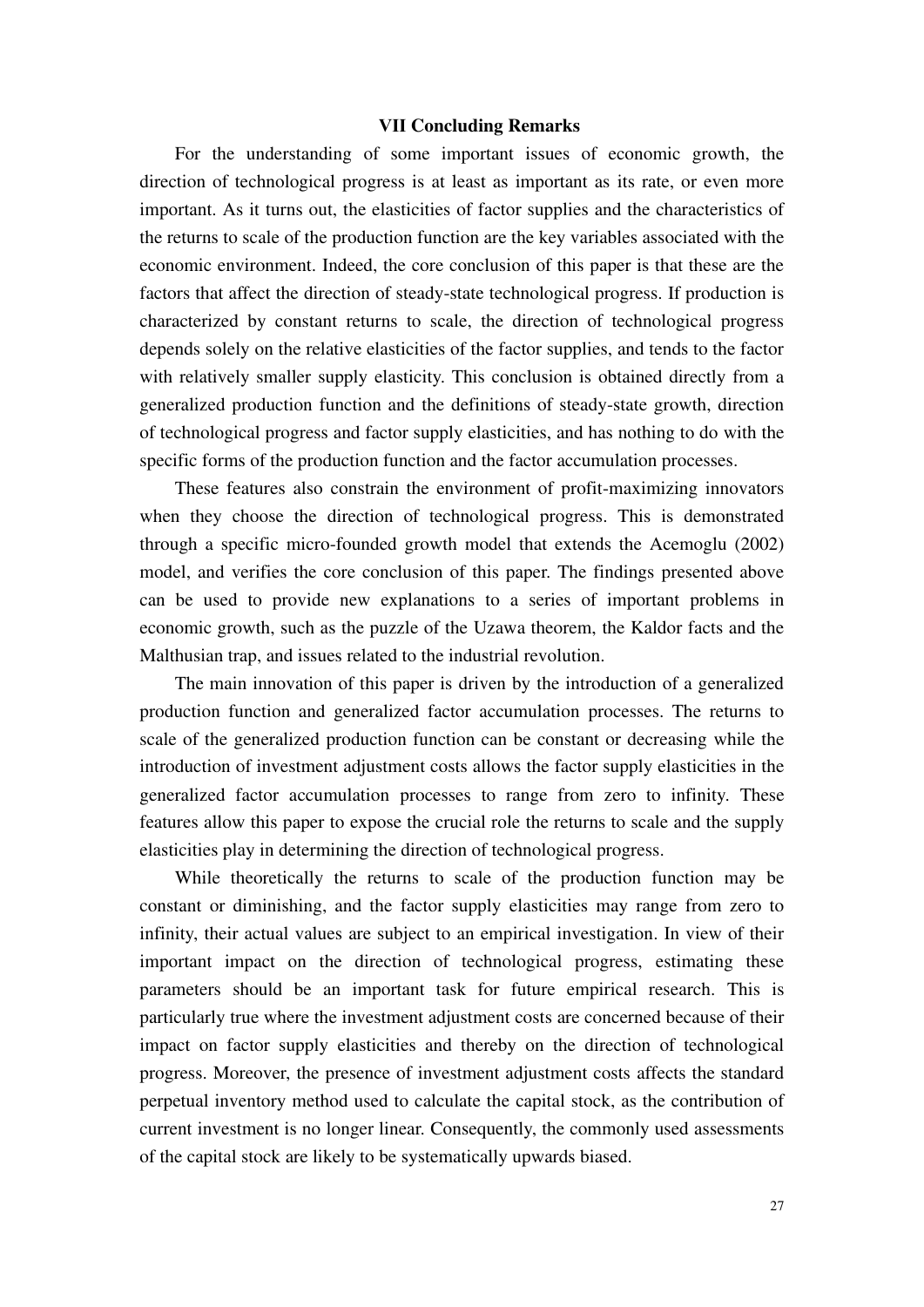## **References**

- 1. Acemoglu, Daron, 2001, "Factor Prices and Technical Change: From Induced Innovations to Recent Debates", SSRN Electronic Journal.
- 2. \_\_\_\_\_\_\_\_\_\_\_\_\_\_, 2002, "Directed Technical Change", *Review of Economic Studies* 69, pp. 781–809.
- 3. \_\_\_\_\_\_\_\_\_\_\_\_\_\_, 2003, "Labor- and Capital-Augmenting Technical Change", *Journal of European Economic Association,* Vol.1 (1), pp. 1-37.
- 4. \_\_\_\_\_\_\_\_\_\_\_\_\_\_, 2009, *Introduction to Modern Economic Growth*, Princeton University Press, Princeton, New Jersey.
- 5. Aghion, Philippe, and Peter Howitt, 1992, "A Model of Growth through Creative Destruction", *Econometrica,* 60, pp. 323–351.
- 6. \_\_\_\_\_\_\_\_\_\_\_\_\_\_,1998, *Endogenous Growth Theory.* Cambridge, Mass.: MIT Press.
- 7. Ashraf, Quamrul, and Oded Galor. 2011, "Dynamics and Stagnation in the Malthusian Epoch", *American Economic Review*. Vol. 101, No. 5, pp. 2003- 2041.
- 8. Barro, Robert J. and Xavier Sala-i-Martin, 2004, *Economic Growth*. Cambridge, Mass.: MIT Press.
- 9. Brozen, Yale, 1953, "Determinants of the direction of technological change". *The American Economic Review*, 43(2), 288-302.
- 10. Casey, Gregory and Ryo Horii, 2019, "[A Multi-factor Uzawa Growth Theorem](https://ideas.repec.org/p/dpr/wpaper/1051.html)  [and Endogenous Capital-Augmenting Technological Change](https://ideas.repec.org/p/dpr/wpaper/1051.html)," [ISER](https://ideas.repec.org/s/dpr/wpaper.html)  [Discussion Paper](https://ideas.repec.org/s/dpr/wpaper.html) 1051, Institute of Social and Economic Research, Osaka University.
- 11. Cass, David, 1965, "Optimum Growth in an Aggregate Model of Capital Accumulation." *Review of Economic Studies* 32: 233–240.
- 12. Chirinko, Robert S., and Debdulal Mallick. 2014, "The Substitution Elasticity, Factor Shares, Long-Run Growth, and the Low-Frequency Panel Model." CESifo Working Paper 4895.
- 13. Christiano, L., Eichenbaum, M., and Evans, C. 2005, "Nominal rigidities and the dynamic effects of a shock to monetary policy." *Journal of Political Economy*, 113(1), 1-45.
- 14. Drandakis, E. M., and Edmund S. Phelps, 1966, "A Model of Induced Invention, Growth, and Distribution", *Economic Journal*, Vol. 76 (304), pp. 823-840.
- 15. Eisner, Robert, and Strotz, Robert H. 1963, "Determinants of Business Fixed Investment." In Commission on Money and Credit, *Impacts of Monetary Policy,* 59–337. Englewood Cliffs, NJ: Prentice-Hall.
- 16. Foley, Duncan K., and Sidrauski, Miguel. 1970, "Portfolio Choice, Investment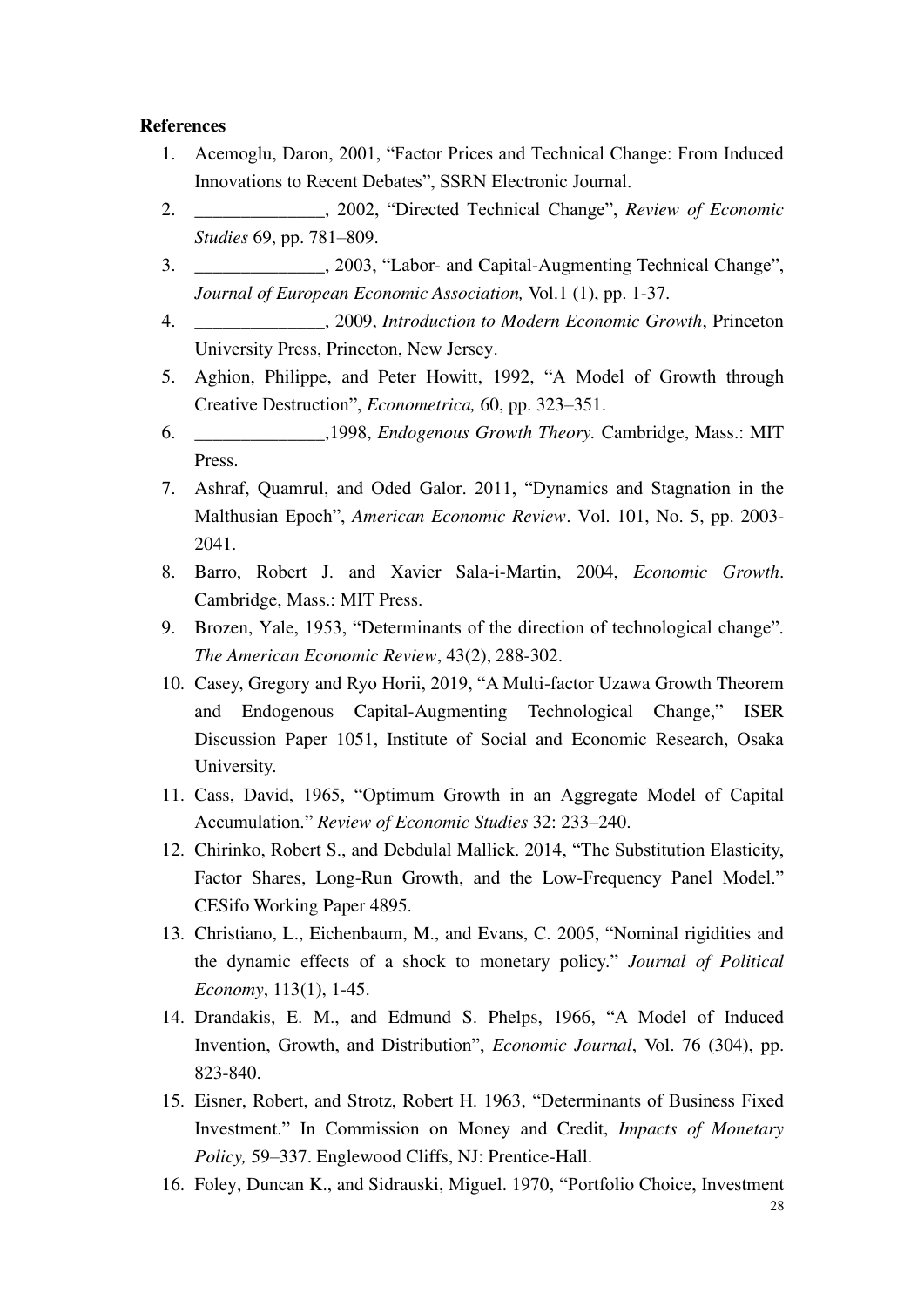and Growth." *American Economic Review* 60 (March): 44–63.

- 17. Lucas, Robert E., Jr. 1967, "Adjustment Costs and the Theory of Supply." *Journal of Political Economy* 75 (August): 321–334.
- 18. Feenstra, Robert C., Robert Inklaar and Marcel P. Timmer, 2015, "The Next Generation of the Penn World Table", *American Economic Review*, 105(10), 3150-3182, available for download at www.ggdc.net/pwt
- 19. Funk, Peter, 2002, "Induced Innovation Revisited", *Economica*, 69, pp.155– 171.
- 20. Galor, Oded, 2011, *Unified Growth Theory*, Princeton & Oxford, Princeton University Press.
- 21. Gordon, Robert J. 1990, *The Measurement of Durable Goods Prices*. Chicago: University of Chicago, Press.
- 22. Greenwood, Jeremy, Zvi Hercowitz, and Per Krusell. 1997, "Long-Run Implications of Investment-Specific Technological Change." *American Economic Review* 87 (3): 342–62.
- 23. Grossman, Gene M., Elhanan Helpman, 1991, *Innovation and Growth in the Global Economy*. MIT Press, Cambridge, MA.
- 24. Grossman, Gene M., Elhanan Helpman, Ezra Oberfield, and Thomas Sampson. 2017, "[Balanced Growth despite Uzawa](http://scholar.harvard.edu/helpman/publications/balanced-growth-despite-uzawa)", American Economic Review, vol. 107(4), pp. 1293-1312.
- 25. Hicks, John, 1932, *The Theory of Wages*, London: Macmillan.
- 26. Irmen, Andreas, 2013, "Adjustment Costs in a Variant of Uzawa's Steady-state Growth Theorem", *Economics Bulletin*, Vol. 33 No.4, pp. 2860-2873.
- 27. \_\_\_\_\_\_\_\_\_\_\_\_, 2018, "A Generalized Steady-state Growth Theorem", *Macroeconomic Dynamics*, vol. 22(04), pp. 779-804.
- 28. Irmen, Andreas and Amer Tabakovic, 2017, "Endogenous Capital- and Labor-Augmenting Technical Change in the Neoclassical Growth Model", *Journal of Economic Theory* 170, pp. 346–384.
- 29. Jones, Charles I., 2005, "The Shape of Production Functions and the Direction of Technical Change", Quarterly Journal of Economics 2, pp. 517–549.
- 30. \_\_\_\_\_\_\_\_\_\_\_\_\_\_, 2016, "The Facts of Economic Growth",*In Handbook of Macroeconomics*, Vol. 2, edited by John B. Taylor and Harald Uhlig, 3–69. Amsterdam: Elsevier.
- 31. Jones, Charles I., and Paul M. Romer. 2010, "The New Kaldor Facts: Ideas, Institutions, Population, and Human Capital." *American Economic Journal: Macroeconomics* 2 (1): 224–45.
- 32. Jones, Charles I., and Dean Scrimgeour, 2008, "A New Proof of Uzawa's Steady-State Growth Theorem", *Review of Economics and Statistics*, Vol. 90(1), pp. 180-182.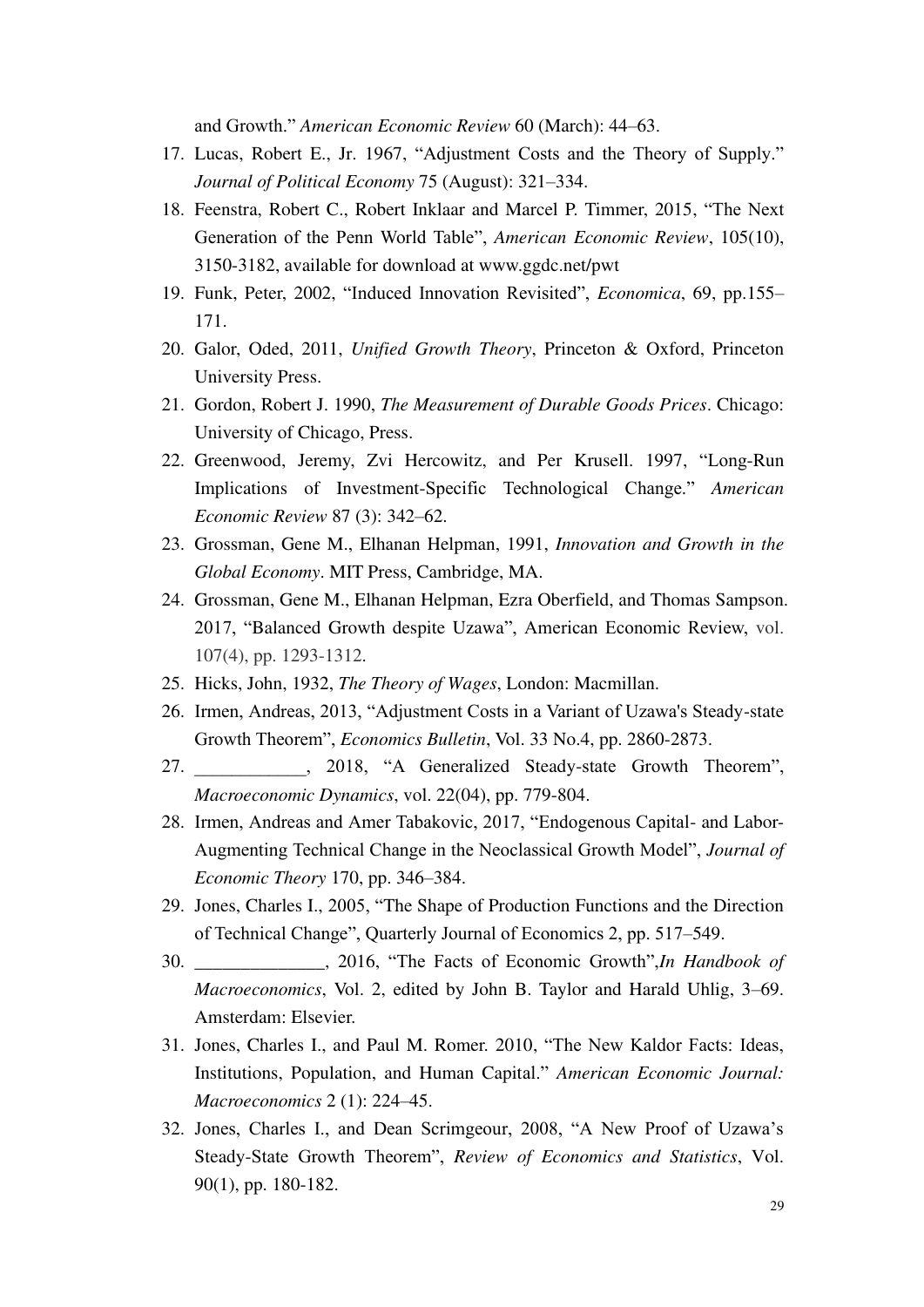- 33. Kaldor, N., 1961, "Capital Accumulation and Economic Growth", in *The Theory of Capital*, ed. by F. A.Lutz, and D. C. Hague, pp. 177–222. Macmillan & Co. LTD., New York: St. Martin's Press.
- 34. Karabarbounis, Loukas, and Brent Neiman. 2014, "The Global Decline of the Labor Share." *Quarterly Journal of Economics* 129 (1): 61–103.
- 35. Kennedy, Charles M., 1964, "Induced Bias in Innovation and the Theory of Distribution", *Economic Journal*, Vol. 74 (295), pp. 541-547.
- 36. Knoblach, Michael, Roessler, Martin and Zwerschke, Patrick, 2020, "The Elasticity of Substitution between Capital and Labour in the US Economy: A Meta-Regression Analysis", *Oxford Bulletin of Economics and Statistics*, Vol. 82(1), pp. 62-82.
- 37. Koopmans, Tjalling C., 1965, "On the Concept of Optimal Economic Growth." In *The Econometric Approach to Development Planning*, Amsterdam: North-Holland, pp. 225–295.
- 38. Lawrence, Robert Z., 2015, "Recent Declines in Labor's Share in US Income: A Preliminary Neoclassical Account." *National Bureau of Economic Research Working Paper* 21296.
- 39. León-Ledesma, M. A., and Satchi, M., 2018, "Appropriate technology and balanced growth". *Review of Economic Studies* 0, 1–29.
- 40. Nordhaus, W., 1973, "Some Skeptical Thoughts on the Theory of Induced Innovation", *Quarterly Journal of Economics*, LXXXVII, pp.208-219.
- 41. Oberfield, Ezra, and Devesh Raval, 2014, "Micro Data and Macro Technology." *National Bureau of Economic Research Working Paper* 20452.
- 42. Rivera-Batiz, L. A. and P. M. Romer, 1991, "Economic Integration and Endogenous Growth", *Quarterly Journal of Economics*, 106, pp.531-555.
- 43. Romer, P. M., 1990, "Endogenous Technological Change", *Journal of Political Economy*, 98(5) (October), Part II, S71-S102.
- 44. Samuelson, Paul A., 1965, "A Theory of Induced Innovation along Kennedy-Weizsäcker Lines", *Review of Economics and Statistics*, Vol. 47(4), pp. 343- 356.
- 45. Sato, R.,1996, "A Note on Modelling Endogenous Growth", *Keio Economic Studies*, Vol. 33, pp. 93-101.
- 46. Sato, R., R. V. Ramachandran and C. Lian, 1999, "A Model of Optimal Economic Growth with Endogenous Bias", *Macroeconomic Dynamics*, Vol. 3, pp. 293-310.
- 47. Sato, R. and R. V. Ramachandran, 2000, "Optimal Growth with Endogenous Technical Progress: Hicksian Bias in a Macro Model", *The Japanese Economic Review*, Vol. 51, No. 2, pp.193-206.
- 48. Schlicht, Ekkehart, 2006, "A Variant of Uzawa's Theorem," *Economics*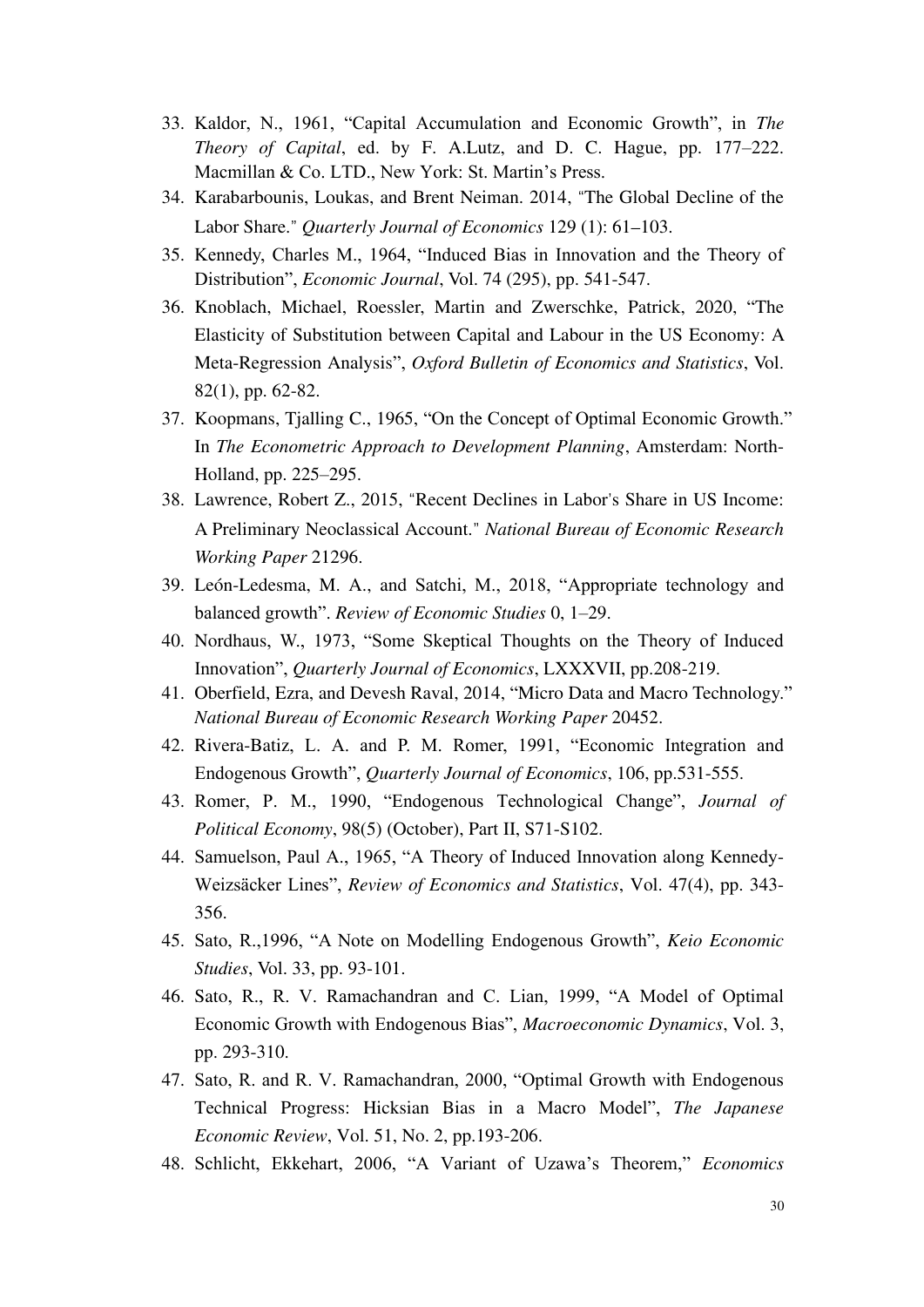*Bulletin 5:6*, pp.1–5.

- 49. Solow, Robert M., 1956, "A Contribution to the Theory of Economic Growth." *Quarterly Journal of Economics* 70: 65–94.
- 50. Swan, Trevor W., 1956, "Economic Growth and Capital Accumulation." *Economic Record*, 32, November,334–361.
- 51. Uzawa, H., 1961, "Neutral Inventions and the Stability of Growth Equilibrium", *Review of Economic Studies*, Vol. 28, February, pp. 117-124.
- 52. von Weizsäcker, C.C., 1962, A new technical progress function. Mimeo. MIT. Published in: *Ger. Econ. Rev*. 11 (2010), 248–265.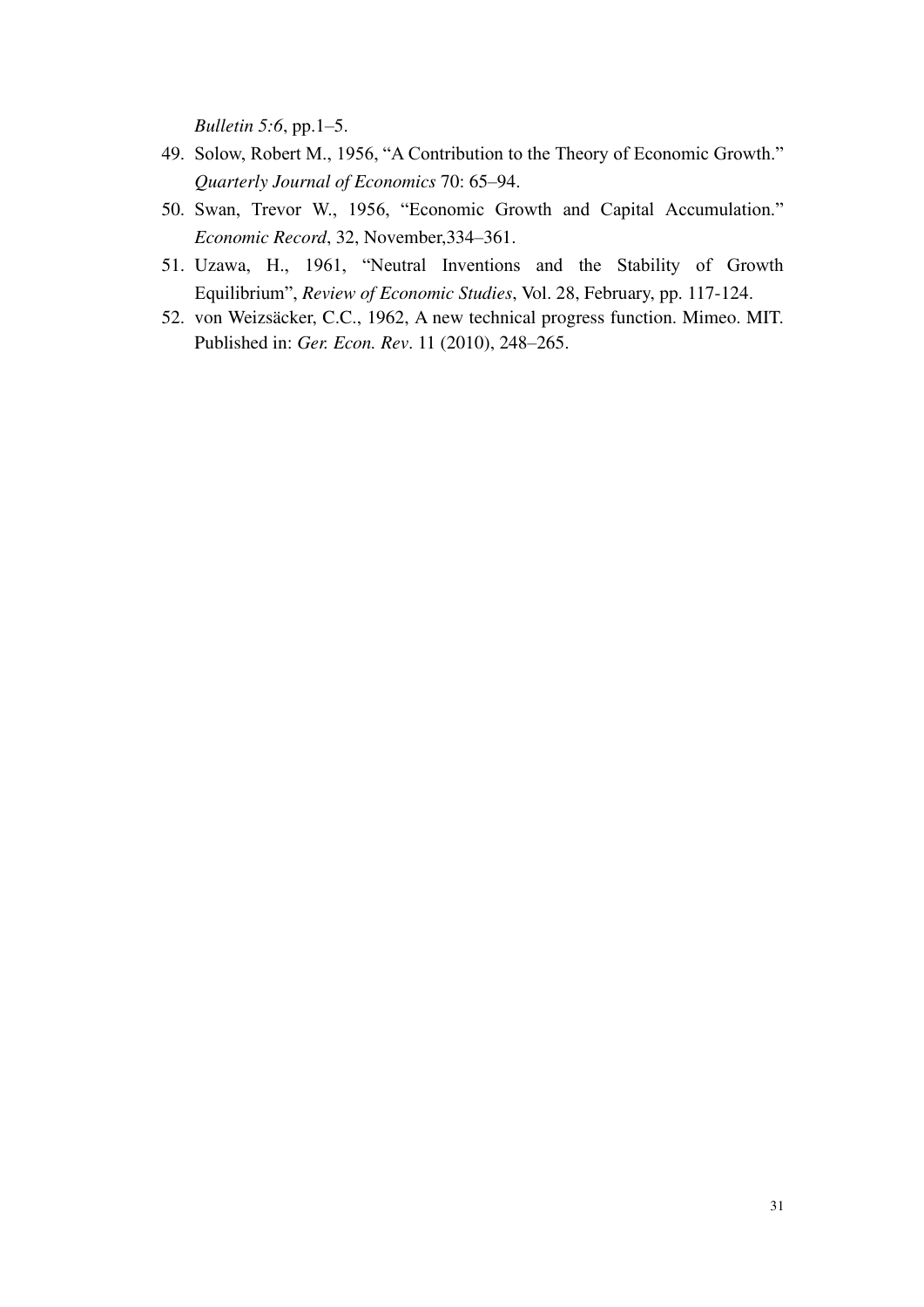#### **Appendix A**:**The derivation process of equation (12)**

Dividing the denominator of equation (11) by the two sides of equation (10) yields:

$$
DTP = \frac{\dot{B}(t)/B(t)}{\dot{A}(t)/A(t)} = \frac{\frac{\dot{B}(t)}{B(t)} / \left[\frac{\dot{B}(t)}{B(t)} + \phi \frac{\dot{K}(t)}{K(t)}\right]}{\frac{\dot{A}(t)}{A(t)} / \left[\frac{\dot{A}(t)}{A(t)} + \phi \frac{\dot{L}(t)}{L(t)}\right]} = \frac{1 + \phi \frac{\dot{L}(t)}{L(t)} / \frac{\dot{A}(t)}{A(t)}}{1 + \phi \frac{\dot{K}(t)}{K(t)} / \frac{\dot{B}(t)}{B(t)}} \quad (A1)
$$

The growth rates of  $r(t)$  and  $w(t)$  in equations (3) are obtained by taking  $k(t)$  as a constant, yielding:

$$
\begin{cases}\n\frac{\dot{w}(t)}{w(t)} = \frac{\dot{A}(t)}{A(t)} + (\varphi - 1) \frac{\dot{L}(t)}{L(t)} \\
\frac{\dot{r}(t)}{r(t)} = \frac{\dot{B}(t)}{B(t)} + (\varphi - 1) \frac{\dot{K}(t)}{K(t)}\n\end{cases}
$$
\n(A2)

Substituting equations (A2) into equations (4) then yields:

$$
\begin{cases}\n\varepsilon_L = \frac{\dot{L}(t)/L(t)}{\dot{A}(t)} \\
\varepsilon_R = \frac{\dot{K}(t)}{A(t)} + (\varphi - 1) \frac{\dot{L}(t)}{L(t)} \\
\varepsilon_R = \frac{\dot{K}(t)/K(t)}{\frac{\dot{B}(t)}{B(t)} + (\varphi - 1) \frac{\dot{K}(t)}{K(t)}}\n\end{cases} (A3)
$$

From equations (A3) we obtain:

$$
\begin{cases}\n\frac{\dot{L}(t)}{L(t)} / \frac{\dot{A}(t)}{A(t)} = \frac{\varepsilon_L}{1 + (1 - \varphi)\varepsilon_L} \\
\frac{\dot{K}(t)}{K(t)} / \frac{\dot{B}(t)}{B(t)} = \frac{\varepsilon_K}{1 + (1 - \varphi)\varepsilon_K}\n\end{cases} (A4)
$$

Substituting equations (A4) into equation (A1) and rearranging implies equation (12):

$$
DTP = \frac{(1+\varepsilon_L)/[1+(1-\varphi)\varepsilon_L]}{(1+\varepsilon_K)/[1+(1-\varphi)\varepsilon_K]}
$$

# **Appendix B**:**Proof of Corollary 2 (Uzawa's Steady-State Theorem)**

**First, "If" direction.** Let  $\varepsilon_K = \infty$  and  $\phi = 1$ . Then  $\frac{B(t)}{B(t)} = 0$  in a steady-state equilibrium.

#### **Proof:**

According to proposition 1,

$$
DTP = \frac{(1+\varepsilon_L)/[1+(1-\varphi)\varepsilon_L]}{(1+\varepsilon_K)/[1+(1-\varphi)\varepsilon_K]}
$$

If  $0 < \varphi \le 1$  and  $\varepsilon_L < \infty$ , then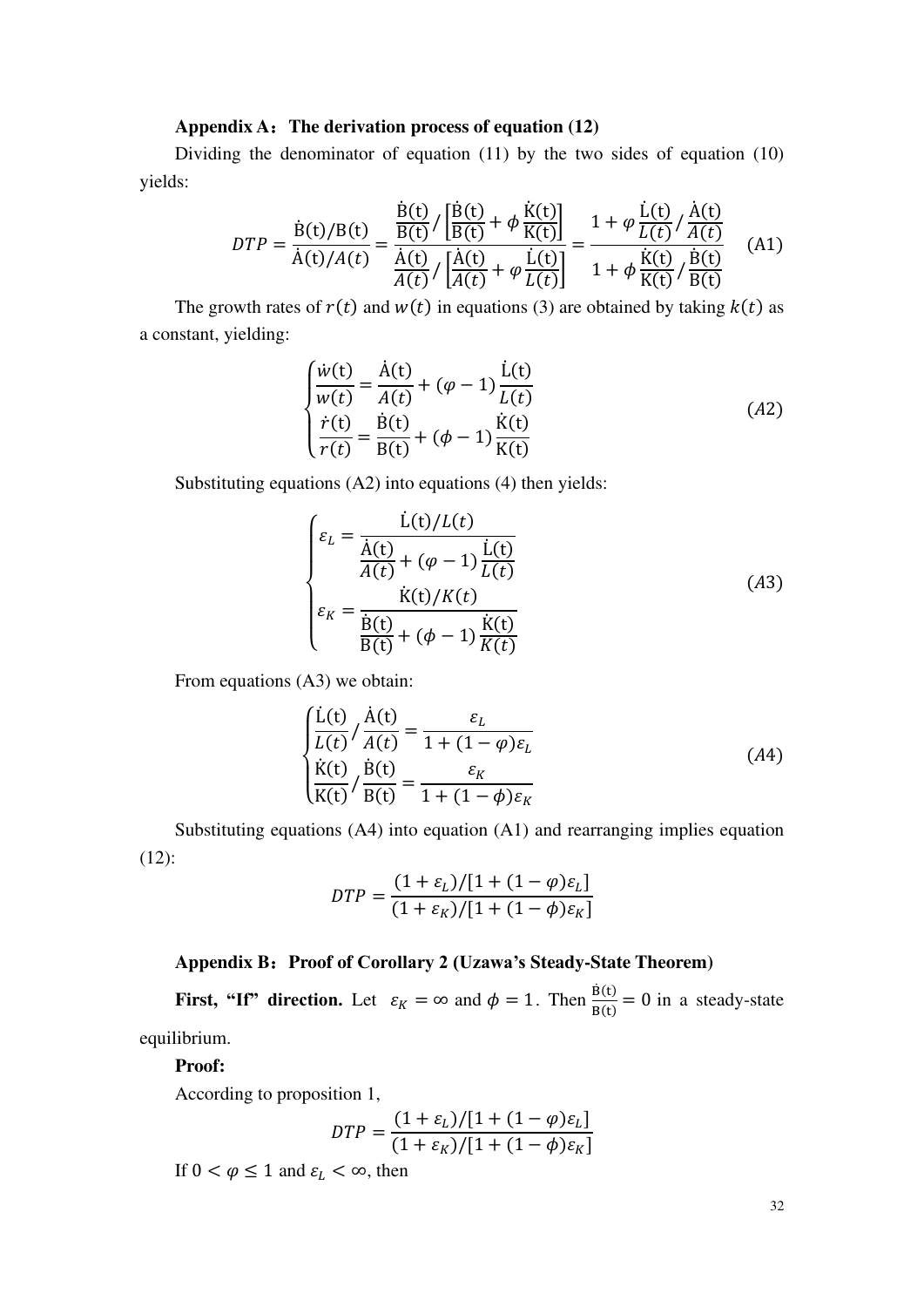$$
DTP = \frac{(1+\varepsilon_L)/[1+(1-\varphi)\varepsilon_L]}{\infty} = 0
$$

If  $\varepsilon_L = \infty$  and  $0 < \varphi < 1$ , then by l'hospital's rule,  $(1 + \varepsilon_L)/[1 + (1 - \varphi)\varepsilon_L] \rightarrow$ 1  $\frac{1}{1-\varphi}$  < ∞. Hence, in this case,

$$
DTP = \frac{1/(1-\varphi)}{\infty} = 0
$$

If  $\varepsilon_L = \infty$  and  $\varphi = 1$ , we obtain:

$$
DTP = \frac{1 + \varepsilon_L}{1 + \varepsilon_K} = \frac{\infty}{\infty} \neq 0
$$

From (A3) we also know that with  $\varepsilon_K = \infty$  and  $\phi = 1$ ,

$$
\varepsilon_K = \frac{\dot{K}(t)/K(t)}{\frac{\dot{B}(t)}{B(t)} + (\phi - 1)\frac{\dot{K}(t)}{K(t)}} = \frac{\dot{K}(t)/K(t)}{\dot{B}(t)/B(t)} = \infty
$$

However,  $\dot{K}(t)/K(t)$  must be finite. Hence in this case too  $\frac{B(t)}{B(t)} = 0$ .

In sum, when  $\varepsilon_K = \infty$  and  $\phi = 1$ , we obtain that  $\frac{B(t)}{B(t)} = 0$  in a steady-state equilibrium.

**Second, "Only If" direction.** Let  $\frac{B(t)}{B(t)} = 0$ . Then  $\varepsilon_K = \infty$  and  $\phi = 1$  in a steadystate equilibrium.

**Proof:** 

If 
$$
\frac{\dot{B}(t)}{B(t)} = 0
$$
, then  $DTP = \frac{\dot{B}(t)/B(t)}{\dot{A}(t)/A(t)} = \frac{(1+\varepsilon_L)/[1+(1-\phi)\varepsilon_L]}{(1+\varepsilon_K)/[1+(1-\phi)\varepsilon_K]} = 0$ 

Since  $\varepsilon_L \geq 0$ , and  $0 < \varphi \leq 1$ , the numerator is strictly positive. Therefore, it must be the case that

$$
\frac{1+\varepsilon_K}{[1+(1-\phi)\varepsilon_K]}=\infty
$$

Clearly, if  $\phi < 1$  and  $0 \le \varepsilon_K < \infty$ , then

$$
\frac{1+\varepsilon_K}{[1+(1-\phi)\varepsilon_K]} < \infty
$$

If  $\phi$  < 1 and  $\varepsilon_K = \infty$ , then by l'hospital's rule

$$
\lim_{\varepsilon_K = \infty} \frac{1 + \varepsilon_K}{[1 + (1 - \phi)\varepsilon_K]} = \frac{1}{1 - \phi} < \infty
$$

If  $\phi = 1$  and  $\varepsilon_K < \infty$ , then

$$
\frac{1+\varepsilon_K}{[1+(1-\phi)\varepsilon_K]} = 1+\varepsilon_K < \infty
$$

Therefore,  $\frac{\dot{B}(t)}{B(t)} = 0$  is obtained only if  $\phi = 1$  and  $\varepsilon_K = \infty$ .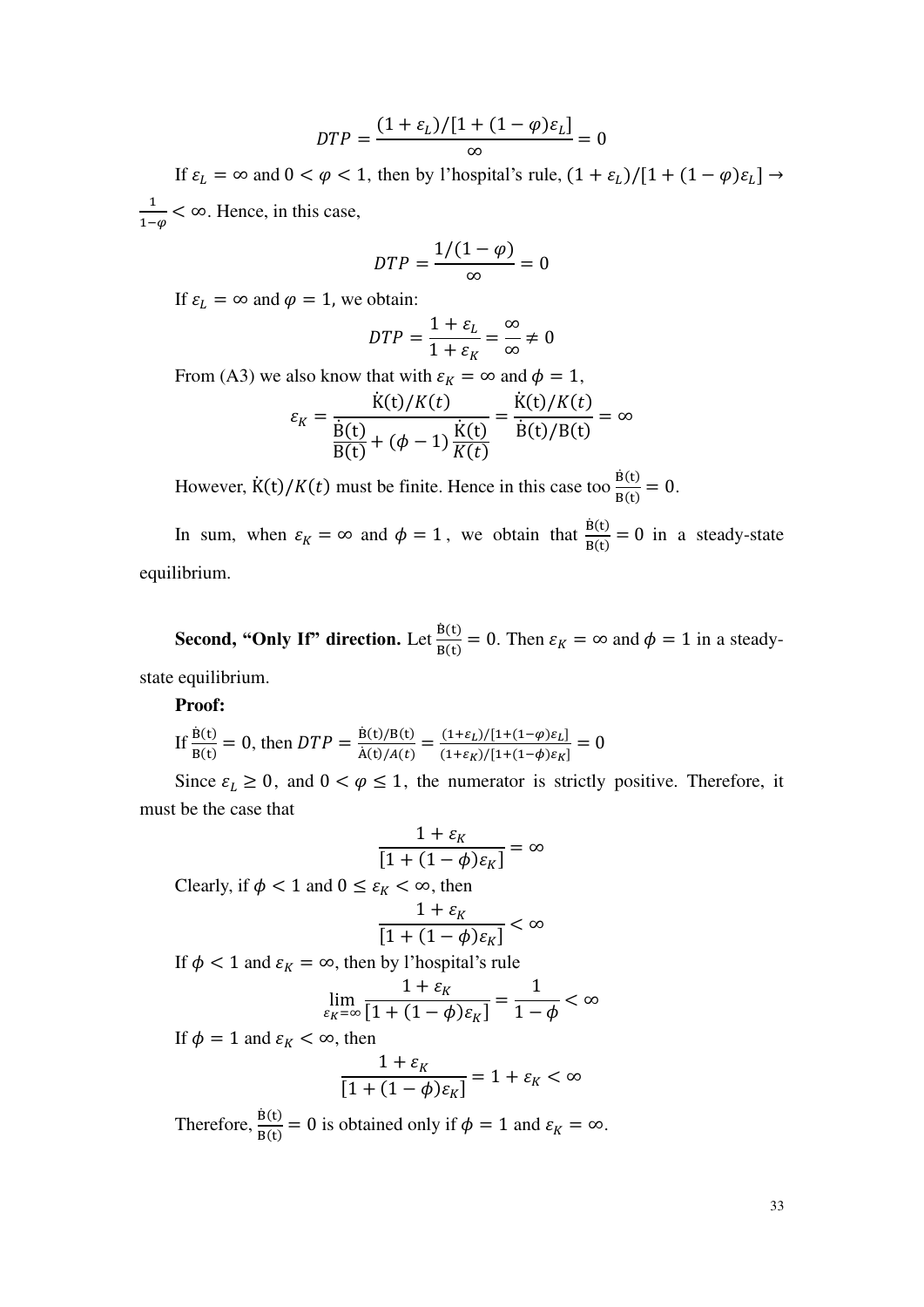**In conclusion,**  $\varepsilon_K = \infty$  and  $\phi = 1$  are necessary and sufficient conditions for  $\underline{B}(t)$  $\frac{B(t)}{B(t)} = 0$  in steady state equilibrium.

# **Appendix C: Proof of Proposition 2.**

Letting the final good serve as numeraire, the representative competitive final good producer faces the input prices  $p_L$  and  $p_R$  and selects the respective  $Y_R$  and  $Y_L$  so as to maximize

$$
\pi_Y = Y - p_L Y_L - p_K Y_K \tag{C1}
$$

subject to the production function (14), yielding the demand functions:

$$
\begin{cases} p_K = (1 - \gamma)[\gamma + (1 - \gamma)(Y_K/Y_L)^{(\varepsilon - 1)/\varepsilon}]^{1/(\varepsilon - 1)} (Y_K/Y_L)^{-1/\varepsilon} \\ p_L = \gamma[\gamma + (1 - \gamma)(Y_K/Y_L)^{(\varepsilon - 1)/\varepsilon}]^{1/(\varepsilon - 1)} \end{cases} (C2)
$$

The reperesentative producers of  $Y_K$  and  $Y_L$  maximize their profits by choosing  $Z(j)$  and  $X(i)$ , given the intermediate input prices  $p_Z(j)$  and  $p_X(i)$ :

$$
\begin{cases} \pi_K = p_K Y_K - \int_0^M p_Z(j) Z(j) dj \\ \pi_L = p_L Y_L - \int_0^N p_X(i) X(i) di \end{cases} \tag{C3}
$$

subject to their respective production functions (15). This generates the demand functions

$$
\begin{cases}\nZ(j) = (Y_K)^{\frac{1-\beta}{1-\phi\beta}} (\phi p_K/p_Z(j))^{1/(1-\phi\beta)} \\
X(i) = (Y_L)^{\frac{1-\beta}{1-\phi\beta}} (\phi p_L/p_X(i))^{1/(1-\phi\beta)}\n\end{cases} \tag{C4}
$$

The intermediate input producers, who hold the exclusive right to produce their particular type of input, face the prices of the primary inputs and choose, respectively,  $(p_Z(j), K(j))$  and  $(p_X(i), L(i))$  to maximize

$$
\begin{aligned} \n\{\pi_Z(j) &= p_Z(j)Z(j) - rK(j) \\ \n\pi_X(i) &= p_X(i)X(i) - wL(i) \n\end{aligned} \tag{C5}
$$

subject to their technologies (16) and the demand functions (C4).

From the maximization (C5) we obtain:

$$
\begin{aligned} \n\{\mathbf{p}_Z(j) &= \mathbf{p}_Z = r/\phi\beta \\ \n\mathbf{p}_X(i) &= \mathbf{p}_X = w/\phi\beta \n\end{aligned} \tag{C6}
$$

which imply that all intermediate inputs have the same mark-up over marginal cost. Substituting equations  $(C6)$  into  $(C4)$ , we find that all capital-intensive and all laborintensive intermediate goods are produced in equal (respective) quantities.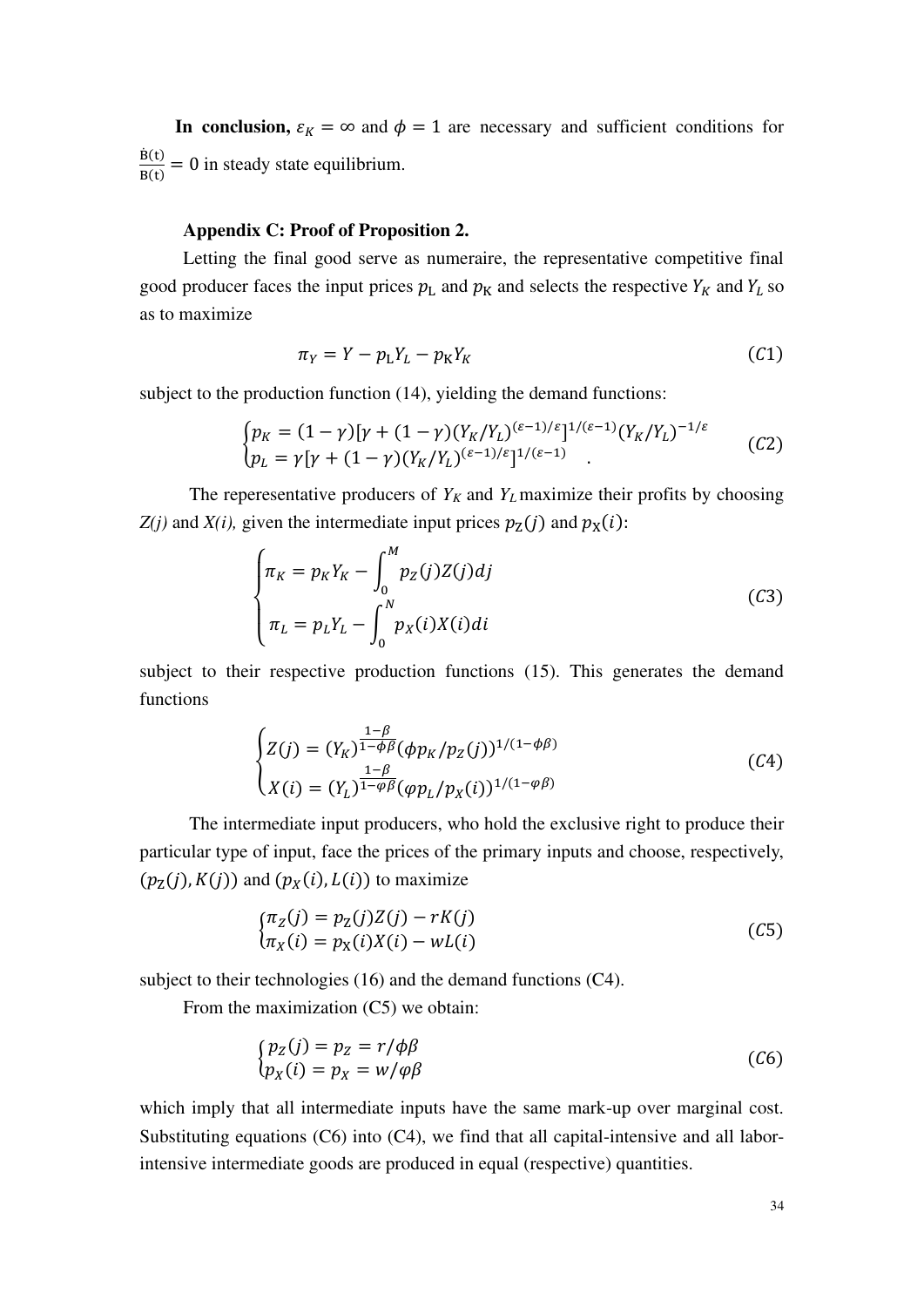$$
\begin{cases}\nZ(j) = (Y_K)^{\frac{1-\beta}{1-\phi\beta}} (\beta \phi^2 p_K/r)^{1/(1-\phi\beta)} \\
X(i) = (Y_L)^{\frac{1-\beta}{1-\phi\beta}} (\beta \phi^2 p_L/w)^{1/(1-\phi\beta)}\n\end{cases} \tag{C7}
$$

By the production functions of the intermediate inputs (16), all monopolists have the same respective demand for labor and capital.

The material factor market clearing conditions imply:

$$
\begin{aligned} \n\zeta Z(j) &= K/M\\ \n\zeta(i) &= L/N \n\end{aligned} \tag{C8}
$$

Substituting equations (C8) into (15), we obtain the equilibrium quantities of the labor-intensive and capital-intensive inputs as equations (C9):

$$
\begin{cases}\nY_L = \left[\int_0^N X(i)^{\varphi\beta} di\right]^{1/\beta} = N^{(1-\varphi\beta)/\beta} L^{\varphi} \\
Y_K = \left[\int_0^M Z(j)^{\varphi\beta} dj\right]^{1/\beta} = M^{(1-\varphi\beta)/\beta} K^{\varphi}\n\end{cases} \tag{C9}
$$

Substituting equations  $(C9)$  into equation (14), we obtain equations (21) as follows:

$$
Y = \left[ \gamma (N^{(1-\varphi\beta)/\beta} L^{\varphi})^{(\varepsilon-1)/\varepsilon} + (1-\gamma) (M^{(1-\varphi\beta)/\beta} K^{\varphi})^{(\varepsilon-1)/\varepsilon} \right]^{\varepsilon/(\varepsilon-1)}
$$

# **Appendix D: Proof of Proposition 3.**

Letting  $k \equiv \frac{BK^{\phi}}{AL^{\phi}} = \frac{M^{(1-\phi\beta)/\beta}K^{\phi}}{N^{(1-\phi\beta)/\beta}L^{\phi}}$  $\frac{M_1 + M_2 + M_3}{N(1-\varphi\beta)/\beta_L\varphi}$ , the factor-intensive production function

becomes:

$$
f(k) \equiv Y/AL^{\varphi} = \left[\gamma + (1 - \gamma)k^{(\varepsilon - 1)/\varepsilon}\right]^{\varepsilon/(\varepsilon - 1)}
$$
(D1)

Using equation (D1), we transform the market prices of the capital-intensive and labor-intensive inputs (C2) into the following forms:

$$
\begin{cases}\np_K = \frac{\partial Y}{\partial Y_K} = f'(k) \\
p_L = \frac{\partial Y}{\partial Y_L} = f(k) - kf'(k)\n\end{cases}
$$
\n(D2)

Substituting  $(C8)$  and  $(C9)$  into  $(C7)$ , we obtain

$$
\begin{cases}\nK/M = \left(M^{(1-\phi\beta)/\beta} K^{\phi}\right)^{\frac{1-\beta}{1-\phi\beta}} (\beta \phi^2 p_K/r)^{1/(1-\phi\beta)} \\
L/N = \left(N^{(1-\phi\beta)/\beta} L^{\varphi}\right)^{\frac{1-\beta}{1-\phi\beta}} (\beta \phi^2 p_L/w)^{1/(1-\phi\beta)}\n\end{cases} (D3)
$$

Substituting (D2) into (D3) and rearranging, we obtain the market prices of capital and labor: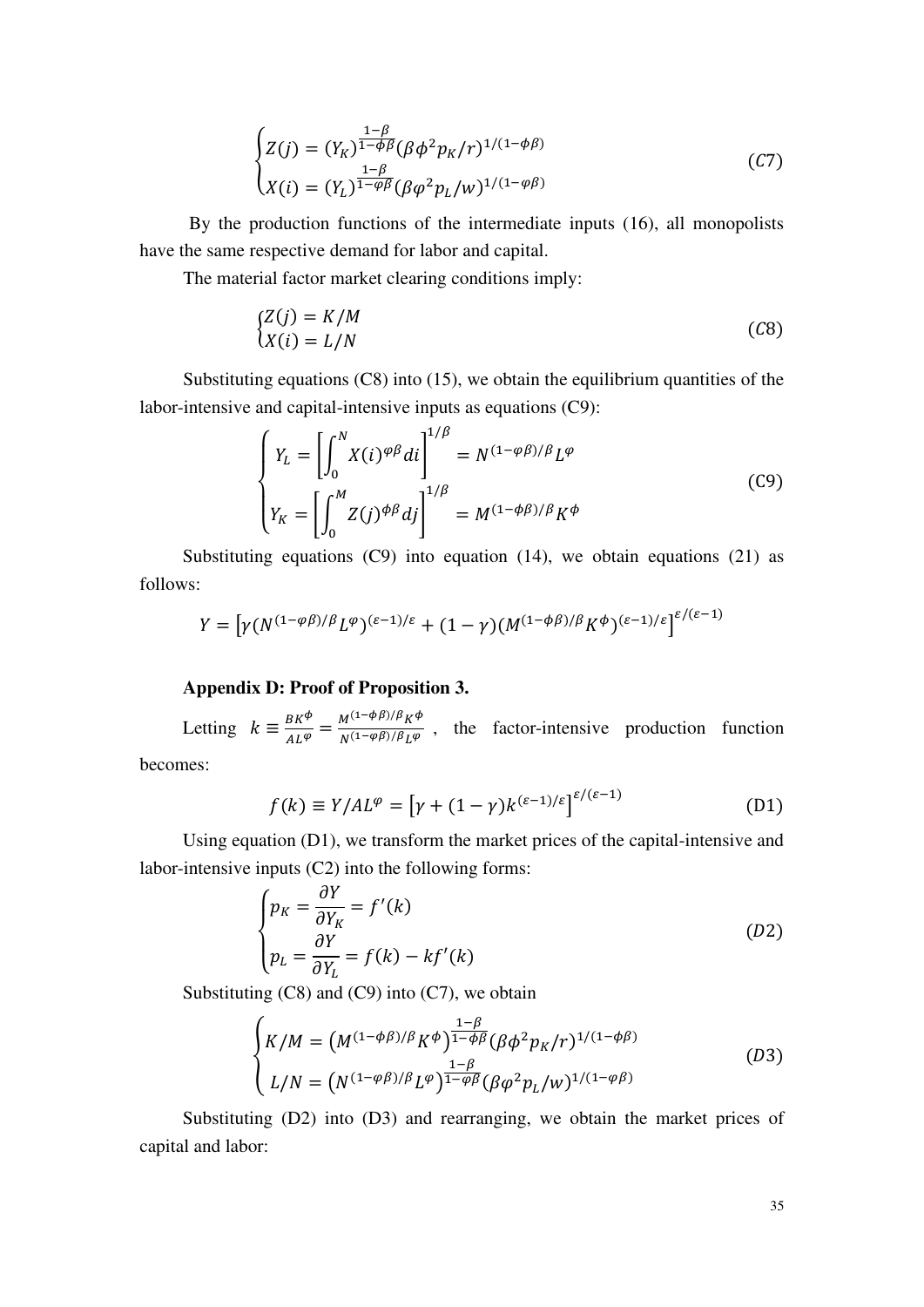$$
\begin{cases}\nr = \beta \phi^2 K^{\phi - 1} M^{(1 - \phi \beta)/\beta} f'(k) \\
w = \beta \phi^2 L^{\phi - 1} N^{(1 - \phi \beta)/\beta} [f(k) - kf'(k)]\n\end{cases} (D4)
$$

Substituting equation (16) and (C6) into (C5), we obtain:

$$
\begin{cases}\n\pi_Z(j) = (r/\phi\beta - r)Z(j) \\
\pi_X(i) = (w/\phi\beta - w)X(i)\n\end{cases}
$$
\n(D5)

Substituting (C8) into (D5) yield:

$$
\begin{aligned} \n\int_{\pi_Z} \nabla \cdot (r/\phi \beta - r) K / M \\ \n\pi_X &= (w/\beta \varphi - w) L / N \n\end{aligned} \tag{D6}
$$

The monopoly profit of each producer of an intermediate product is obtained by substitutitng (D4) into (D6):

$$
\begin{cases} \pi_Z = (1 - \phi \beta) \phi M^{(1 - \phi \beta - \beta)/\beta} K^{\phi} f'(k) \\ \pi_X = (1 - \phi \beta) \phi N^{(1 - \phi \beta - \beta)/\beta} L^{\phi} [f(k) - kf'(k)] \end{cases}
$$
 (D7)

From equations (D7) and (D4) we finally obtain equation (22):

$$
\frac{\pi_Z}{\pi_X} = \frac{(1 - \phi \beta)/\phi}{(1 - \phi \beta)/\phi} \cdot \frac{r}{w} \cdot \frac{K}{L} \cdot \frac{N}{M}
$$

#### **Appendix E:Proof of Proposition 4.**

First, consider the market for scientists which determines the supply of innovations. Free-entry into the R&D sector implies that the marginal innovation value of scientists should be equal across technologies. Using the innovation possibilities frontier function (20), this implies

$$
d_N N \pi_X = d_M M \pi_Z \tag{E1}
$$

From the innovation profit equation (D7) we obtain

$$
\frac{d_N}{d_M} \frac{(1 - \varphi \beta)\varphi}{(1 - \varphi \beta)\varphi} = \frac{k f'(k)}{f(k) - k f'(k)}
$$
(E2)

Applying equation (D1) in (E2) yields

$$
k^* = \left[\frac{\gamma d_N}{(1-\gamma)d_M}\frac{(1-\varphi\beta)\varphi}{(1-\varphi\beta)\varphi}\right]^{\frac{\varepsilon}{\varepsilon-1}}
$$
(E3)

Equation (E3) shows that market clearing implies that  $k^*$  is a constant, determined solely by the parameters  $\gamma$ ,  $d_M$ ,  $d_N$ ,  $\beta$ ,  $\varphi$ ,  $\phi$  and  $\varepsilon$ .

**Second**, we solve the Euler equations.

Let the Hamiltonian associated with the household optimization problem be: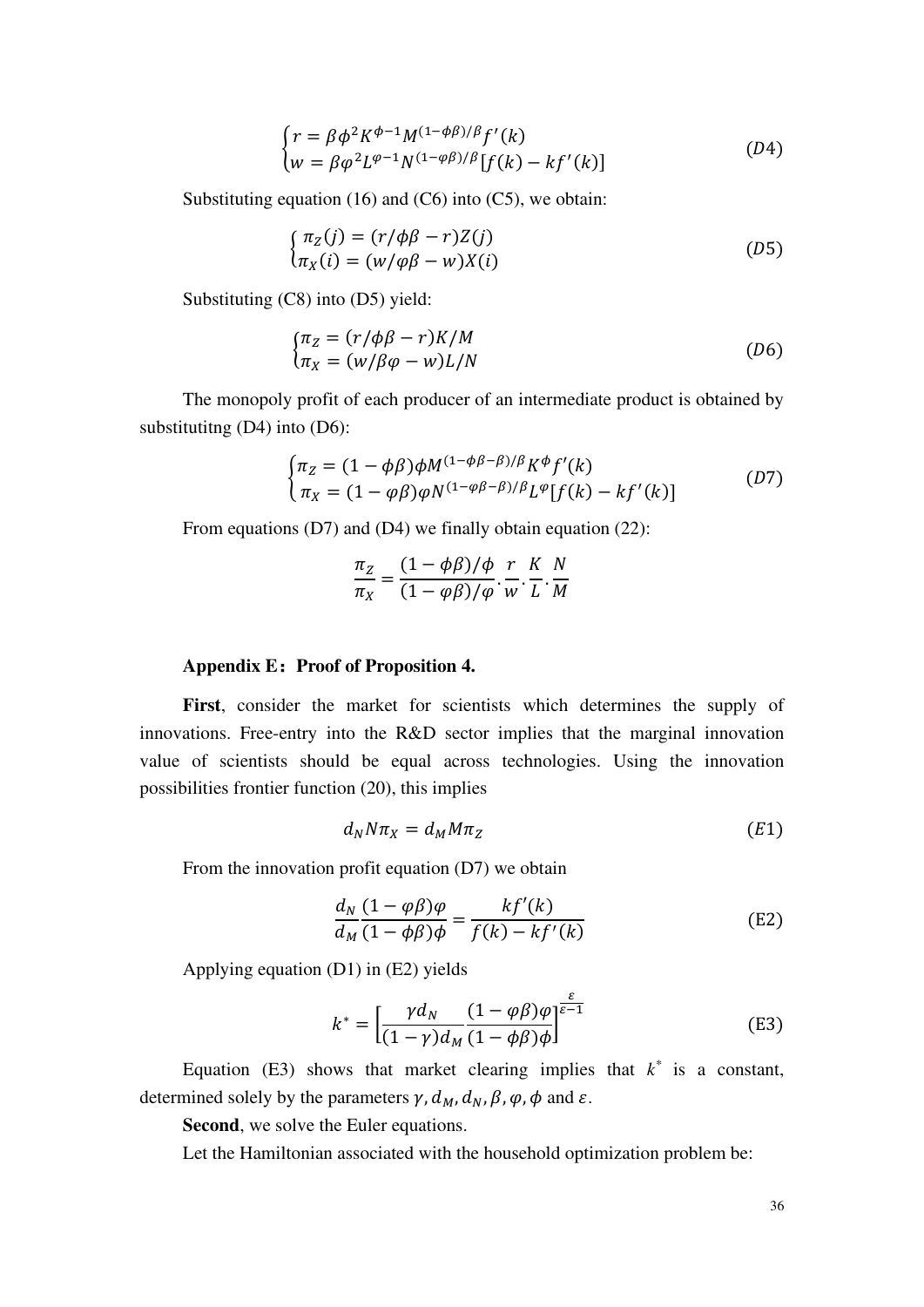$$
H = U(C)e^{-\rho t} + \lambda_K (q(t)I_K^{\alpha_K} - \delta_K K) + \lambda_L (b_L I_L^{\alpha_L} - \delta_L L)
$$
  
+  $\mu [wL + rK + w_S S - C - (I_K + I_L)]$  (E4)

The first-order conditions are:

$$
\begin{cases}\nC^{-\theta}e^{-\rho t} = \lambda_K \alpha_K q(t) I_K^{\alpha_K - 1} \\
C^{-\theta}e^{-\rho t} = \lambda_L \alpha_L b_L I_L^{\alpha_L - 1} \\
C^{-\theta}e^{-\rho t} = \mu\n\end{cases}
$$
\n(E5)

Taking log-derivatives of both sides of (E5) over time, we obtain

$$
\begin{cases}\n-\theta \frac{\dot{C}}{C} - \rho = \frac{\dot{\lambda}_K}{\lambda_K} + (\alpha_K - 1) \frac{\dot{I}_K}{I_K} + g_q \\
-\theta \frac{\dot{C}}{C} - \rho = \frac{\dot{\lambda}_L}{\lambda_L} + (\alpha_L - 1) \frac{\dot{I}_L}{I_L} \\
-\theta \frac{\dot{C}}{C} - \rho = \frac{\dot{\mu}}{\mu}\n\end{cases}
$$
\n(E6)

The motion equations of  $\lambda_K$  and  $\lambda_L$  are:

$$
\begin{cases}\n\dot{\lambda}_K = -\partial H/\partial K = \lambda_K \delta_K - \mu r \\
\dot{\lambda}_L = -\partial H/\partial L = \lambda_L \delta_L - \mu w\n\end{cases}
$$
\n(E7)

Based on (E5) and (E7), we obtain

$$
\begin{cases}\n\dot{\lambda}_K / \lambda_K = \delta_K - r \alpha_K q(t) I_K^{\alpha_K - 1} \\
\dot{\lambda}_L / \lambda_L = \delta_L - w \alpha_L b_L I_L^{\alpha_L - 1}\n\end{cases}
$$
\n(E8)

Using (E8) in (E6), we obtain the Euler equations (E9).

$$
\begin{cases}\n\frac{\dot{C}}{C} = \frac{1}{\theta} \left\{ r \alpha_K q(t) I_K^{\alpha_K - 1} - (\alpha_K - 1) \frac{\dot{I}_K}{I_K} - g_q - \rho - \delta_K \right\} \\
\frac{\dot{C}}{C} = \frac{1}{\theta} \left\{ w \alpha_L b_L I_L^{\alpha_L - 1} - (\alpha_L - 1) \frac{\dot{I}_L}{I_L} - \rho - \delta_L \right\}\n\end{cases}
$$
\n(E9)

**Third,** we solve for the steady state equilibrium.

We first conjecture that there exists a steady-state growth path (hereafter SSGP) then verify it indeed exists by explicitly solving for it.

From the budget constraint (19) and the definition of an SSGP, we obtain

$$
\frac{\dot{Y}}{Y} = \frac{\dot{I}}{I} = \frac{\dot{I}_L}{I_L} = \frac{\dot{I}_K}{I_K} = \frac{\dot{C}}{C}
$$
\n(E10)

Then, according to the primary factor accumulation functions (17), along an SSGP the following must hold: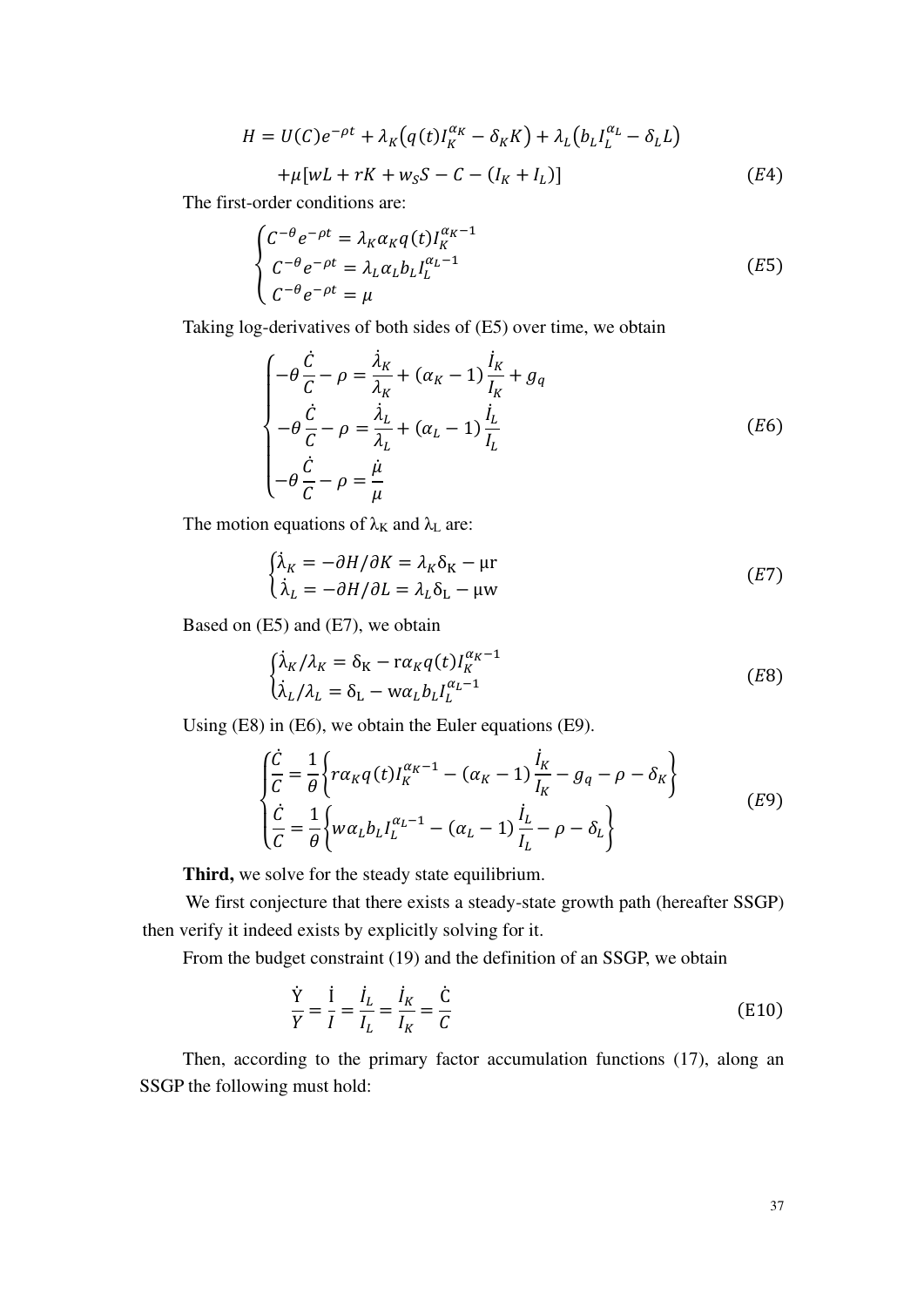$$
\begin{cases}\n\frac{\dot{K}}{K} = \alpha_K \frac{\dot{I}_K}{I_K} + \frac{\dot{q}}{q} = \alpha_K \frac{\dot{C}}{C} + \frac{\dot{q}}{q} \\
\frac{\dot{L}}{L} = \alpha_L \frac{\dot{I}_L}{I_L} = \alpha_L \frac{\dot{C}}{C}\n\end{cases}
$$
\n(E11)

From equation (D1) we obtain:

$$
Y = N^{\frac{1-\varphi\beta}{\beta}}L^{\varphi}f(k) = M^{\frac{1-\varphi\beta}{\beta}}K^{\varphi}f(k)/k
$$
 (E12)

Since *k* is constant along the SSGP, from (E12) we get:

$$
\frac{\dot{Y}}{Y} = \frac{1 - \varphi \beta}{\beta} \frac{\dot{N}}{N} + \varphi \frac{\dot{L}}{L} = \frac{1 - \varphi \beta}{\beta} \frac{\dot{M}}{M} + \varphi \frac{\dot{K}}{K}
$$
(E13)

Equations (E10), (E11), (E13), together with the innovation possibilities frontier (20), yield:

$$
\begin{cases}\n(1 - \varphi \alpha_L) \frac{\dot{C}}{C} = \frac{1 - \varphi \beta}{\beta} \{d_N S_N - \delta\} \\
(1 - \varphi \alpha_K) \frac{\dot{C}}{C} = \varphi \frac{\dot{q}}{q} + \frac{1 - \varphi \beta}{\beta} \{d_M (S - S_N) - \delta\}\n\end{cases}
$$
\n(E14)

From (E14) and  $S_M + S_N = S$ , we obtain the allocation of scientists between the two kinds of intermediate R&D processes:

$$
\begin{cases}\nS_N^* = \frac{\chi_2(d_M S - \delta) + \chi_1 \delta + \beta (1 - \varphi \alpha_L) \phi g_q}{\chi_1 d_N + \chi_2 d_M} \\
S_M^* = \frac{\chi_1(d_N S - \delta) + \chi_2 \delta - \beta (1 - \varphi \alpha_L) \phi g_q}{\chi_1 d_N + \chi_2 d_M}\n\end{cases} \tag{E15}
$$

where  $\chi_1 \equiv (1 - \varphi \beta)(1 - \varphi \alpha_K)$  and  $\chi_2 \equiv (1 - \varphi \beta)(1 - \varphi \alpha_L)$ .

Combining (E10), (E14) and (E15), we get the growth rates:

$$
\left(\frac{\dot{Y}}{Y}\right)^{*} = \left(\frac{\dot{I}_L}{I_L}\right)^{*} = \left(\frac{\dot{I}_K}{I_K}\right)^{*} = \left(\frac{\dot{C}}{C}\right)^{*} = g
$$
\n(E16)

where

$$
g = \frac{1 - \varphi \beta (1 - \phi \beta)[d_M d_N S - (d_N + d_M) \delta] + \varphi \beta d_N g_q}{\beta} \frac{\chi_1 d_N + \chi_2 d_M}{\chi_1 d_N + \chi_2 d_M}
$$

Substituting (E16) into (E11) and (E13) we obtain:

$$
\begin{cases}\n(\dot{K}/K)^{*} = \alpha_{K}g + g_{q} \\
(\dot{L}/L)^{*} = \alpha_{L}g \\
(\dot{M}/M)^{*} = \frac{\beta}{1 - \phi\beta}[(1 - \phi\alpha_{K})g - \phi g_{q}] \\
(\dot{N}/N)^{*} = \frac{\beta}{1 - \phi\beta}(1 - \phi\alpha_{L})g\n\end{cases}
$$
\n(E17)

38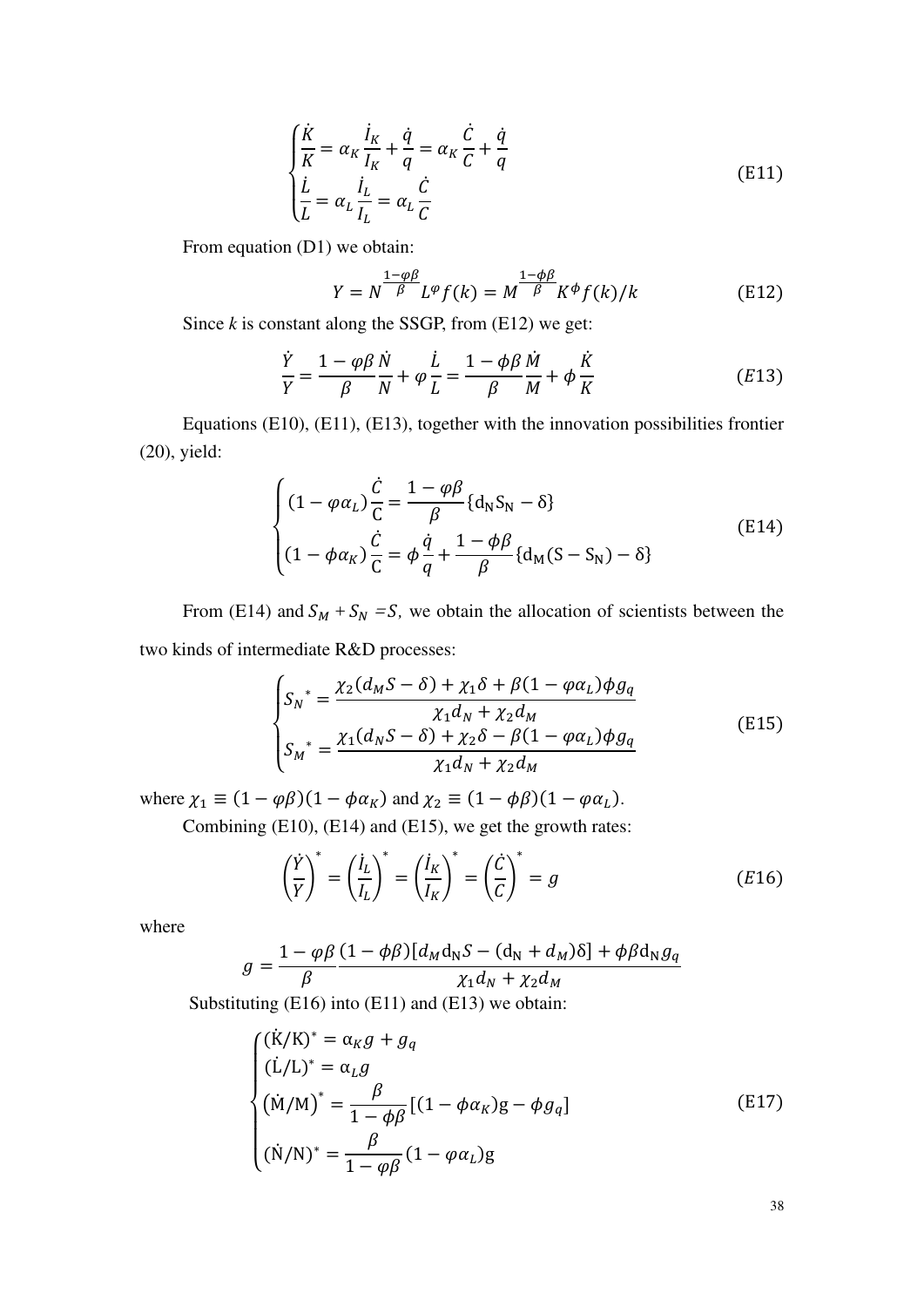Equations (E16) and (E17) confirm that the model has an  $SSGP<sup>19</sup>$ .

While (E15) shows that there exists also an allocation of scientists which supports the SSGP, it remains to be verified that there exists an appropriate allocation of income into the competing uses.

Using equations (D4), the Euler equations (E9) can be written as:

$$
\begin{cases}\n\frac{\dot{C}}{C} = \left[ \alpha_K \frac{q(t)I_K^{\alpha_K}}{K} \frac{Y}{I_K} \frac{M^{(1-\phi\beta)/\beta} K^{\phi}}{Y} \beta \phi^2 f'(k) - (\alpha_K - 1) \frac{\dot{I}_K}{I_K} - \rho - \delta_K \right] / \theta \\
\frac{\dot{C}}{C} = \left[ \alpha_L \frac{b_L I_L^{\alpha_L}}{L} \frac{Y}{I_L} \frac{N^{(1-\phi\beta)/\beta} L^{\phi}}{Y} \beta \phi^2 [f(k) - kf'(k)] - (\alpha_L - 1) \frac{\dot{I}_L}{I_L} - \rho - \delta_L \right] / \theta\n\end{cases}
$$
(E18)

Let  $s_K \equiv I_K/Y$ ,  $s_L \equiv I_L/Y$ . Substituting equation (15),  $s_K$ ,  $s_L$ , the definitions of  $k$  and (D1) into (E18) and rearranging, we get:

$$
\begin{cases}\n\frac{\dot{C}}{C} = \left[ \alpha_K \frac{1}{s_K} \frac{k f'(k)}{f(k)} \beta \phi^2 \left( \frac{\dot{K}}{K} + \delta_K \right) - (\alpha_K - 1) \frac{\dot{I}_K}{I_K} - \rho - \delta_K \right] / \theta \\
\frac{\dot{C}}{C} = \left[ \alpha_L \frac{1}{s_L} \frac{[f(k) - kf'(k)]}{f(k)} \beta \phi^2 \left( \frac{\dot{L}}{L} + \delta_L \right) - (\alpha_L - 1) \frac{\dot{I}_L}{I_L} - \rho - \delta_L \right] / \theta\n\end{cases}
$$
(E19)

Substituting  $(E10)$  and  $(E11)$  into  $(E19)$ , we obtain

$$
\begin{cases}\n\frac{\dot{C}}{C} = \left[ \alpha_K \beta \phi^2 \frac{1}{s_K} \frac{k f'(k)}{f(k)} \left( \alpha_K \frac{\dot{C}}{C} + g_q + \delta_K \right) - (\alpha_K - 1) \frac{\dot{C}}{C} - \rho - \delta_K \right] / \theta \\
\frac{\dot{C}}{C} = \left[ \alpha_L \beta \phi^2 \frac{1}{s_L} \frac{f(k) - k f'(k)}{f(k)} \left( \alpha_L \frac{\dot{C}}{C} + \delta_L \right) - (\alpha_L - 1) \frac{\dot{C}}{C} - \rho - \delta_L \right] / \theta\n\end{cases}
$$
(E20)

Rearranging (E20) yields:

$$
\begin{cases}\n\frac{\dot{C}}{C} = \frac{\rho + \delta_{K} - (g_{q} + \delta_{K}) \{ \alpha_{K} \beta \phi^{2} k f'(k) / [s_{K} f(k)] \}}{\beta \alpha_{K}^{2} \phi^{2} k f'(k) / [s_{K} f(k)] + 1 - \alpha_{K} - \theta} \\
\frac{\dot{C}}{C} = \frac{\rho + \delta_{L} \{ 1 - \beta \phi^{2} \alpha_{L} [f(k) - k f'(k)] / [s_{L} f(k)] \}}{\beta \alpha_{L}^{2} \phi^{2} [f(k) - k f'(k)] / [s_{L} f(k)] + 1 - \alpha_{L} - \theta}\n\end{cases}
$$
\n(E21)

Using  $k^*$  in (E3), we obtain:

$$
\begin{cases}\n\frac{k f'(k)}{f(k)} = \frac{(\varphi - \varphi^2 \beta) d_N}{(\varphi - \varphi^2 \beta) d_N + (\varphi - \varphi^2 \beta) d_M} \\
\frac{f(k) - k f'(k)}{f(k)} = \frac{(\varphi - \varphi^2 \beta) d_M}{(\varphi - \varphi^2 \beta) d_N + (\varphi - \varphi^2 \beta) d_M}\n\end{cases} (E22)
$$

<sup>19</sup> The transversality conditions are  $\lim_{t\to\infty} [\lambda_K(t)K(t)] = 0$  and  $\lim_{t\to\infty} [\lambda_L(t)L(t)] = 0$ . At this

stage, we cannot provide a rigorous mathematical discussion on stability. However, at  $\alpha_K =$ 1,  $\alpha_L = 0$ ,  $g_g = 0$  and  $\varphi = \varphi = 1$ , our environment degenerates to that of Acemoglu (2003). Therefore, by continuity, at least around that point, by Acemoglu's argument the steady state is stable as long as  $\varepsilon \leq 1$ .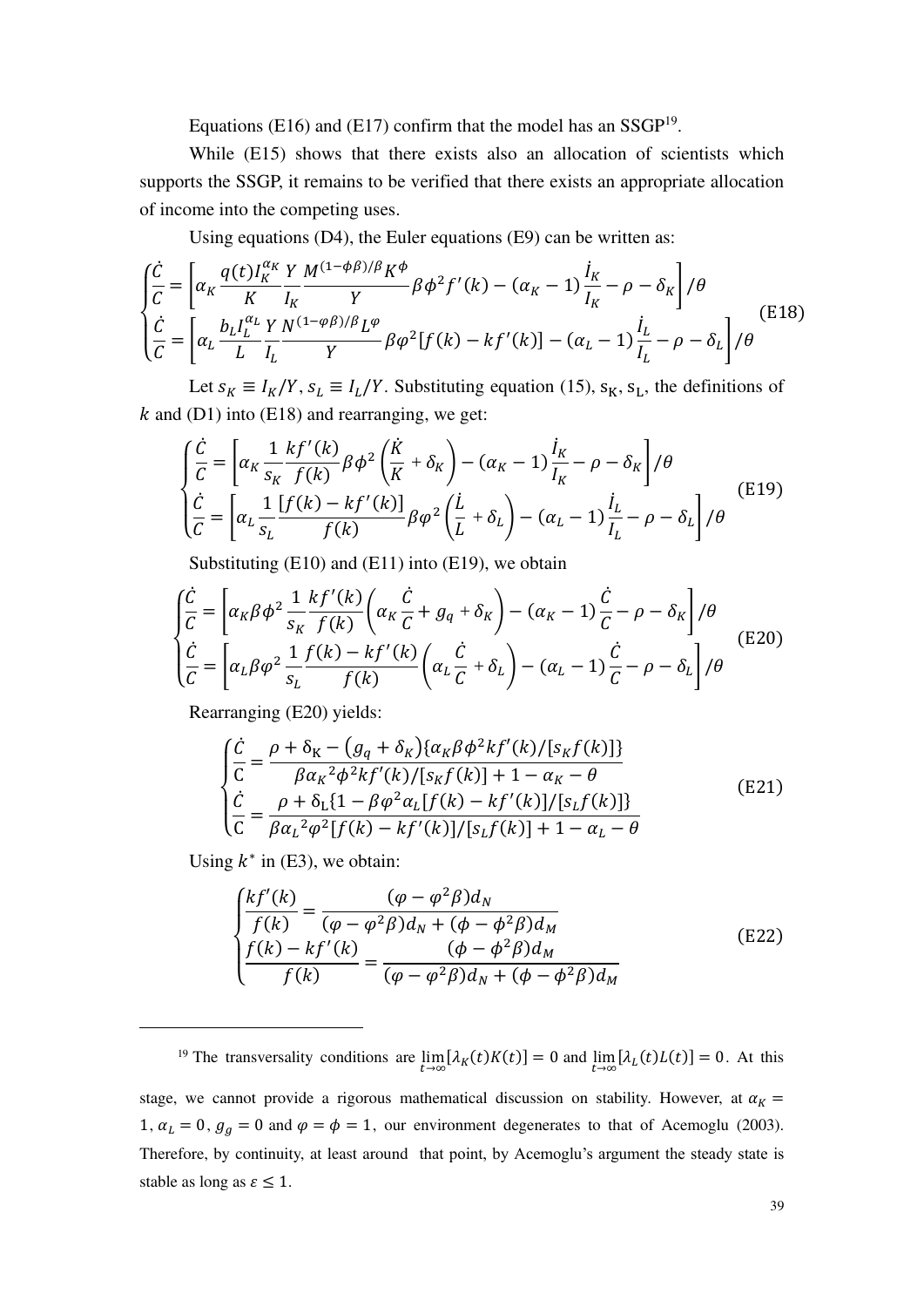Substituting (E16) and (E222) into (E21), we then get:

$$
\begin{cases}\ns_K^* = \frac{(\alpha_K g + g_q + \delta_K)\alpha_K \beta \phi^2}{\rho + \delta_K - (1 - \alpha_K - \theta)g} \cdot \frac{\chi_3 d_N}{\chi_3 d_N + \chi_4 d_M} \\
s_L^* = \frac{(\alpha_L g + \delta_L)\alpha_L \beta \phi^2}{\rho + \delta_L + (\theta + \alpha_L - 1)g} \cdot \frac{\chi_4 d_M}{\chi_3 d_N + \chi_4 d_M}\n\end{cases} \tag{E23}
$$

where  $\chi_3 \equiv (\varphi - \varphi^2 \beta)$  and  $\chi_4 \equiv (\varphi - \varphi^2 \beta)$ .

Let  $s_c \equiv C/Y$  so that:

$$
s_c + s_K + s_L = 1 \tag{E24}
$$

Substituting (E23) into (E24), we obtain that along an SSGP,  $s_c$  is given by:

$$
s_{\mathcal{C}}^* = 1 - s_{K}^* - s_{L}^* \tag{E25}
$$

Equations (E15), (E23) and (E25) provide the allocation of scientists and income needed to obtain the SSGP.

## **Fourth, the factor shares.**

The income shares of capital, labor and scientists are obtained respectively from  $(D4)$ ,  $(D7)$  and  $(E3)$  as follows:

$$
\sigma_K = \frac{rK}{Y} = \frac{\beta \phi^2 d_N (1 - \varphi \beta) \varphi}{d_M (1 - \phi \beta) \phi + d_N (1 - \varphi \beta) \varphi}
$$
(E29)

$$
\sigma_L = \frac{wL}{Y} = \frac{\beta \varphi^2 d_M (1 - \phi \beta) \phi}{d_M (1 - \phi \beta) \phi + d_N (1 - \varphi \beta) \varphi}
$$
(E30)

 $\sigma_K$  and  $\sigma_L$  represent income share of capital and labor respectively.

$$
\sigma_S = \frac{M\pi_Z + N\pi_X}{Y} = \frac{(1 - \phi\beta)(1 - \phi\beta)(\phi\phi d_N + \phi\phi d_M)}{(1 - \phi\beta)\phi d_M + (1 - \phi\beta)\phi d_N} \quad (E31)
$$

 $\sigma_S$  represents income share of scientists which include monopoly profit of two kinds of intermediate products.

Equations E(29), E(30) and E(31) establish that the factor income shares are constant in SSGP.

In addition, notice that total factor income share is given by:

$$
\sigma_K + \sigma_L + \sigma_S = \frac{\varphi \phi [d_N(1 - \varphi \beta) + d_M(1 - \varphi \beta)]}{d_M(1 - \varphi \beta)\phi + d_N(1 - \varphi \beta)\varphi}
$$
(E32)

When  $\phi < 1$  or  $\varphi < 1$ , the total factor income share is less than 1 and there will be net profit for the final product firm. This is because of diminishing returns to scale. Otherwise, the total factor income share will equal to 1.

Finally, notice that the solution process implies that there exists only one allocation of scientists and income that is consistent with an SSGP.